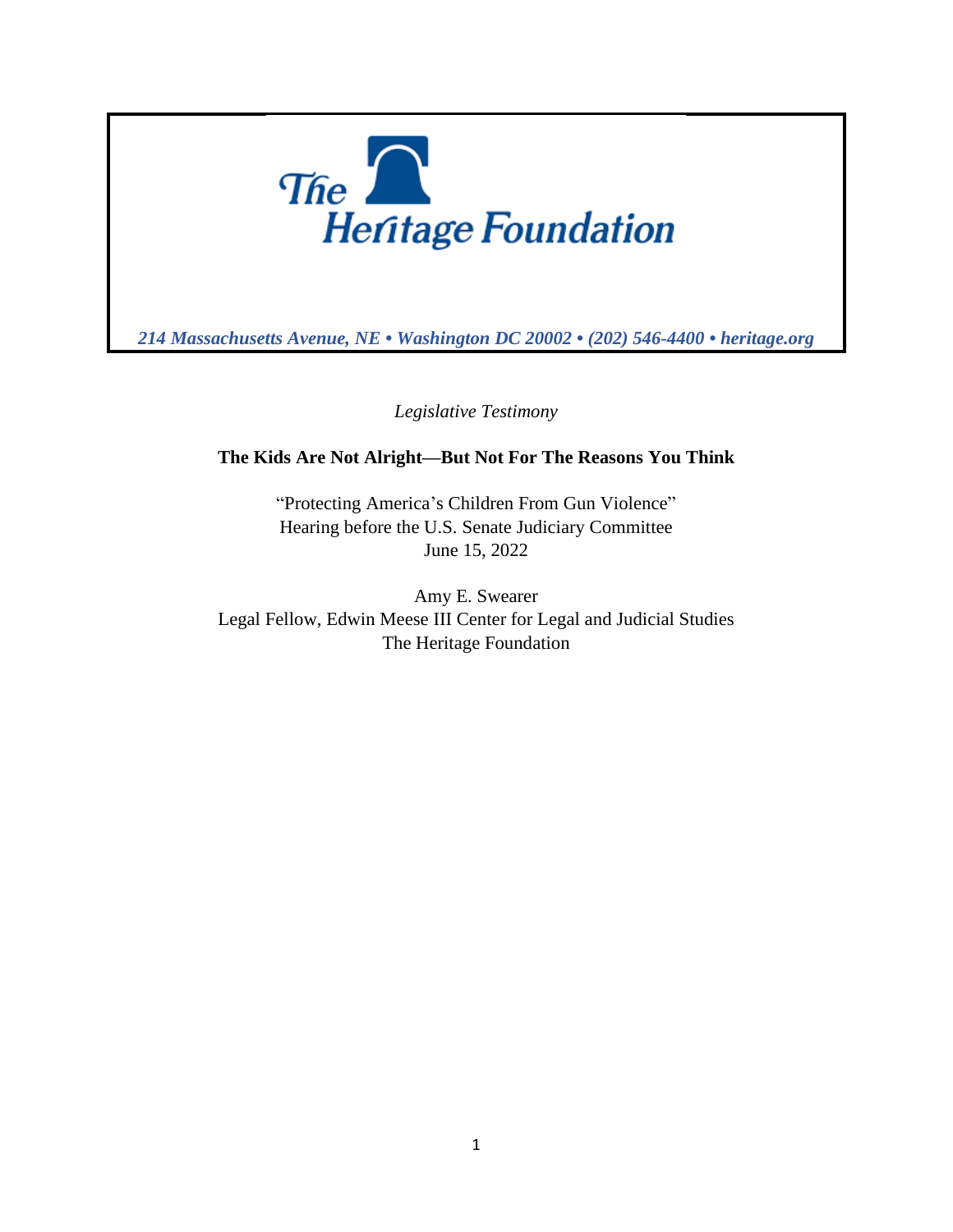Chairman Durbin, Ranking Member Grassley, and Distinguished Members of Congress,

My name is Amy Swearer, and I am a Legal Fellow in the Edwin Meese III Center for Legal and Judicial Studies at the Heritage Foundation.<sup>1</sup> My areas of scholarship and study include, among other things, the Second Amendment, school safety, and the intersection of gun violence and mental health. I help run the Heritage Foundation's Defensive Gun Use Database and am heavily involved in the organization's School Safety Initiative, which was developed after the tragic 2018 school shooting in Parkland, Florida, to ensure that conservative voices played a prominent role in national conversations on gun control and student safety. I have testified on firearms policy at both the state and federal level, including before the House Judiciary Committee in 2019 on a bill to ban so-called "assault weapons," the Virginia State Crime Commission on the heels of the 2019 Virginia Beach mass shooting, and the Texas House Committee on Mass Violence and Community Safety following the 2019 mass shooting in an El Paso Walmart. I have more recently testified before the Senate Judiciary Committee and the House Judiciary Committee on an array of proposed gun control measures, and on the recent nationwide spikes in violent crime.

We are holding a hearing today on juvenile gun violence for one simple reason:

The kids are not alright.

This is not because the nation's students are in some sort of perpetual danger from mass carnage at schools. It is not because millions of law-abiding Americans own semi-automatic firearms with pistol grips or barrel shrouds. It is not even because of broad measures of gun ownership in this country.

The diagnosis is simple, but the causes of the problem and the ways in which we must address that reality are far more complex than our current national dialogue admits. Our kids are suffering from a decades-long downward spiral of mental and emotional unwellness, that is leading them to take their own lives at increasing rates. Our kids, while very safe at schools, nonetheless feel very unsafe. Our kids are, in the last two years especially, increasingly engaging in criminal behaviors that directly increase the odds of them becoming victims of gun violence themselves.

We have a problem. It is not the worst this problem of juvenile gun violence has ever been. But we have a problem, and we must act now to stem the tide of juvenile deaths—and to reverse it. To do this, we must first have an accurate and comprehensive understanding of the causes of this problem.

 $<sup>1</sup>$  The title and affiliation are for identification purposes. Members of The Heritage Foundation staff testify as</sup> individuals discussing their own independent research. The views expressed here are my own and do not reflect an institutional position for The Heritage Foundation or its board of trustees. The Heritage Foundation is a public policy, research, and educational organization recognized as exempt under section  $501(c)(3)$  of the Internal Revenue Code. It is privately supported and receives no funds from any government at any level, nor does it perform any government or other contract work. The Heritage Foundation is the most broadly supported think tank in the United States. The Heritage Foundation's books are audited annually by the national accounting firm of RSM US, LLP.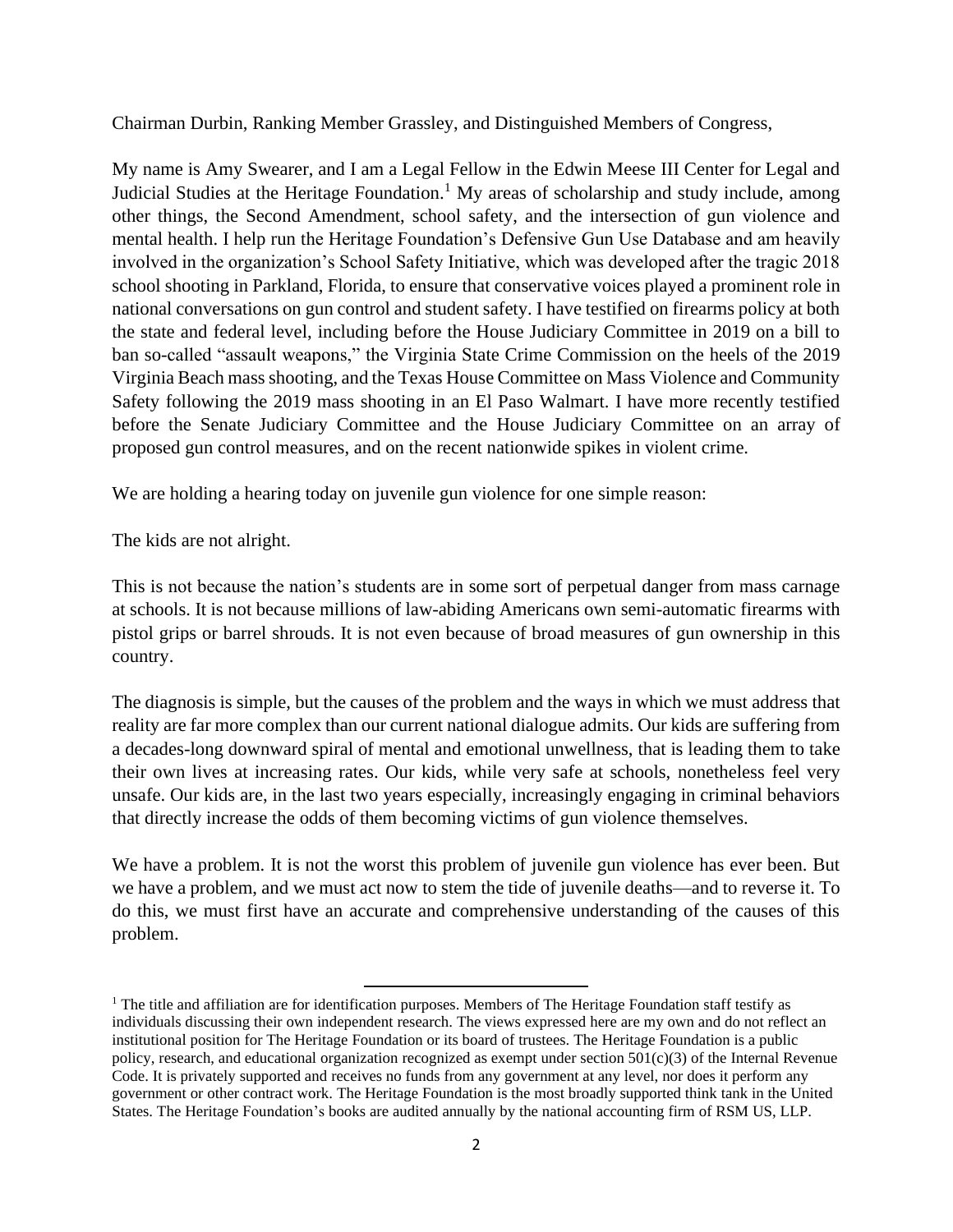#### **I. Schools Are Statistically Very Safe Places For Students**

One of the more concerning trends in research on school-related gun violence has been the proliferation of so-called "school shooting" or "school gunfire" databases. Many of these databases make no effort to distinguish between acts of gun violence that target students or staff members during the school day, and those that never placed students or staff in danger.<sup>2</sup> Such broad definitions of "school shooting" tell us very little about the likelihood that any particular student will die of or by injured by gun-related violence while at school and make it much harder to develop appropriate policy solutions.<sup>3</sup> Worse, because many average Americans associate the term "school shooting" with "Parkland-style mass indiscriminate shooting of students," the use of these broad parameters instill in the nation's consciousness a very real but factually errant fear that students and educators are in perpetual danger.<sup>4</sup>

Despite these (perhaps intentionally fostered) fears, the nation's children are incredibly safe from the risk of violent death at school. While homicide is the second-leading cause of death for school-aged youths, only about 2-3 percent of these homicides are "school-associated," meaning that they occurred on a K-12 campus while the victim was at school or a school event, or on the way to or from school or a school event.<sup>5</sup> Moreover, in terms of school-associated violent deaths, students are far safer today than they have been since the early 1990s, when these deaths first

<sup>&</sup>lt;sup>2</sup> For example, one common set of parameters is to include "any time a gun is brandished, is fired, or a bullet hits school property for any reason, regardless of the number of victims, time, day of the week, or reason." David Riedman and Desmond O'Neill, *K-12 School Shooting Database: Research Methodology*, NAVAL POSTGRADUATE SCHOOL'S CENTER FOR HOMELAND DEFENSE AND SECURITY (September 2020),

[https://www.chds.us/ssdb/methods/#defining;](https://www.chds.us/ssdb/methods/#defining) *Gunfire on School Grounds in the United States*, EVERYTOWN FOR GUN SAFETY (Updated June 3, 2022), [https://everytownresearch.org/maps/gunfire-on-school-grounds/.](https://everytownresearch.org/maps/gunfire-on-school-grounds/)

<sup>&</sup>lt;sup>3</sup> Some of these cases are quite literally taken from media sources where law enforcement officials state that students and staff members were not in any way endangered by or at risk from the incident. Moreover, consider the practical problems, from a policy perspective, of analyzing a dataset that includes "third-party commits suicide in car parked near school overnight," "two men are robbed in a school parking lot at midnight during a private vehicle sale," and "man found dead behind elementary school in July" in the same category as "student opens fire on classmates with father's gun." The latter is fundamentally different than the first three in terms of underlying causes, inherent risk to students and staff, and potential solutions for prevent. Even more restrictive parameters like the one used by EdWeek, while better, are problematic, as they do not take into account whether students or staff members were the intended targets, and includes shootings that merely took place at school-related events but do not fit the common understanding of the phrase "school shooting." *School Shootings This Year: How Many and Where*, EDUCATION WEEK (Updated June 8,2022), [https://www.edweek.org/leadership/school-shootings-this-year-how-many-and](https://www.edweek.org/leadership/school-shootings-this-year-how-many-and-where/2022/01)[where/2022/01.](https://www.edweek.org/leadership/school-shootings-this-year-how-many-and-where/2022/01)

<sup>4</sup> *See, e.g., One-Third of U.S. Adults Say Fear of Mass Shootings Prevents Them From Going to Certain Places or Events*, AMERICAN PSYCHOLOGICAL ASS'N (Aug. 15, 2019), [https://www.apa.org/news/press/releases/2019/08/fear](https://www.apa.org/news/press/releases/2019/08/fear-mass-shooting)[mass-shooting.](https://www.apa.org/news/press/releases/2019/08/fear-mass-shooting)

<sup>5</sup> *School-Associated Violent Death Study*, CENTERS FOR DISEASE CONTROL AND PREVENTION (Updated September 2, 2021), [https://www.cdc.gov/violenceprevention/youthviolence/schoolviolence/SAVD.html;](https://www.cdc.gov/violenceprevention/youthviolence/schoolviolence/SAVD.html) Nadine Frederique, *What Do the Data Reveal About Violence in Schools?*, NATIONAL INSTITUTE OF JUSTICE (November 13, 2020), [https://nij.ojp.gov/topics/articles/what-do-data-reveal-about-violence-schools.](https://nij.ojp.gov/topics/articles/what-do-data-reveal-about-violence-schools)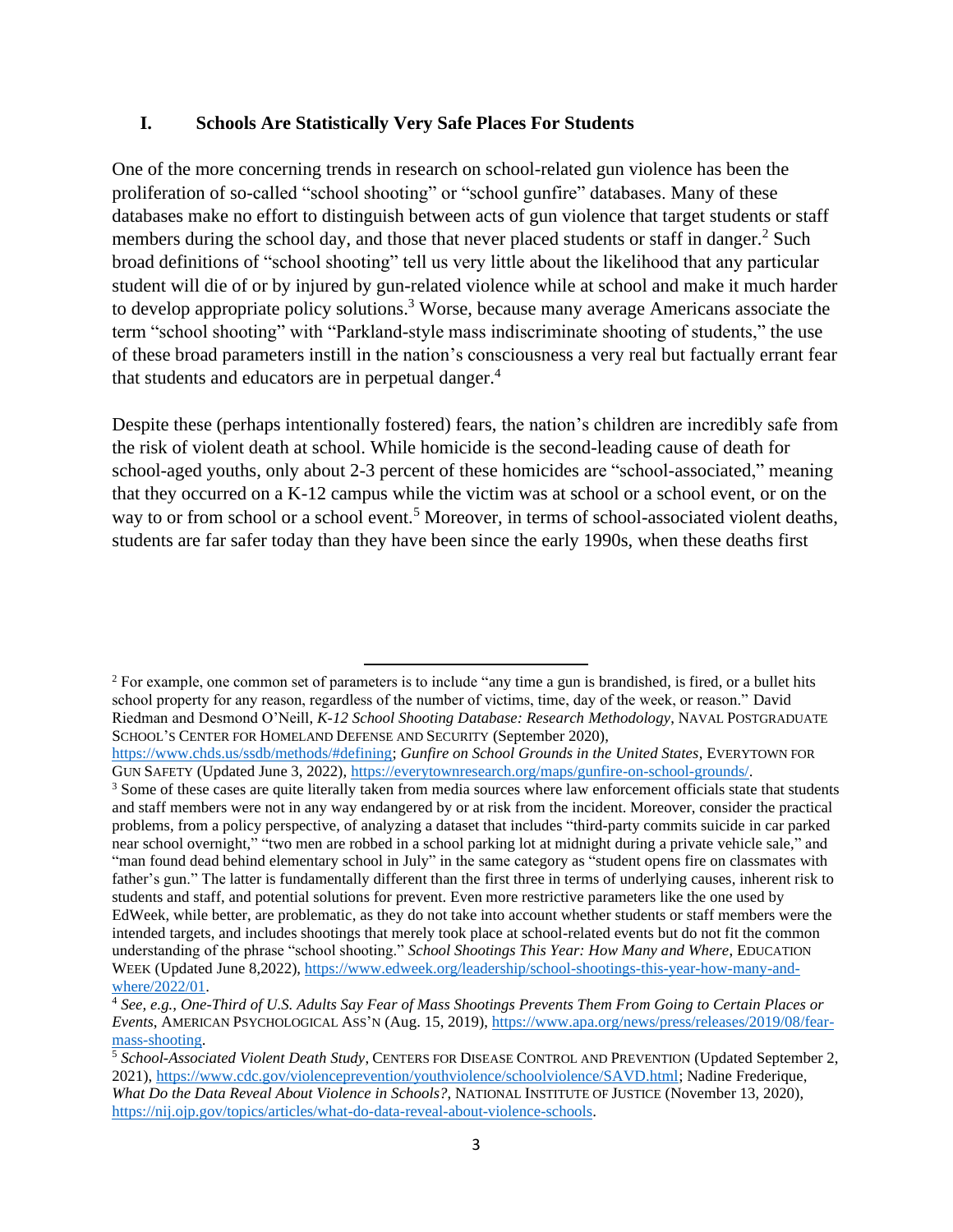started being tracked on a meaningful level.<sup>6</sup> On average, only ten students are killed each year by gunfire on K-12 school property during school hours.<sup>7</sup>

This is not to downplay the problem. Everybody agrees that ten student gun deaths are ten too many. The number should be zero. The effects of school shootings—including mass school shootings—are incredibly devastating both to individuals and to entire communities, and they should be framed as the traumatic events they are. But for context, about 400 children drown in swimming pools every year.<sup>8</sup> Hundreds of individuals aged 18 and younger die of accidental drug overdoses.<sup>9</sup> Context matters, especially when talking about proposed public policy solutions that often implicate fundamental rights and threaten to impose sweeping regulatory burdens on millions of peaceable citizens. Moreover, just as different types of physical illness require fundamentally different treatments and should be properly diagnosed, the reality is that different types of violence often have different underlying causes and therefore require fundamentally different policy approaches.

Many of these student gun deaths are not the result of "Parkland-style" mass shootings or mass shooting attempts, nor do they involve the legal possession of firearms by 18-to-20-year-olds.<sup>10</sup> Some are suicides or the results of legal interventions by law enforcement officials. Many are the result of interpersonal disputes and involve the limited targeting of a specific victim.<sup>11</sup> Most involve handguns either stolen from parents or illegally possessed by juveniles too young to lawfully purchase any type of firearm.<sup>12</sup> We must first have a comprehensive and accurate understanding of violence and its different subsets—including the different aspects of schoolrelated gun violence—to have the best understanding of how to approach each specific problem.

<sup>6</sup> Allie Nicodemo and Lia Petronio, *Schools Are Safer Than They Were in the 90s, and School Shootings Are Not More Common Than They Used To Be, Researchers Say,* NEWS@NORTHEASTERN (February 26, 2018), [https://news.northeastern.edu/2018/02/26/schools-are-still-one-of-the-safest-places-for-children-researcher-says/.](https://news.northeastern.edu/2018/02/26/schools-are-still-one-of-the-safest-places-for-children-researcher-says/)

<sup>7</sup> James Alan Fox, *Responses to School Shootings Should be Based on the Level of Risk, Not the Level of Fear*, NORTHEASTERN U. SCHOOL OF CRIMINOLOGY & CRIM. JUST. (May 31, 2022),

[https://cssh.northeastern.edu/sccj/2022/05/31/responses-to-school-shootings-should-be-based-on-the-level-of-risk](https://cssh.northeastern.edu/sccj/2022/05/31/responses-to-school-shootings-should-be-based-on-the-level-of-risk-not-the-level-of-fear/)[not-the-level-of-fear/;](https://cssh.northeastern.edu/sccj/2022/05/31/responses-to-school-shootings-should-be-based-on-the-level-of-risk-not-the-level-of-fear/) Daniel J. Flattery et al., *Guns, School Shooters, and School Safety: What We Know and Directions for Change*, 50 SCHOOL PSYCH. REV. 237, Fig. 1 (Mar. 5, 2021), [https://www.tandfonline.com/doi/full/10.1080/2372966X.2020.1846458.](https://www.tandfonline.com/doi/full/10.1080/2372966X.2020.1846458)

<sup>8</sup>Robert Preidt*, Child Drownings in U.S. Pools, Spas Are on the Rise*, U.S. NEWS AND WORLD REPORT (June 9, 2021), [https://www.usnews.com/news/health-news/articles/2021-06-09/child-drownings-in-us-pools-spas-are-on](https://www.usnews.com/news/health-news/articles/2021-06-09/child-drownings-in-us-pools-spas-are-on-the-rise)[the-rise.](https://www.usnews.com/news/health-news/articles/2021-06-09/child-drownings-in-us-pools-spas-are-on-the-rise)

<sup>9</sup> Andrew Joseph, *Driven By Fentanyl, Rates of Fatal Teen Overdoses Doubled in 2020*, STAT (April 12, 2022), [https://www.statnews.com/2022/04/12/driven-by-fentanyl-rates-of-fatal-teen-overdoses-doubled-in-2020/.](https://www.statnews.com/2022/04/12/driven-by-fentanyl-rates-of-fatal-teen-overdoses-doubled-in-2020/)

 $\frac{10}{10}$  According to a recent analysis, the median age of school shooters (whether interpersonal- or mass-shooter) is actually 16, and more than 70 percent are under the age of 18. In 85 percent of cases where the source of the shooter's firearm could be obtained, the gun or guns came from the shooter's home, or from friends or relatives. John Woodrow Cox et al., *311,000 Students Have Experienced Gun Violence At School Since Columbine*, WASH. POST (Updated May 27, 2022), [https://www.washingtonpost.com/graphics/2018/local/school-shootings-database/.](https://www.washingtonpost.com/graphics/2018/local/school-shootings-database/) <sup>11</sup> K-12 School Shooting Database, *Situation*, CENTER FOR HOMELAND DEFENSE AND NATIONAL SECURITY (last visited June 13, 2022), [https://www.chds.us/ssdb/view-chart/?chartid=7.](https://www.chds.us/ssdb/view-chart/?chartid=7)

 $12$  This is true not just of all school shootings, but of mass school shootings. Compare datasets for all indiscriminate shootings with handguns with all indiscriminate shootings with rifles at *id*.[, https://www.chds.us/ssdb/data-map/.](https://www.chds.us/ssdb/data-map/)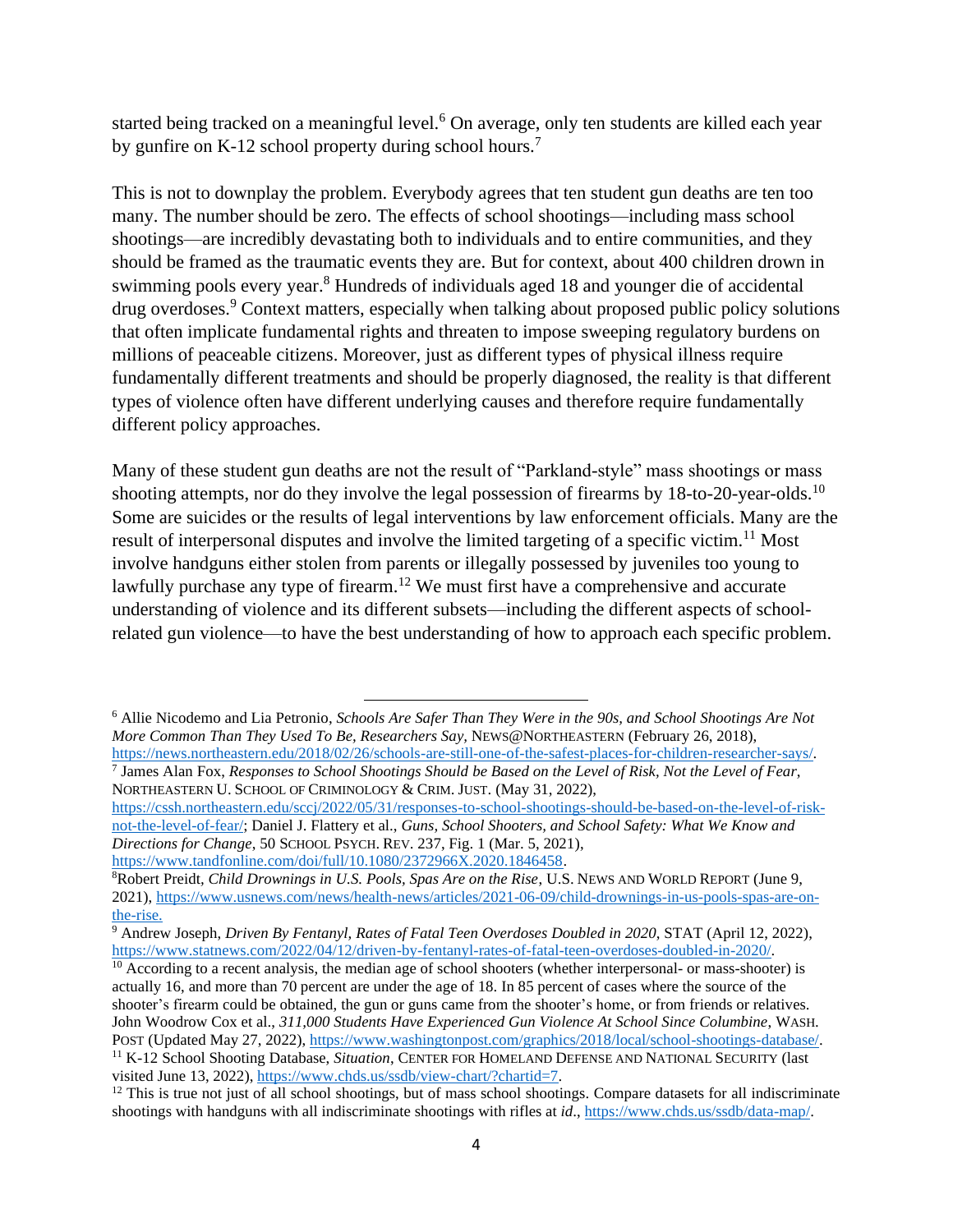## **II. Most Juvenile Gun Deaths Are Suicides And Out-Of-School Homicides**

If most juvenile gun deaths are not occurring at school as a result of school shootings, where are they occurring and what are their causes? The overwhelming majority of juvenile gun deaths are out-of-school suicides and homicides. And while juvenile gun deaths have been trending downward for decades, recent spikes in these deaths are nonetheless alarming and should be taken seriously.

## **A. Rise In Juvenile Suicides**

Every year, about 1,000 high school-aged teens kill themselves with firearms. Youth suicide rates and suicidality began noticeably climbing nearly a decade before the COVID-19 pandemic.<sup>13</sup> The pandemic nevertheless seems to have greatly exacerbated the problem of adolescent suicidality.<sup>14</sup> The rise in teenage suicides is occurring regardless of lethal means used, though the rate of firearm suicides does appear to be rising at a faster rate than non-firearm suicides.<sup>15</sup> However, only half of teenage males who commit suicide do so with a firearm, while only 1-in-4 teenage females who commit suicide use a firearm.<sup>16</sup>

## **B. Rise In Juvenile Gun Crime**

After two decades of a downward trend in gun homicides, the nation experienced an acute spike in such deaths beginning in mid-2020, including the most significant one-year increase in gun homicides in recorded history.<sup>17</sup> This trend of increased gun deaths held true among children and adolescents, who experienced a 29.5 percent relative increase in all gun deaths between 2019 and 2020.<sup>18</sup> Much of that relative increase was driven by an increase in juvenile gun homicides, specifically.<sup>19</sup>

<sup>13</sup> Sara Hottman, *OHSU Researchers Find Startling Increase in Suicide Attempts By Pre-Teen Children Nationwide*, OREGON HEALTH & SCIENCE UNIVERSITY (March 15, 2022), [https://news.ohsu.edu/2022/03/16/ohsu-researchers](https://news.ohsu.edu/2022/03/16/ohsu-researchers-find-startling-increase-in-suicide-attempts-by-pre-teen-children-nationwide)[find-startling-increase-in-suicide-attempts-by-pre-teen-children-nationwide.](https://news.ohsu.edu/2022/03/16/ohsu-researchers-find-startling-increase-in-suicide-attempts-by-pre-teen-children-nationwide)

<sup>14</sup> Ellen Yard, et al., *Emergency Department Visits for Suspected Suicide Attempts Among Persons Aged 12–25 Years Before and During the COVID-19 Pandemic — United States, January 2019–May 2021*, CENTER FOR DISEASE CONTROL AND PREVENTION (June 18, 2021),

[https://www.cdc.gov/mmwr/volumes/70/wr/mm7024e1.htm?s\\_cid=mm7024e1\\_w;](https://www.cdc.gov/mmwr/volumes/70/wr/mm7024e1.htm?s_cid=mm7024e1_w) Rhitu Chatterjee*, Child Psychiatrists Warn That The Pandemic May Be Driving Up Kids' Suicide Risk*, NPR (February 2, 2021), [https://www.npr.org/sections/health-shots/2021/02/02/962060105/child-psychiatrists-warn-that-the-pandemic-may](https://www.npr.org/sections/health-shots/2021/02/02/962060105/child-psychiatrists-warn-that-the-pandemic-may-be-driving-up-kids-suicide-risk)[be-driving-up-kids-suicide-risk.](https://www.npr.org/sections/health-shots/2021/02/02/962060105/child-psychiatrists-warn-that-the-pandemic-may-be-driving-up-kids-suicide-risk)

<sup>15</sup> Eric W. Fleegler, *Our Limited Knowledge of Youth Suicide Risk and Firearm Access*, JAMA NETWORK (October 8, 2021), [https://jamanetwork.com/journals/jamanetworkopen/fullarticle/2784797.](https://jamanetwork.com/journals/jamanetworkopen/fullarticle/2784797) <sup>16</sup> *Id*.

<sup>17</sup> Press Release, Federal Bureau of Investigation, *FBI Releases 2020 Crime Statistics* (Sept. 27, 2021), [https://www.fbi.gov/news/press-releases/press-releases/fbi-releases-2020-crime-statistics.](https://www.fbi.gov/news/press-releases/press-releases/fbi-releases-2020-crime-statistics)

<sup>18</sup> Jason E. Goldstick et al., *Current Causes of Death in Children and Adolescents in the United States*, NEW ENGLAND JOURNAL OF MEDICINE (May 19, 2022), [https://www.nejm.org/doi/full/10.1056/NEJMc2201761.](https://www.nejm.org/doi/full/10.1056/NEJMc2201761) <sup>19</sup> *Id.*, at Supplementary Appendix.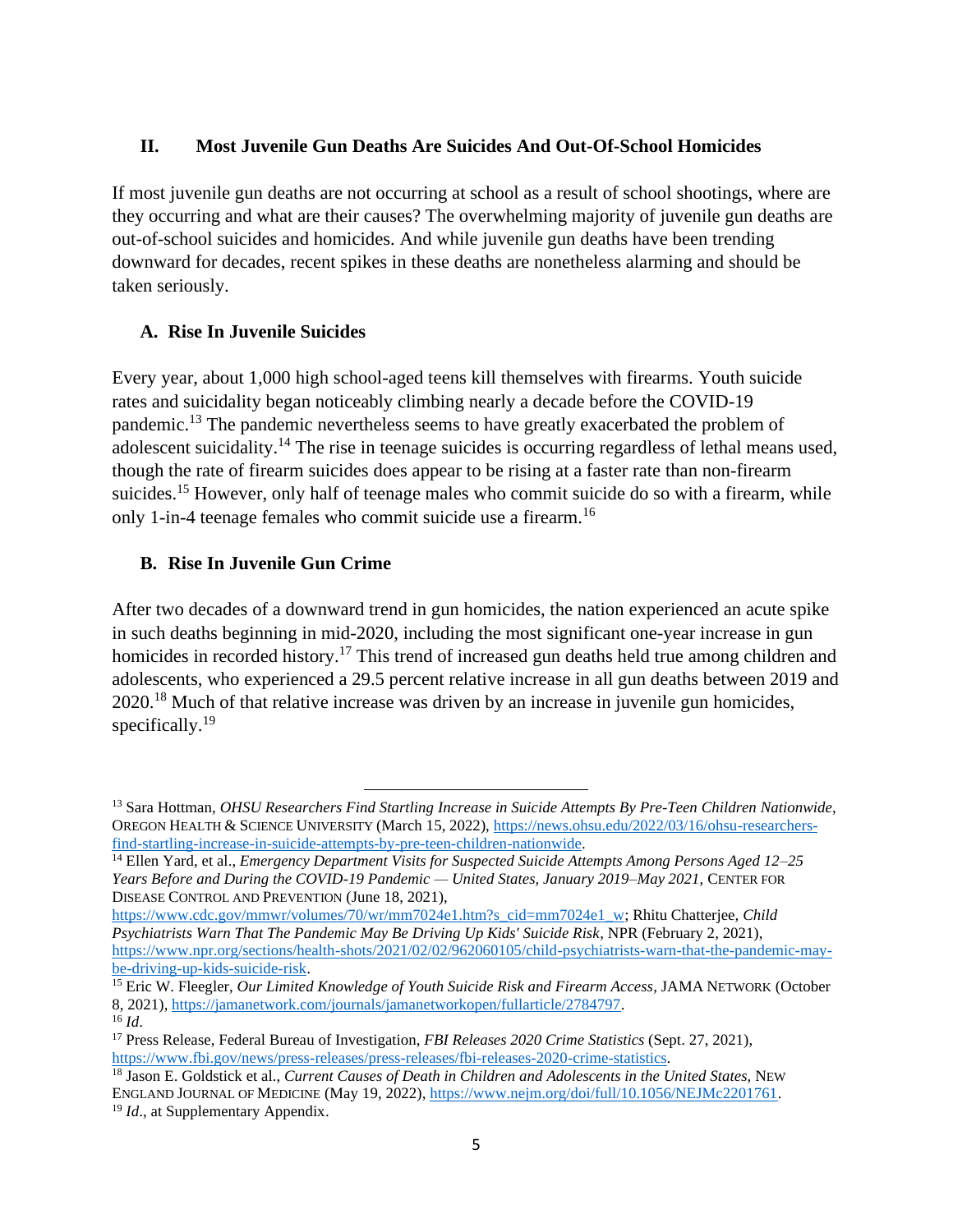There is substantial evidence that, over the last two years in particular, juveniles have begun increasingly engaging in serious criminal activity at an alarming rate.<sup>20</sup> Juveniles who engaged in serious criminal activity are far more likely to become victims of gun violence, either from targeted retaliatory response or from legal interventions by law enforcement officers or armed civilians.<sup>21</sup> In fact, it appears that during the 2021-2022 school year, fewer teenagers were shot at school during the school day than were shot by armed victims during the commission of a serious criminal offense.<sup>22</sup>

[gun-violence-forum-offers-solutions-to-the-community/;](https://myfox8.com/news/north-carolina/winston-salem/jobs-for-youth-law-enforcement-strategies-winston-salem-gun-violence-forum-offers-solutions-to-the-community/) Rick Sobey, *Boston Police Officers Recover 15 Guns in the Last Week: 'Troubling Theme' of Juveniles Carrying Firearms*, BOSTON HERALD (Updated May 22, 2022) [https://www.bostonherald.com/2022/05/22/boston-police-officers-recover-15-guns-in-the-last-week-troubling](https://www.bostonherald.com/2022/05/22/boston-police-officers-recover-15-guns-in-the-last-week-troubling-theme-of-juveniles-carrying-firearms/)[theme-of-juveniles-carrying-firearms/;](https://www.bostonherald.com/2022/05/22/boston-police-officers-recover-15-guns-in-the-last-week-troubling-theme-of-juveniles-carrying-firearms/) Campbell Robertson, *'I Honestly Believe It's a Game': Why Carjacking Is on the Rise Among Teens*, THE NEW YORK TIMES (March 1, 2022), [https://www.nytimes.com/2022/03/01/us/car-theft](https://www.nytimes.com/2022/03/01/us/car-theft-teens-pandemic.html)[teens-pandemic.html;](https://www.nytimes.com/2022/03/01/us/car-theft-teens-pandemic.html) Kayla Gaskins, *Curfews Return to Chicago as Cases of Juveniles Involved in Violent Crime Rise*, KATV ABC 7 (May 17, 2022), [https://katv.com/news/nation-world/curfews-return-to-chicago-as-cases-of](https://katv.com/news/nation-world/curfews-return-to-chicago-as-cases-of-juveniles-involved-in-violent-crime-rise-city-leaders-concerned-over-crime-rates-increasing-nationwide-teens-kids-young-adults-violence-shootings-deadly-shooting)[juveniles-involved-in-violent-crime-rise-city-leaders-concerned-over-crime-rates-increasing-nationwide-teens-kids](https://katv.com/news/nation-world/curfews-return-to-chicago-as-cases-of-juveniles-involved-in-violent-crime-rise-city-leaders-concerned-over-crime-rates-increasing-nationwide-teens-kids-young-adults-violence-shootings-deadly-shooting)[young-adults-violence-shootings-deadly-shooting.](https://katv.com/news/nation-world/curfews-return-to-chicago-as-cases-of-juveniles-involved-in-violent-crime-rise-city-leaders-concerned-over-crime-rates-increasing-nationwide-teens-kids-young-adults-violence-shootings-deadly-shooting)

<sup>22</sup> KENS 5 Staff, *Police: Home Invasion May Have Led to Teen Being Shot and Killed*, KENS 5 (Updated June 1, 2022), [https://www.kens5.com/article/news/local/teenager-shot-killed-inside-north-san-antonio-texas-home/273-](https://www.kens5.com/article/news/local/teenager-shot-killed-inside-north-san-antonio-texas-home/273-44648913-7d66-4fbb-bc27-c4dd20e75d58) [44648913-7d66-4fbb-bc27-c4dd20e75d58;](https://www.kens5.com/article/news/local/teenager-shot-killed-inside-north-san-antonio-texas-home/273-44648913-7d66-4fbb-bc27-c4dd20e75d58) Mariya Murrow, *Teen Allegedly Caught Breaking Into Cars Shot to Death in Southeast Atlanta*, CBS 46 NEWS (May 10, 2022), [https://www.cbs46.com/2022/05/10/teen-allegedly](https://www.cbs46.com/2022/05/10/teen-allegedly-caught-breaking-into-cars-shot-death-southeast-atlanta/)[caught-breaking-into-cars-shot-death-southeast-atlanta/;](https://www.cbs46.com/2022/05/10/teen-allegedly-caught-breaking-into-cars-shot-death-southeast-atlanta/) Staff and Wire Reports, *Police: Off-Duty Cleveland Officer Fatally Shoots Teenager in Milwaukee in Self-Defense*, CLEVELAND.COM (May 16, 2022),

[https://www.cleveland.com/crime/2022/05/police-off-duty-cleveland-officer-fatally-shoots-teenager-in](https://www.cleveland.com/crime/2022/05/police-off-duty-cleveland-officer-fatally-shoots-teenager-in-milwaukee.html)[milwaukee.html;](https://www.cleveland.com/crime/2022/05/police-off-duty-cleveland-officer-fatally-shoots-teenager-in-milwaukee.html) Sarah Lawrence, *Mugging Victim Shoots Armed Robber; Teenage Suspect and Mother Arrested*, WBRZ NEWS 2 (May 25, 2022), [https://www.wbrz.com/news/mugging-victim-shoots-armed-robber-teenage](https://www.wbrz.com/news/mugging-victim-shoots-armed-robber-teenage-suspect-and-mother-arrested/)[suspect-and-mother-arrested/;](https://www.wbrz.com/news/mugging-victim-shoots-armed-robber-teenage-suspect-and-mother-arrested/) *Teen Robbery Suspect Expected to be OK After Being Shot Trying to Commit Crime, Houston Police Say*, ABC 13 (May 1, 2022)[, https://abc13.com/teenager-shot-teen-robbery-suspects-shooting-on](https://abc13.com/teenager-shot-teen-robbery-suspects-shooting-on-bellaire-man-shoots-suspect/11808662/)[bellaire-man-shoots-suspect/11808662/;](https://abc13.com/teenager-shot-teen-robbery-suspects-shooting-on-bellaire-man-shoots-suspect/11808662/) Valerie Boey, *Mother Says Son Shot 2 Teens in Self-Defense in Orlando Neighborhood*, FOX 35 ORLANDO (April 28, 2022), [https://www.fox35orlando.com/news/mother-says-son-shot-2](https://www.fox35orlando.com/news/mother-says-son-shot-2-teens-in-self-defense) [teens-in-self-defense;](https://www.fox35orlando.com/news/mother-says-son-shot-2-teens-in-self-defense) Summer Harrell, *Shooting of Teen During Birmingham Robbery Ruled 'Justifiable', Second Teen Arrested*, ABC 33/40 (February 11, 2022), [https://abc3340.com/news/local/shooting-of-teen-during](https://abc3340.com/news/local/shooting-of-teen-during-birmingham-robbery-ruled-justifiable-second-teen-arrested-gun-violence-armed-robbery-teen-shot-killed-alabama-jefferson-count-birmingham-police-department)[birmingham-robbery-ruled-justifiable-second-teen-arrested-gun-violence-armed-robbery-teen-shot-killed-alabama](https://abc3340.com/news/local/shooting-of-teen-during-birmingham-robbery-ruled-justifiable-second-teen-arrested-gun-violence-armed-robbery-teen-shot-killed-alabama-jefferson-count-birmingham-police-department)[jefferson-count-birmingham-police-department;](https://abc3340.com/news/local/shooting-of-teen-during-birmingham-robbery-ruled-justifiable-second-teen-arrested-gun-violence-armed-robbery-teen-shot-killed-alabama-jefferson-count-birmingham-police-department) David Chang, *Man Shoots, Kills 2 Teens Who Tried to Rob Him, Officials Say*, NBC10 PHILADELPHIA (Updated May 1, 2022), [https://www.nbcphiladelphia.com/news/local/man](https://www.nbcphiladelphia.com/news/local/man-shoots-kills-2-teens-who-tried-to-rob-him-officials-say/3224640/)[shoots-kills-2-teens-who-tried-to-rob-him-officials-say/3224640/;](https://www.nbcphiladelphia.com/news/local/man-shoots-kills-2-teens-who-tried-to-rob-him-officials-say/3224640/) Jim Mackinnon, *Homeowner, 74, Shoots Suspected Teen Burglar Inside Akron Home Tuesday Morning*, RECORD-COURIER (Updated March 30, 2022), [https://www.record-courier.com/story/news/2022/03/29/suspected-burglar-shot-homeowner-inside-akron-home](https://www.record-courier.com/story/news/2022/03/29/suspected-burglar-shot-homeowner-inside-akron-home-tuesday-morning-johnston-street/7201849001/)[tuesday-morning-johnston-street/7201849001/;](https://www.record-courier.com/story/news/2022/03/29/suspected-burglar-shot-homeowner-inside-akron-home-tuesday-morning-johnston-street/7201849001/) Glynis Kazanjian, *Armed Robbery Victim Takes Matters Into His Own Hands, Shooting Attacker in Maryland*, WJLA (February 9, 2022), [https://wjla.com/news/local/armed-robbery](https://wjla.com/news/local/armed-robbery-victim-shoots-attacker-maryland-bowie-police-prince-georges-county-health-center-drive)[victim-shoots-attacker-maryland-bowie-police-prince-georges-county-health-center-drive;](https://wjla.com/news/local/armed-robbery-victim-shoots-attacker-maryland-bowie-police-prince-georges-county-health-center-drive) WSBTV.com News Staff, *Teen Killed in Self-Defense in Double Shooting in Lithonia, Police Say*, WSB-TV (March 8, 2022),

<sup>&</sup>lt;sup>20</sup> Hannah Metzger, *Colorado Juvenile Homicides on the Rise: 'We're At a Crisis'*, THE GAZETTE (updated May 5, 2022), [https://gazette.com/premium/colorado-juvenile-homicides-on-the-rise-were-at-a-crisis/article\\_91a34860](https://gazette.com/premium/colorado-juvenile-homicides-on-the-rise-were-at-a-crisis/article_91a34860-c0c8-11ec-9b66-43de750efb86.html) [c0c8-11ec-9b66-43de750efb86.html;](https://gazette.com/premium/colorado-juvenile-homicides-on-the-rise-were-at-a-crisis/article_91a34860-c0c8-11ec-9b66-43de750efb86.html) Daniel Pierce, *Jobs for Youth, Law Enforcement Strategies: Winston-Salem Gun Violence Forum Offers Solutions to the Community*, FOX 8 (Updated May 26, 2022), [https://myfox8.com/news/north-carolina/winston-salem/jobs-for-youth-law-enforcement-strategies-winston-salem-](https://myfox8.com/news/north-carolina/winston-salem/jobs-for-youth-law-enforcement-strategies-winston-salem-gun-violence-forum-offers-solutions-to-the-community/)

<sup>21</sup> *The Victim-Offender Overlap: One Class of Crime Victim Rarely Seeks or Receives Available Services,* NATIONAL INSTITUTE OF JUSTICE (March 11, 2021), [https://nij.ojp.gov/topics/articles/victim-offender-overlap-one-class-crime](https://nij.ojp.gov/topics/articles/victim-offender-overlap-one-class-crime-victim-rarely-seeks-or-receives-available)[victim-rarely-seeks-or-receives-available;](https://nij.ojp.gov/topics/articles/victim-offender-overlap-one-class-crime-victim-rarely-seeks-or-receives-available) Katrina A. Rufino, Kathleen A. Fox, and Glen A. Kerche, *Characteristics of Gang Membership and Victimization*, CRIME VICTIMS' INSTITUTE (March 2011), [http://dev.cjcenter.org/\\_files/cvi/Characteristics%2003\\_31\\_11.pdf.](http://dev.cjcenter.org/_files/cvi/Characteristics%2003_31_11.pdf)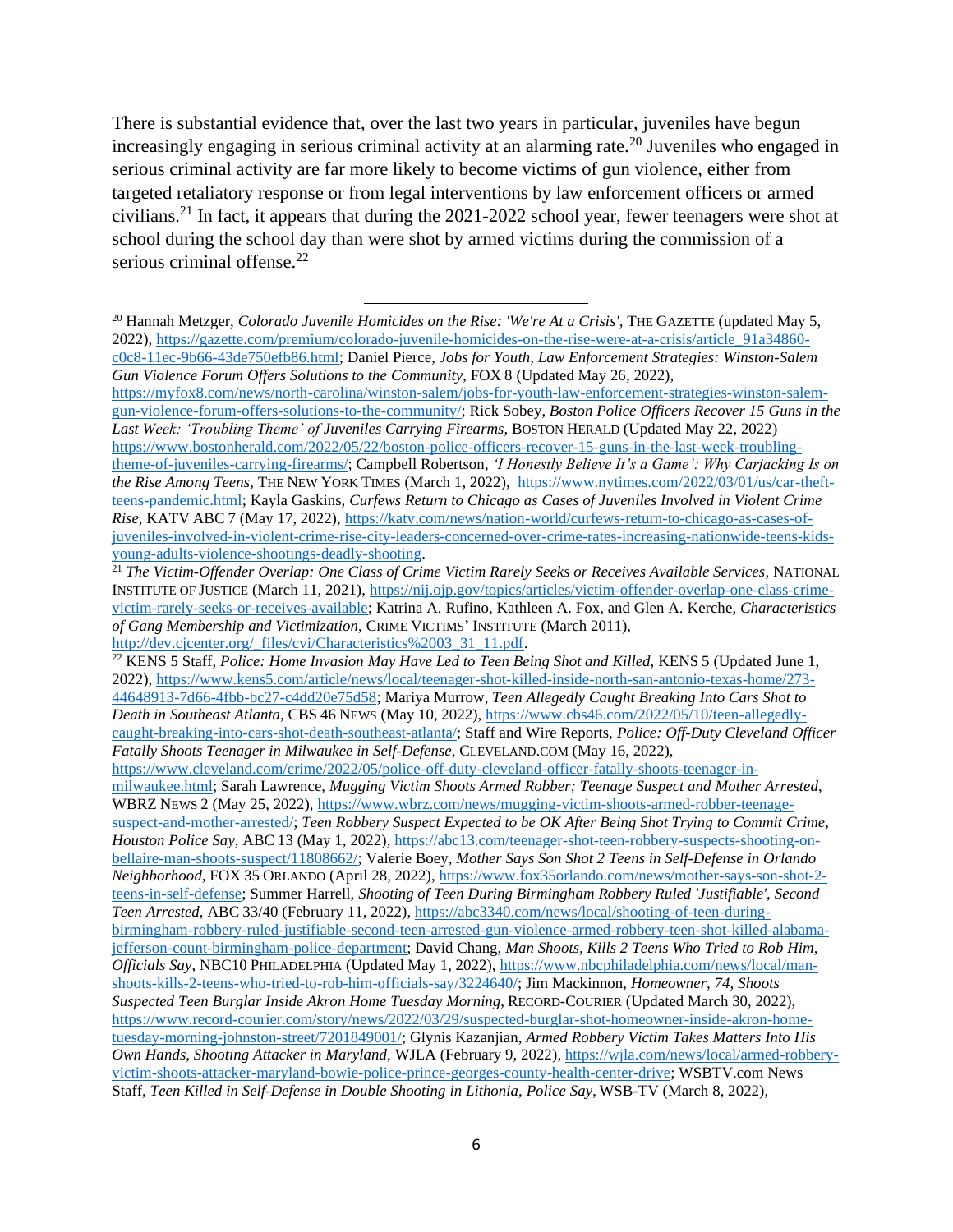Why this sudden spike in juveniles committing serious crimes?

Conclusions are hard to draw from the available data. One answer is that juvenile delinquency goes hand-in-hand with truancy, and tens of thousands of students—including many of those already most at-risk—simply haven't been going back to school since in-person classes resumed. Longstanding evidence supports a strong connection between truancy and criminality.<sup>23</sup> Moreover, the spike in violent crimes committed by juveniles appears to directly coincide with spikes in chronic absenteeism. As one non-profit leader recently noted, during the COVIDshutdowns, "We just plain lost some kids."<sup>24</sup> On top of this, it appears that these truant juveniles know that in many places, they simply will not face serious consequences for their actions.<sup>25</sup> They also may be doing it because of some combination of social influence and boredom—to some, engaging in criminal behavior is simply more entertaining than available alternatives.<sup>26</sup>

#### **III. Federal Role In Preventing Juvenile Gun Deaths**

Given this important background on juvenile gun violence, how do we go about formulating plans that will successfully target the underlying causes? What doesn't work? What policies are

[https://www.wsbtv.com/news/local/dekalb-county/teen-killed-self-defense-double-shooting-lithonia-police](https://www.wsbtv.com/news/local/dekalb-county/teen-killed-self-defense-double-shooting-lithonia-police-say/IZXUHW7A4FBGFCDY4AGKSLYMY4/)[say/IZXUHW7A4FBGFCDY4AGKSLYMY4/;](https://www.wsbtv.com/news/local/dekalb-county/teen-killed-self-defense-double-shooting-lithonia-police-say/IZXUHW7A4FBGFCDY4AGKSLYMY4/) KAUZ Digital Media Team, *WF Teen Shot During Alleged Car Burglary*, NEWSCHANNEL 6 NOW (February 25, 2022)[, https://www.newschannel6now.com/2022/02/25/wf-teen](https://www.newschannel6now.com/2022/02/25/wf-teen-shot-during-alleged-car-burglary/)[shot-during-alleged-car-burglary/;](https://www.newschannel6now.com/2022/02/25/wf-teen-shot-during-alleged-car-burglary/) NBC 6, *Reports Detail Miramar Robbery That Led to Fatal Shooting of Teen Suspect*, NBC 6 SOUTH FLORIDA (February 22, 2022), [https://www.nbcmiami.com/news/local/reports-detail](https://www.nbcmiami.com/news/local/reports-detail-miramar-robbery-that-led-to-fatal-shooting-of-teen-suspect/2697052/)[miramar-robbery-that-led-to-fatal-shooting-of-teen-suspect/2697052/;](https://www.nbcmiami.com/news/local/reports-detail-miramar-robbery-that-led-to-fatal-shooting-of-teen-suspect/2697052/) Carol Robinson, *Alleged Accomplice Charged in Death of Teen Robbery Suspect Fatally Shot By Parking Lot Attendant Near Birmingham's BJCC*, AL.COM (Updated February 11, 2022), [https://www.al.com/news/birmingham/2022/02/alleged-accomplice-charged-in-death](https://www.al.com/news/birmingham/2022/02/alleged-accomplice-charged-in-death-of-teen-robbery-suspect-who-was-fatally-shot-by-parking-lot-attendant-near-birminghams-bjcc.html)[of-teen-robbery-suspect-who-was-fatally-shot-by-parking-lot-attendant-near-birminghams-bjcc.html;](https://www.al.com/news/birmingham/2022/02/alleged-accomplice-charged-in-death-of-teen-robbery-suspect-who-was-fatally-shot-by-parking-lot-attendant-near-birminghams-bjcc.html) Courtney Spinelli, *Lawrence Police: Teen Shot While Trying to Rob Pawn Shop Employee, Search Continues For 2 Others*, FOX 59 (Updated December 15, 2021), [https://fox59.com/news/indycrime/teen-shot-in-lawrence-outside-indy](https://fox59.com/news/indycrime/teen-shot-in-lawrence-outside-indy-pawn-while-trying-to-rob-employee/)[pawn-while-trying-to-rob-employee/;](https://fox59.com/news/indycrime/teen-shot-in-lawrence-outside-indy-pawn-while-trying-to-rob-employee/) *DMPD: Evidence Shows Teen Killed in Shooting Was Involved in Armed Robbery*, KCCI 8 NEWS (Updated November 11, 2021), [https://www.kcci.com/article/des-moines-police-teen-killed](https://www.kcci.com/article/des-moines-police-teen-killed-in-shooting-was-involved-in-armed-robbery/38224014)[in-shooting-was-involved-in-armed-robbery/38224014#;](https://www.kcci.com/article/des-moines-police-teen-killed-in-shooting-was-involved-in-armed-robbery/38224014) Rob Low, *Man Who Shot Teen on RTD Bus Says It Was in Self Defense*, FOX31 KDVR (September 8, 2021), [https://kdvr.com/news/problem-solvers/man-who-shot-teen-on](https://kdvr.com/news/problem-solvers/man-who-shot-teen-on-rtd-bus-says-it-was-in-self-defense/)[rtd-bus-says-it-was-in-self-defense/.](https://kdvr.com/news/problem-solvers/man-who-shot-teen-on-rtd-bus-says-it-was-in-self-defense/) This does not even begin to capture the full breadth of teens killed during their participation in criminal activity, including those killed by law enforcement officers. *See, e.g*., McKenzie Gladney, Tulsa Police Release

<sup>23</sup> Lorraine Mazerolle, et al, *Disrupting the Pathway from Truancy to Delinquency: A Randomized Field Trial Test of the Longitudinal Impact of a School Engagement Program*, JOURNAL OF QUANTITATIVE CRIMINOLOGY (November 8, 2018), [https://link.springer.com/article/10.1007/s10940-018-9395-8;](https://link.springer.com/article/10.1007/s10940-018-9395-8) Ryan W. Inman, *The Relationship Between Truancy and Juvenile Crime in Wayne County, Tennessee*, ETD COLLECTION FOR TENNESSEE STATE UNIVERSITY (August 2005), [https://digitalscholarship.tnstate.edu/dissertations/AAI3187593/.](https://digitalscholarship.tnstate.edu/dissertations/AAI3187593/)

<sup>24</sup> Campbell Robertson, '*I Honestly Believe It's a Game': Why Carjacking Is on the Rise Among Teens*, NY TIMES (March 1, 2022), [https://www.nytimes.com/2022/03/01/us/car-theft-teens-pandemic.html.](https://www.nytimes.com/2022/03/01/us/car-theft-teens-pandemic.html)

<sup>25</sup> Audrey Conklin, *Nation's Capital Grapples With Violence, Juvenile Crime as DC Leaders Look For Answers,* FOX NEWS (May 4, 2022), [https://www.foxnews.com/us/continued-rise-dc-crime-leaders-answers.](https://www.foxnews.com/us/continued-rise-dc-crime-leaders-answers)

<sup>26</sup> Campbell Robertson, *'I Honestly Believe It's a Game': Why Carjacking Is on the Rise Among Teens*, THE NEW YORK TIMES (March 1, 2022), [https://www.nytimes.com/2022/03/01/us/car-theft-teens-pandemic.html.](https://www.nytimes.com/2022/03/01/us/car-theft-teens-pandemic.html)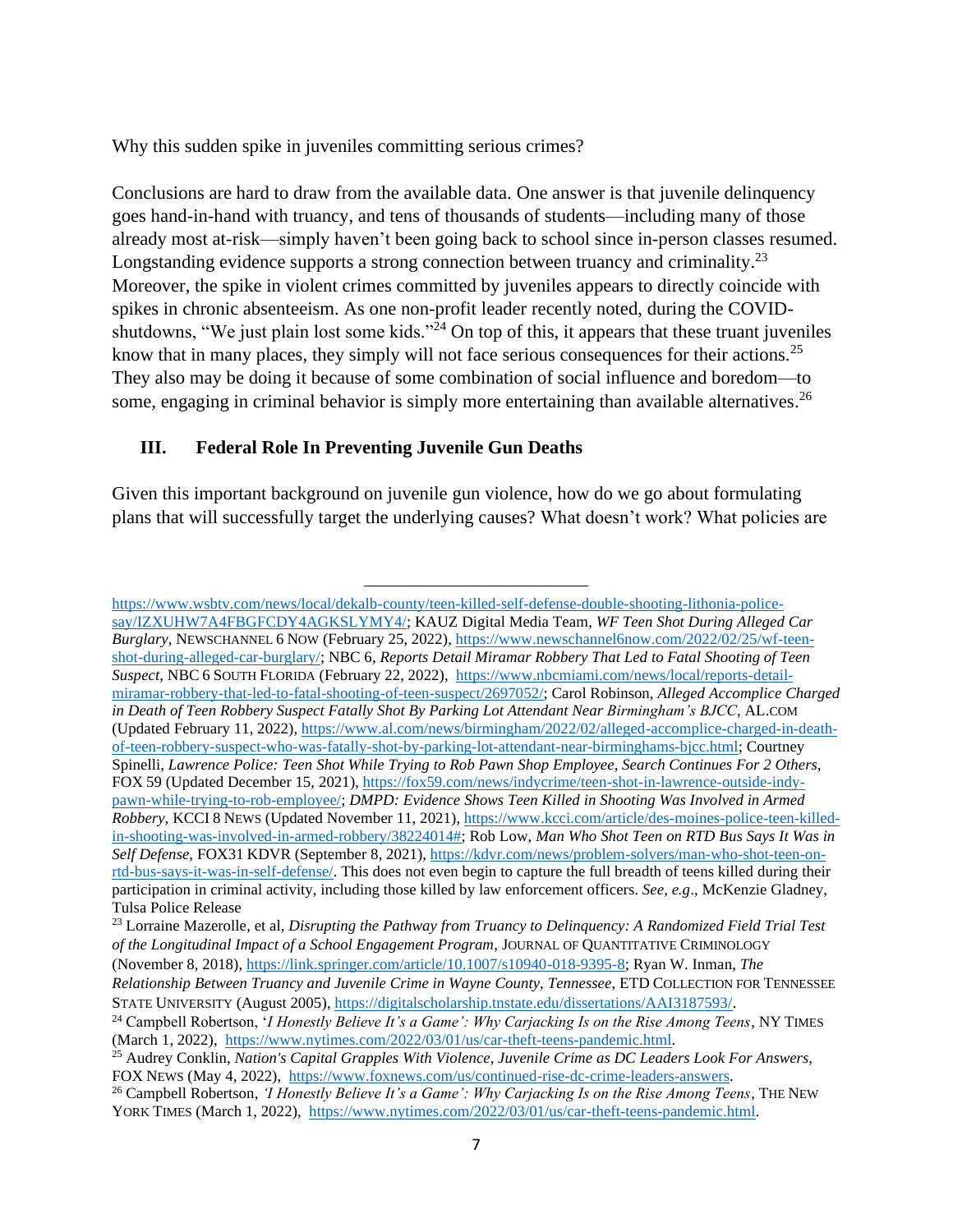respectable in theory but poorly implemented in practice? And, more importantly, how do we actually save lives?

# **A. What Doesn't Work**

After every high-profile mass shooting come the same calls for the same gun control policies that suffer from the same constitutional and practical flaws. The same flaws exist even just for combatting the narrower scope of juvenile-related gun violence. The reflexive defaulting to these unserious policies would be comical if the problems weren't so deadly serious.

# *(1) Banning Commonly Owned Semi-Automatic Firearms*

On the heels of high-profile mass public shootings, almost without fail come calls to ban the civilian purchase or possession of certain semi-automatic firearms (mostly rifles) inappropriately mislabeled as "assault weapons." These firearms are not—despite intentional attempts to frame them as such—fully automatic machine guns or "assault rifles" with select-fire capabilities, both of which are heavily regulated under the National Firearms Act. The features that separate "assault weapons" from "non-assault weapons" are not functional, and do not affect any meaningful measure of lethality, such as rate of fire, caliber, or muzzle velocity. No, the differences between semi-automatic "assault weapons" and semi-automatic "non-assault weapons" essentially boil down to cosmetic features like pistol grips, collapsing stocks, or barrel shrouds.

Any ban on these firearms would suffer from a host of constitutional and practical problems. Semi-automatic rifles, with or without these cosmetic features, are the exact type of bearable small arm whose civilian possession is protected by the Second Amendment. They are the type of firearm least often used to perpetuate gun-related violence in the United States. In fact, they play such a minimal role in gun-related violence that, even if their prohibition could be immediately implemented with 100 percent effectiveness and no other firearms were ever substituted in their place, the law would fail to have a meaningful impact on overall rates of gun violence.<sup>27</sup>

From a practical perspective, these bans are also fraught with challenges, especially with respect to addressing youth-related gun violence. As with the general population, many juvenile gun deaths are suicides, which bear little relevance to the type of firearm used. Because most juveniles who harm themselves or others are too young to lawfully purchase firearms themselves, they rely primarily on firearms obtained from family members or through illicit channels. And, as with the general population, juvenile "assault weapon" use plays a minimal role in gun-violence. This includes for would-be school shooters, who—like all mass shooters are more likely to use handguns or a combination of firearms rather than an "assault style"

<sup>27</sup> *See generally*, Amy Swearer, *Protecting America From Assault Weapons*, HERITAGE FOUNDATION (Sept. 28, 2019), [https://www.heritage.org/testimony/protecting-america-assault-weapons.](https://www.heritage.org/testimony/protecting-america-assault-weapons)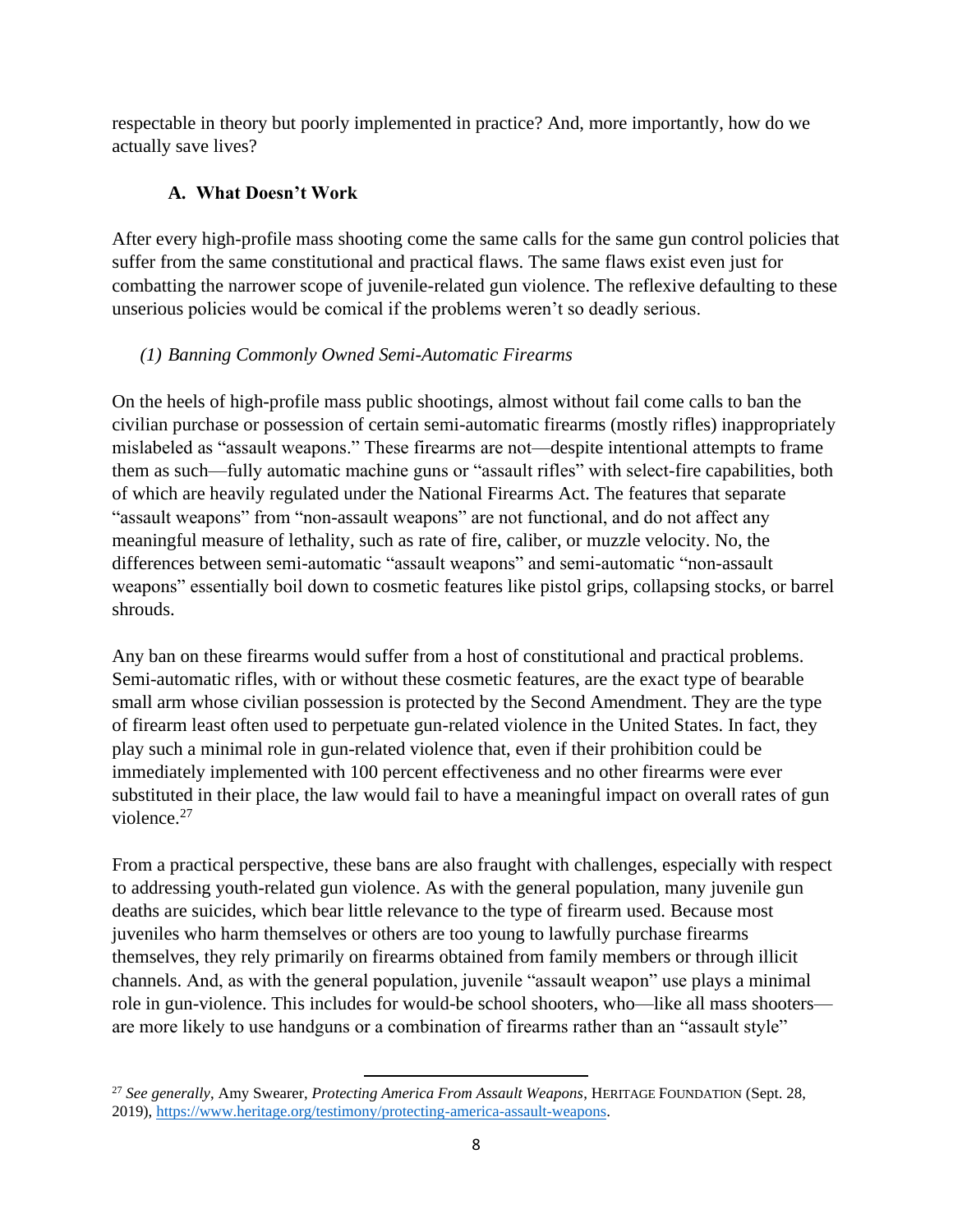weapon.<sup>28</sup> The reality is that, even if all would-be mass school shooters were successfully diverted to the use of "non-assault weapons," it would likely have no meaningful impact on their ability to kill large numbers of unarmed civilians.

Some proposals try to find a compromise by suggesting that perhaps we could just ban semiautomatic firearms—or some types of semi-automatic firearms—for those under 21. This proposal is a quintessential "half-built bridge" compromise that suffers from the same constitutional problems while failing to an even greater degree to address the very specific problem of mass school shooters. Again, most of these shooters are under the age of 18 and are already obtaining their firearms from family members or illicit means. Among those who are 18 and dangerous, the type of firearm is hardly relevant. Consider the amount of carnage caused at Santa Fe High School in Texas by a gunman armed with nothing more than a pump-action 12 gauge shotgun.<sup>29</sup> The same would be possible with lever-action rifles, which are often chambered for far more powerful calibers than a standard AR-15 platform.

#### *(2) Banning Commonly Owned Standard Capacity Magazines*

A second commonly proposed gun control measure in the wake of many high-profile mass shootings is the implementation of bans on so-called "high capacity magazines," or magazines capable of holding more than 10 rounds. As with bans on so-called "assault weapons," any bans would suffer from serious constitutional and practical problems.

Magazines capable of holding more than 10 rounds are not "high capacity" in any meaningful sense. They are, rather, factory-standard components for the majority of firearms manufactured and sold in this country, and their common use by American civilians predates the ratification of the  $14<sup>th</sup>$  Amendment.<sup>30</sup> Like the semi-automatic rifles and handguns with which they are designed to work, these magazines are commonly possessed by law-abiding citizens for lawful purposes.

Banning these magazines—either by prohibiting future purchases or retroactively banning their possession—has no effect on suicides, whether by adults or juveniles. As for the impact of these bans on overall rates of violent crime or gun homicide rates, few methodologically sound studies exist, and a recent review of that literature by RAND found that the evidence is, at best,

<sup>28</sup> *See id*., Section C.

 $29$  The shooter at Santa Fe High School killed 10 and wounded 13 in just under four minutes with only a pumpaction shotgun and revolver, making the rate of death roughly equivalent to that seen in Parkland, Florida, where the shooter killed 17 and wounded an additional 17 with a semi-automatic firearm. The difference in casualties is due almost exclusively to the fact that, in Santa Fe, armed school resource officers intervened within four minutes to draw the shooter's fire to themselves, effectively ending the direct threat to students three minutes sooner than in Parkland.

<sup>30</sup> *See, e.g.*, Brief for the Center For Constitutional Jurisprudence and Gun Owners of California in Support of Plaintiffs-Appellants, *Fyock v. City of Sunnyvale*, 779 F.3d 991 (9th Cir. 2015)[, http://michellawyers.com/wp](http://michellawyers.com/wp-content/uploads/2013/12/Fyock-v.-Sunnyvale_Amici-Curiae-Brief-for-the-Center-for-Constitutional-Jurisprudence-and-Gun-Owners-of-California.pdf)[content/uploads/2013/12/Fyock-v.-Sunnyvale\\_Amici-Curiae-Brief-for-the-Center-for-Constitutional-Jurisprudence](http://michellawyers.com/wp-content/uploads/2013/12/Fyock-v.-Sunnyvale_Amici-Curiae-Brief-for-the-Center-for-Constitutional-Jurisprudence-and-Gun-Owners-of-California.pdf)[and-Gun-Owners-of-California.pdf.](http://michellawyers.com/wp-content/uploads/2013/12/Fyock-v.-Sunnyvale_Amici-Curiae-Brief-for-the-Center-for-Constitutional-Jurisprudence-and-Gun-Owners-of-California.pdf)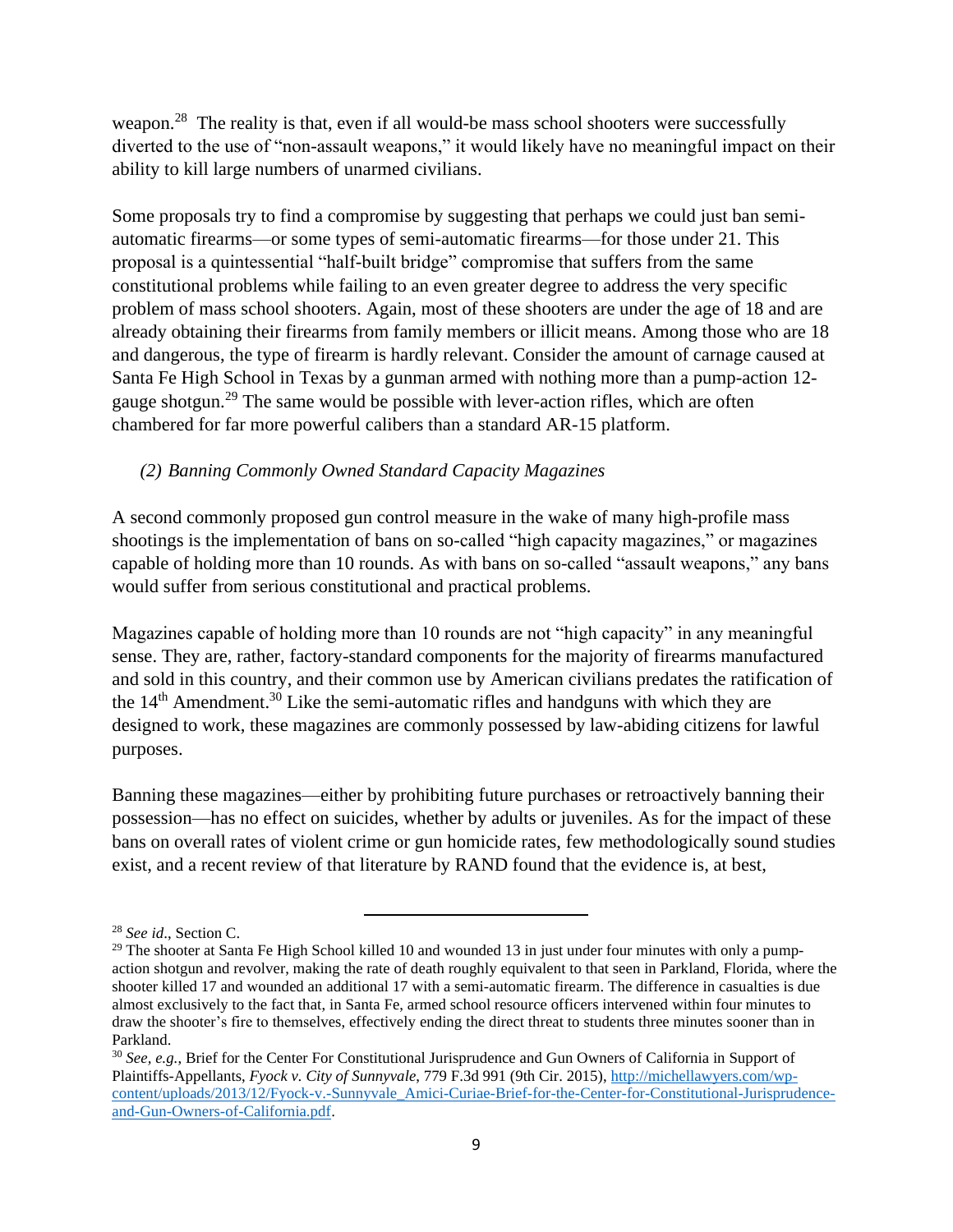inconclusive as to whether the bans have any effect whatsoever.<sup>31</sup> Additionally, if the concern is student safety from school shootings, again, most school shootings are not attempted mass shootings. Even in those rare cases of mass school shootings, shooters can (and routinely do) side-step these laws by bringing several firearms and extra loaded magazines, easily replacing expended magazines within seconds. At least one study has shown that mass public shooters typically do not fire at a fast enough rate for casualty counts to be attributed to magazine capacity.<sup>32</sup> This conclusion is supported by the findings of various panels analyzing the effect of magazine capacity for individual mass shootings, as well as by the reality that high casualty counts have occurred during shootings where only "limited-capacity" magazines were used.<sup>33</sup>

#### *(3) Raising the Minimum Age of Gun Purchase or Possession to 21*

Individuals between the ages of 18 and 20 are legal adults who, in all other respects, are considered full-fledged members of the American public, endowed with all of the rights and duties of citizenship.<sup>34</sup> They can vote, serve on juries, sign legally binding contracts, and marry without permission. They may be drafted into the armed forces or called upon for state militia service. They are held fully accountable before the law for criminal actions, up to and including execution. There is, quite simply, little constitutional basis for divesting all law-abiding young adults of a fundamental constitutional right (or even for limiting their exercise of that right), solely because a small minority of their peers might commit crimes with those firearms.

Moreover, from a practical perspective, while young adults are statistically more likely than older adults to engage in criminal behaviors, they are also more likely to be victims of violent crime.<sup>35</sup> To the extent that such laws limit the ability of young adults to engage in criminal behavior, they also limit the ability of the most vulnerable population of adults to engage in the

vt.edu/prevail/docs/April16ReportRev20091204.pdf, (detailing the extra numbers of loaded magazines utilized by the Virginia Tech shooter and reporting that "the panel concluded that 10 round magazines that were legal [under the federal Assault Weapons Act of 1994] would not have made much difference in the incident."); Nicholas Nehamas & David Smiley*, Florida School*

*Shooter's AR-15 May Have Jammed, Saving Lives, Report Says*, MIAMI HERALD

<sup>31</sup> RAND Corporation, *Effects of Assault Weapon and High-Capacity Magazine Bans on Violent Crime* (Updated April 22, 2020), [https://www.rand.org/research/gun-policy/analysis/ban-assault-weapons/violent-crime.html.](https://www.rand.org/research/gun-policy/analysis/ban-assault-weapons/violent-crime.html)

<sup>32</sup> Gary Kleck, *Large-Capacity Magazines and the Casualty Counts in Mass Shootings: The Plausibility of Linkages*, 17 JUSTICE RESEARCH & POL'Y 28 (June 1, 2016).

<sup>33</sup> *See, e.g.*, VIRGINIA TECH SHOOTING REVIEW PANEL, MASS SHOOTINGS AT VIRGINIA TECH: ADDENDUM TO THE REPORT OF THE REVIEW PANEL 74 (Nov. 2009), https://scholar.lib.

https://www.miamiherald.com/news/local/community/broward/article 202486304.html (updated Feb. 27, 2018) (reporting that Nikolas Cruz used only 10-round magazines during his mass shooting at a Parkland, Florida high school in 2018, yet still managed to kill 17 people before his gun jammed and he simply tossed it aside).

<sup>&</sup>lt;sup>34</sup> A common retort here is that young adults under the age of 21 may not legally purchase or consume alcohol in public. Alcohol consumption, unlike jury service, voting, and militia service, has never been considered a fundamental right or duty of citizenship. It is certainly not an enumerated individual right explicitly protected by constitutional amendment.

<sup>35</sup> *See, e.g*., FBI Crime Data Explorer, All Violent Crime Offender v. Victim Demographics (last accessed June 6, 2022), [https://crime-data-explorer.app.cloud.gov/pages/explorer/crime/crime-trend.](https://crime-data-explorer.app.cloud.gov/pages/explorer/crime/crime-trend)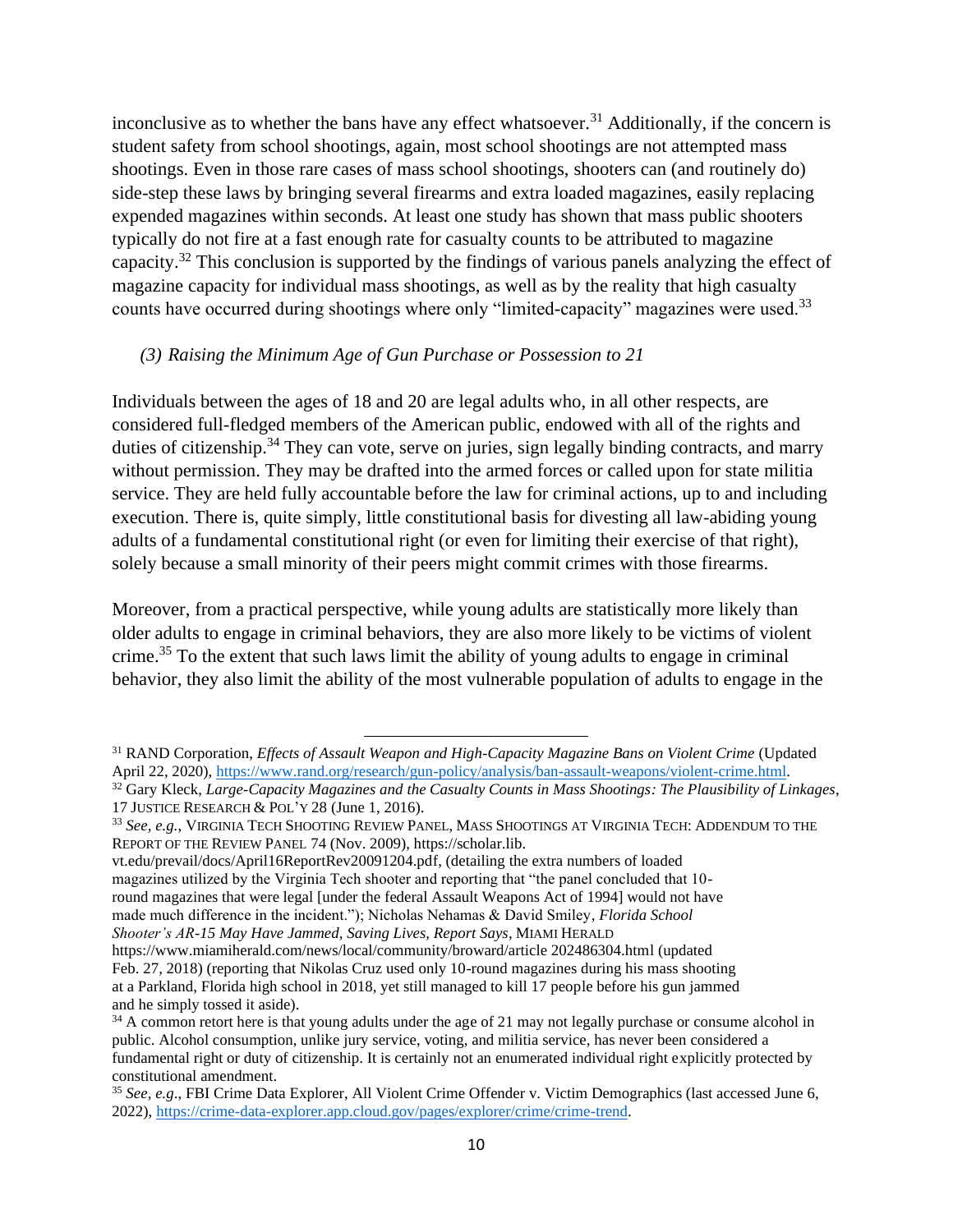core exercise of the Second Amendment—self-defense.<sup>36</sup> And it seems far from likely that young adults bent on crime would be meaningfully prevented from accessing firearms, given the prevalence of handgun-related homicides committed by young offenders despite federal prohibitions on handgun sales to those under 21. With respect to school-related shootings and juvenile suicides in particular, most school shooters (whether engaging in targeted interpersonal violence or acts of mass violence) and any suicidal individuals under 18 are not old enough to legally purchase their own firearms. They typically obtain their firearms from family members. Raising the age for legal purchase or possession therefore does not even begin to put a dent in the reality of youth gun-violence, because it is not designed to address the primary ways in which dangerous or suicidal juveniles actually get their guns.

## *(4) Imposing "Universal Background Checks"*

The imposition of so-called universal background checks is a low-reward endeavor that, even when talking about gun violence prevention broadly, is fraught with practical peril.<sup>37</sup> However, as with raising the minimum age for gun purchase and possession, universal background checks are effectively useless at combating juvenile gun deaths because they are not designed to address the ways in which dangerous or suicidal youths primarily obtain their firearms.

#### **B. Promising In Theory, Problematic in Practice**

#### *(1) Federal Red Flag Laws*

Red flag laws—also known as extreme risk protection orders—have come into the national spotlight over the last four years as a potential method of addressing a real and serious concern with respect to mass public shooters, including potential mass school shooters. With perhaps one notable exception, every mass public shooter in recent history passed a background check and legally procured firearms, often despite showing very alarming signs of being a danger to self or others.<sup>38</sup> This is also unfortunately the case for many people who commit suicide with a firearm, which accounts for nearly 6-in-10 gun deaths every year. However, it should be noted that, with respect to mass school shooters, in particular, many are under the age of 18, cannot legally

<sup>36</sup> *See* Craig A. Perkins, *Age Patterns of Victims in Serious Violent Crime*, BUREAU OF JUSTICE STATISTICS SPECIAL REPORT NCJ-162031 (July 1997), [https://www.bjs.gov/content/pub/pdf/apvsvc.pdf;](https://www.bjs.gov/content/pub/pdf/apvsvc.pdf) Sofi Sinozich & Lynn Langton, *Rape and Sexual Assault Victimization Among College-Age Females, 1995–2013*, BUREAU OF JUSTICE STATISTICS SPECIAL REPORT NCJ 248471 (Dec. 2014)[, https://www.bjs.gov/content/pub/pdf/rsavcaf9513.pdf.](https://www.bjs.gov/content/pub/pdf/rsavcaf9513.pdf) <sup>37</sup> *See* Amy Swearer, *Constitutional and Commonsense Steps to Reduce Gun Violence*, HERITAGE FOUNDATION (Mar. 31, 2022), [https://www.heritage.org/testimony/constitutional-and-commonsense-steps-reduce-gun-violence.](https://www.heritage.org/testimony/constitutional-and-commonsense-steps-reduce-gun-violence) <sup>38</sup> The one possible exception is the individual who fatally shot seven people and wounded two dozen others during a shooting spree in Odessa, Texas, in August of 2019. That individual had, in fact, previously failed a background check and utilized an intrastate private sale to acquire his weapon. Dan Frosch & Sadie Gurman, *Texas Shooter Had Been Banned From Buying Firearms Because He Was Mentally Unfit*, Wall St. J. (Sept. 4, 2019). Of note, however, is the fact that the private seller from which he purchased the gun later pled guilty to violating federal law, and should have been required under the circumstances to obtain a Federal Firearms License and conduct a background check on prospective purchasers. Associated Press, *Seller of Gun Used in 2019 Texas Mass Shooting Gets 2 Years* (Jan. 7, 2021), [https://apnews.com/article/seth-aaron-ator-shootings-lubbock-texas-odessa](https://apnews.com/article/seth-aaron-ator-shootings-lubbock-texas-odessa-c18dce36fe8a5df583bdf5505ee8509b)[c18dce36fe8a5df583bdf5505ee8509b.](https://apnews.com/article/seth-aaron-ator-shootings-lubbock-texas-odessa-c18dce36fe8a5df583bdf5505ee8509b)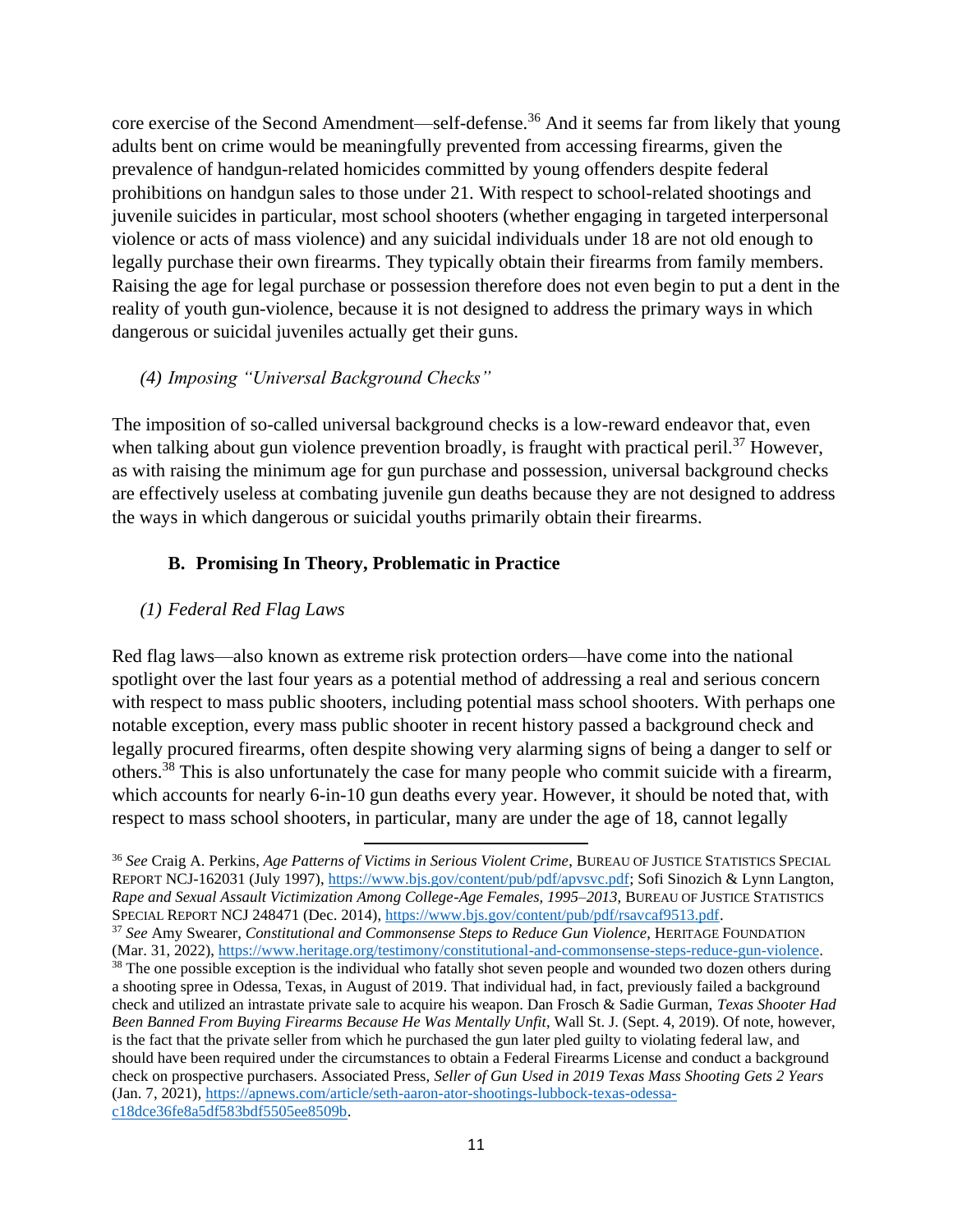purchase firearms, and therefore take firearms belonging to their parents or other family members. Moreover, when considering the effect of red flag laws on youth suicides, individuals under 18 already cannot legally purchase firearms, and are, like school shooters, most often accessing firearms in other ways—including those "properly" secured in safes and locking devices.

Perpetrators of mass public violence in particular pass background checks largely because federal law provides only a limited number of ways in which individuals lose their Second Amendment rights, most commonly by conviction of a felony or domestic violence misdemeanor, or by involuntary commitment to an inpatient mental health facility. People who have their Second Amendment rights revoked in this manner face a real likelihood of never having them restored, and these are, therefore, severe measures requiring that very high legal thresholds be met. Involuntary commitment, in particular, is often reserved for only the most serious of mental health crises, a problem often compounded by a lack of adequate inpatient mental health infrastructure in many states.

There are, at least in theory, constitutional ways of temporarily restricting gun ownership for individuals who are clearly a danger to themselves or others, regardless of whether they suffer from a diagnosable mental illness or have yet to commit a disqualifying felony. That said, the right to keep and bear arms is a fundamental constitutional right, and any deprivation of that right—even temporarily and for compelling reasons—requires the highest standards of due process. The closest corollary to red flag laws is the civil mental health commitment process for individuals alleged to be mentally ill and dangerous. While red flag laws raise additional concerns and aren't perfectly analogous, the civil commitment process provides at least a starting point for bare minimum due process standards—the right to an attorney, to cross-examine witnesses, and to testify on one's own behalf; the burden of the state to continually prove its case by clear and convincing evidence; ex parte or emergency orders limited only to serious threats of imminent harm; and principles limiting deprivations to the least restrictive means necessary. There are also additional concerns about applying these laws to dangerous individuals (especially those under the age of 18) living with non-dangerous family members who lawfully possess firearms. Careful consideration must be given to ensuring that the Second Amendment rights of these family members are not infringed upon because of these of targeted interventions for another person.

Moreover, from the perspective of sound public policy, any red flag law should include comprehensive and detailed practical considerations, like specifying the methods for notifying defendants of the allegations and their rights, for storing seized firearms and returning them to their owners, for immediately remedying clear mistakes (such as cases of mistaken identity), and for promptly restoring a person's Second Amendment rights after orders expire. Just as importantly, any palatable law should be fully integrated with existing mental health, domestic violence, and addiction treatment infrastructures, and otherwise ensure that the process adequately addresses the underlying problems that led a person to be dangerous in the first place.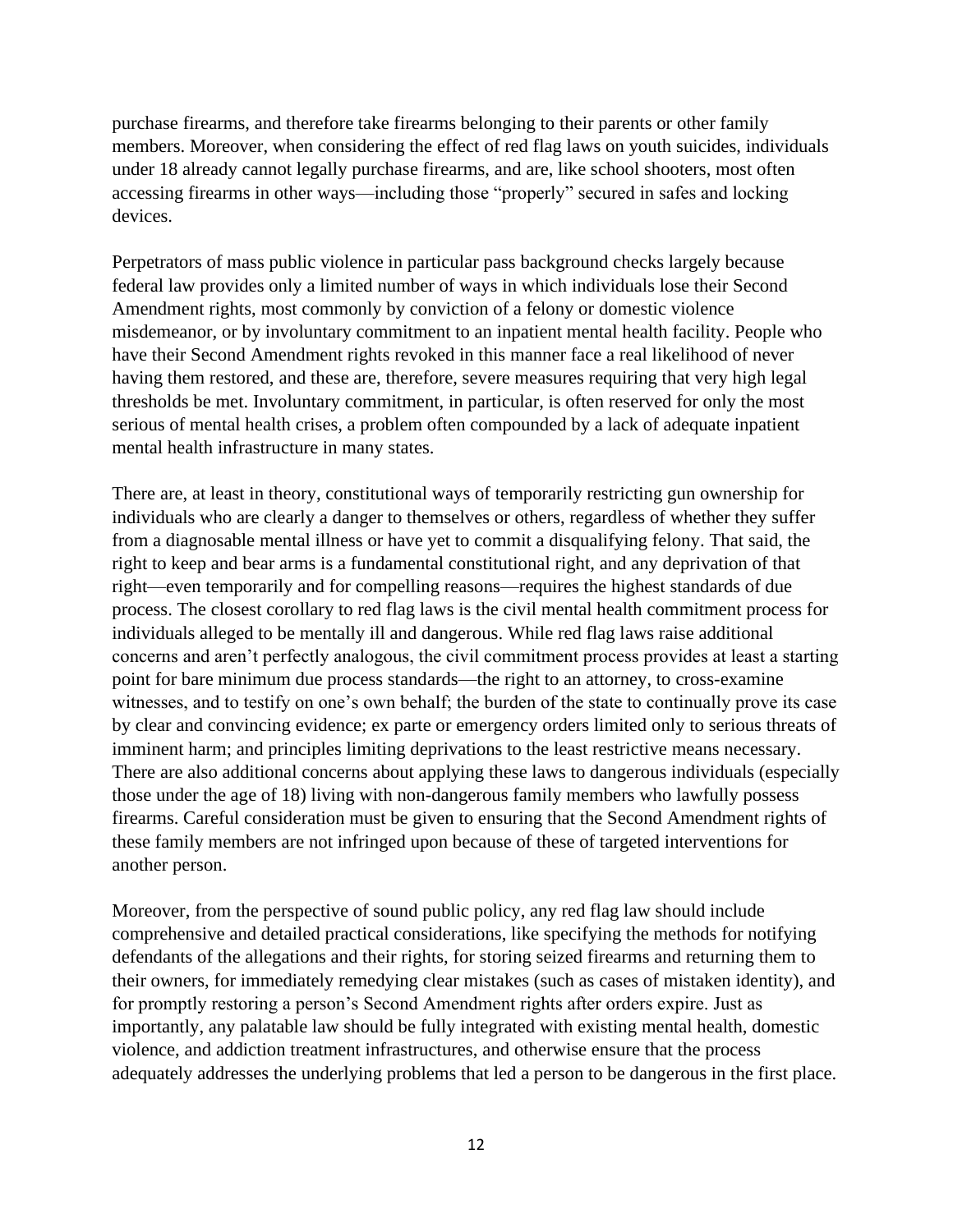It should never be about simply disarming people, but about restoring them to a point where they are no longer dangerous.

These are very important aspects of the theory behind red flag laws. Unfortunately, of the more than 20 red flag laws already on the books at the state level, not one adequately addresses all of the very real concerns that come with deprivations of a fundamental right. Some states have admittedly done a better job addressing these concerns than others—for example, Colorado's law is far less objectionable than New Mexico's—but all of them come up short in key areas, such as authorizing the use of low burdens of proof or failing to provide any mechanism for ensuring those deemed dangerous receive help.<sup>39</sup> In short, states have proven themselves either unable or unwilling to ensure that red flag laws pass constitutional muster in practice, undermining the theory as a whole.

Worse, as advocates push for these laws at a federal level, there are even greater concerns about the federal government's role. There are two methods regularly floated by advocates of federal intervention on red flag laws: a "true" federal red flag law and a federal law that financially incentivizes states to adopt red flag laws that meet certain minimum standards outlined by Congress. Both ideas suffer from serious theoretical and practical problems.

Any "true" federal red flag law—one that enables red flag petitions to be filed through the federal court system—would likely suffer from a serious constitutional flaw. The federal government, unlike state governments, lacks general "police powers" and cannot broadly regulate the public safety, except in those limited scenarios specified by the Constitution. While courts have broadly construed the federal government's ability to regulate "interstate" commerce," they have also drawn a line at comparable laws criminalizing gun possession on school grounds. This is part of the reason why similar restraining orders based on violent behavior are exclusively issued at a state level. Additionally, there is no widely available mental health or addiction treatment framework at a federal level, nor is there a true federal equivalent of a local police force authorized to enforce federal red flag orders. That creates substantial practical barriers that all but ensure a "true" federal red flag law falls short.

As for a federal bill that attaches federal funding to the adoption of state red flag laws, that raises its own concerns. It is very unlikely that any set of minimal federal standards would compel states to provide either adequate due process protections or the sort of comprehensive, detailed approach necessary to avoid objection. That is especially true if the Justice Department's recently issued "model red flag law" is any indication of where federal advocates stand on this issue. The model law contains numerous nonstarters, including allowing a defendant's rights to be revoked at one-sided, ex parte hearings based on nothing more than "reasonable" or "probable cause," an incredibly low burden of proof when dealing with fundamental constitutional rights. Unfortunately, many of the bills currently being considered by Congress contain the same serious flaws.

<sup>39</sup> Dept. of Justice, *Commentary for Extreme Risk Protection Order Model Legislation* (June 7, 2021), [https://www.justice.gov/doj/reducing-gun-violence/commentary-extreme-risk-protection-order-model-legislation.](https://www.justice.gov/doj/reducing-gun-violence/commentary-extreme-risk-protection-order-model-legislation)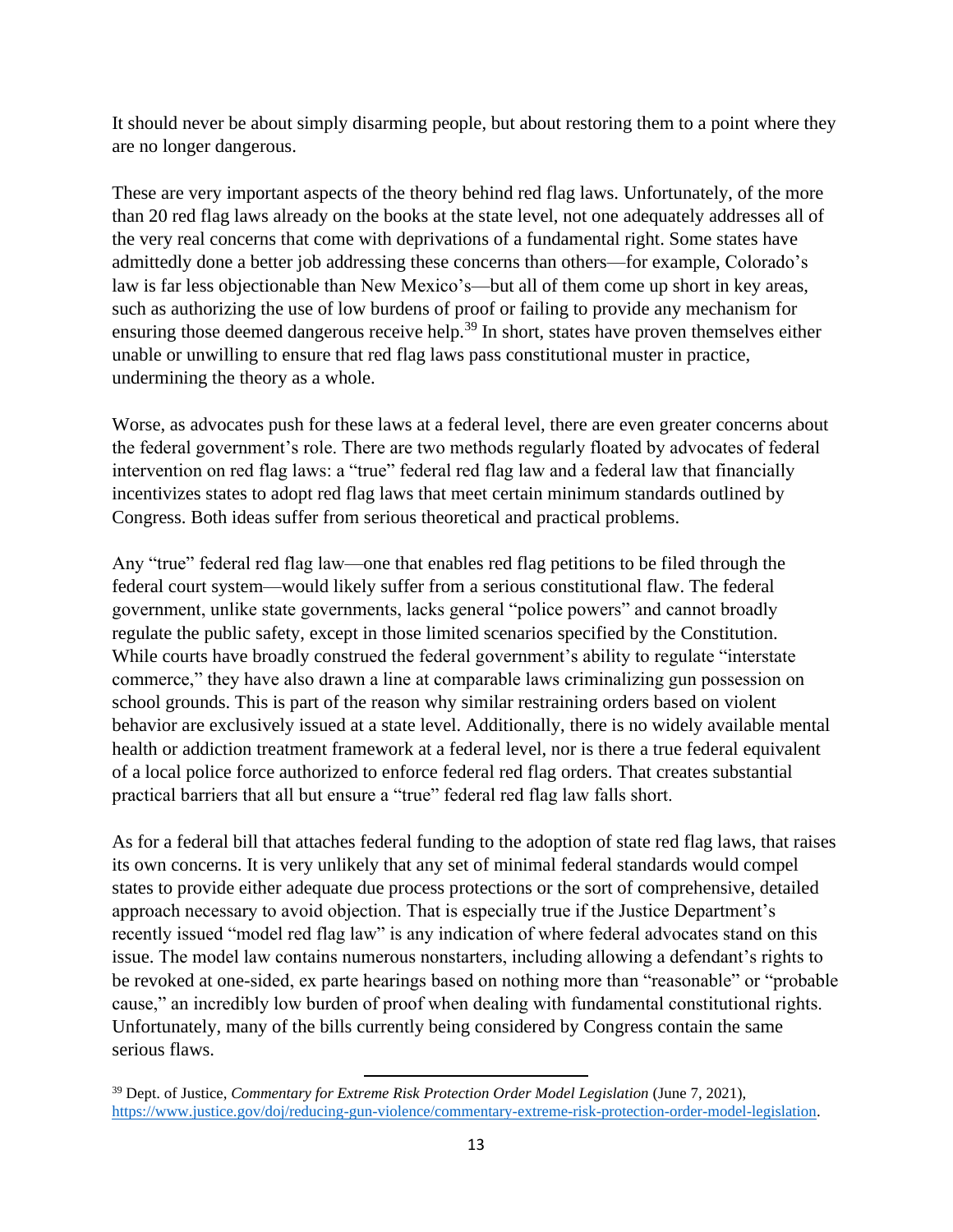The federal government shouldn't bribe states into adopting a bare-bones framework for red flag laws, especially when states thus far have a less-than-stellar track record of writing and implementing them on their own. There is, frankly, no reason to believe that states desiring this federal funding would go through the rigorous process of fleshing out the federal minimum standards with sufficient safeguards. Any red flag laws would have to be much better than they are in states that have already taken a swing at them. The federal government in all likelihood will not improve upon laws passed at the state level and has other constitutional restraints on its ability to legislate in this area.

#### *(2) Mandatory "Safe Storage" Requirements*

Another common proposal is that of mandatory "safe storage" requirements for gun owners with juveniles in their homes. At their core, these laws seek to address a common theme among juvenile gun deaths—juvenile access to family firearms. Importantly, a person does not become more or less suicidal, or more or less prone to violence, based on mere access to a firearm.<sup>40</sup> However, when individuals who are already suicidal or prone to violence have access to a firearm, it increases the likelihood they will be able to seriously harm themselves or others.<sup>41</sup>

From a fundamental level, the federal government does not have either the constitutional authority to pass such laws or the practical capacity to enforce safe storage requirements. As with "true" federal red flag laws, the federal government lacks the general police power reserved to the states under the 10th Amendment, as well as any general police force to ensure these laws are followed. Even at a state level, pre-emptive enforcement is a practical impossibility. Even in an absurd (and blatantly unconstitutional) scenario where law enforcement officers could go doorto-door conducting mass warrantless searches for violations, the negative criminal justice implications of having their parents arrested would far outweigh any potential benefit to at-risk children.

These laws also suffer from practical problems, namely, that they may not actually work nearly as well as proponents suggest. While "child access prevention laws are associated with lower fatality rates among younger children," they "may not alter the risk among older youth" who are far more likely to experience suicidality or engage in criminal behaviors.<sup>42</sup> As the same time, many gun owners teach their children principles of marksmanship, gun safety, and responsible gun ownership from an early age, and those juveniles—especially older ones—routinely access

<sup>40</sup>Eric W. Fleegler, *Our Limited Knowledge of Youth Suicide Risk and Firearm Access*, JAMA NETWORK (October 8, [https://jamanetwork.com/journals/jamanetworkopen/fullarticle/2784797.](https://jamanetwork.com/journals/jamanetworkopen/fullarticle/2784797)

<sup>41</sup> *Id*.

<sup>42</sup> *Id*.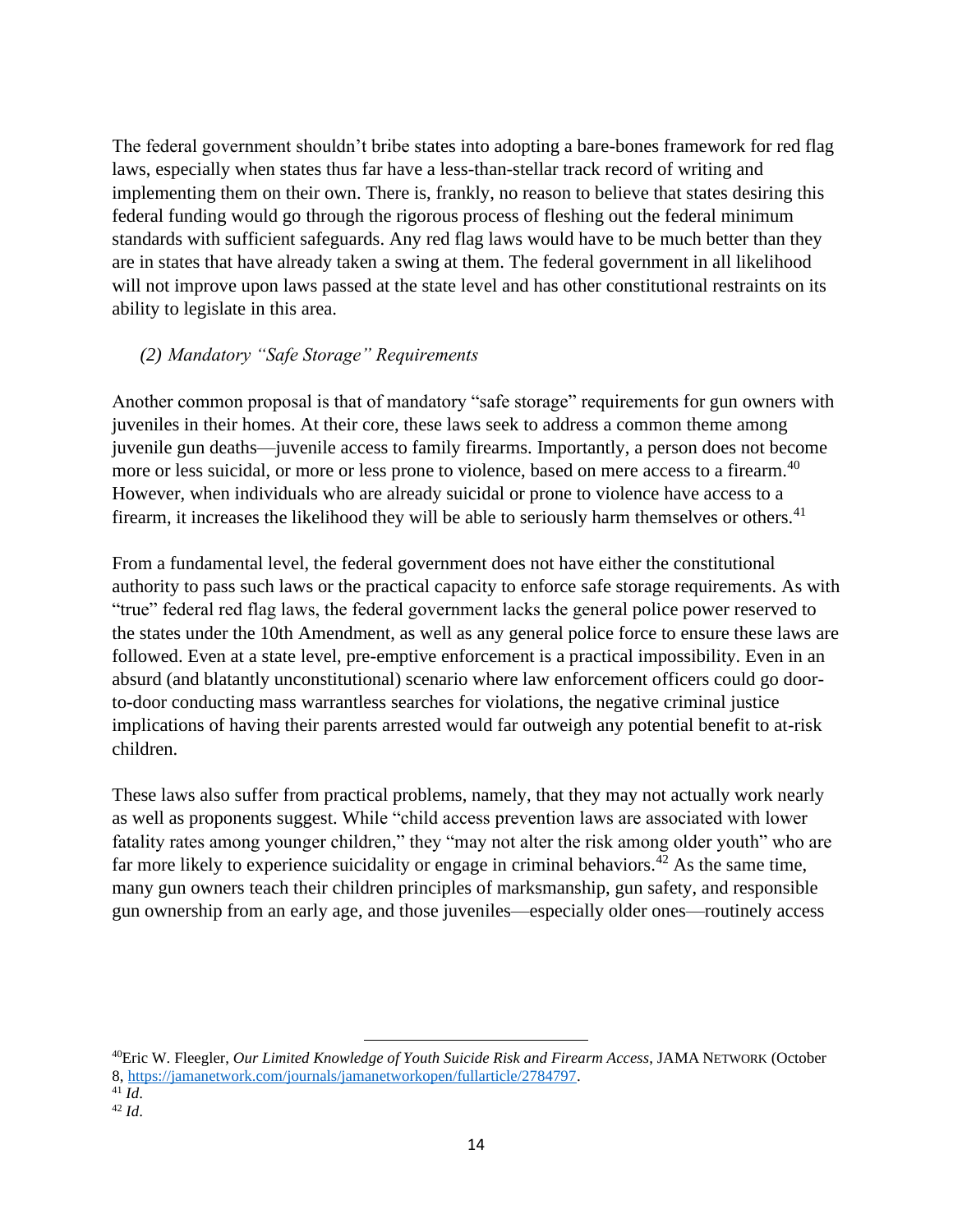family firearms to save lives.<sup>43</sup> Moreover, these laws can seriously delay the ability of lawful gun owners to access loaded firearms in an emergency, with devastating consequences.<sup>44</sup>

# C. **Constitutional, Practical, and Federally Appropriate Methods of Combatting Gun Violence**

#### *(1) Allow Schools to Shift Unused COVID Funds to School Security*

Students are already statistically very safe in schools when it comes to a risk of violent death, but we can make them safer. Congress allocated \$122 billion in COVID-19 relief to K-12 schools, and over 90 percent of it remains unused. Schools should be permitted to shift these remaining funds to cover investments in school security. Some of these investments can and should be in the physical infrastructure. Yes, this means "talking about locked doors," but also about other

<sup>43</sup> *Shooting Death Rule Justifiable After Juvenile Shoots Back At Intruder*, WLXT NEWS 19 (Feb. 8, 2022), [https://www.wltx.com/article/news/local/shooting-death-ruled-justifiable-juvenile-shoots-back-intruder/101-](https://www.wltx.com/article/news/local/shooting-death-ruled-justifiable-juvenile-shoots-back-intruder/101-555af968-f223-4860-826a-00c490af33b3) [555af968-f223-4860-826a-00c490af33b3;](https://www.wltx.com/article/news/local/shooting-death-ruled-justifiable-juvenile-shoots-back-intruder/101-555af968-f223-4860-826a-00c490af33b3) *Video Shows 14-Year-Old Open Fire On Robbery Suspect in Family's Philly Pizza Shop*, WPVI-TV ABC 6 (Dec. 16, 2021)[, https://6abc.com/teenager-shoots-suspect-philadelphia-pizza](https://6abc.com/teenager-shoots-suspect-philadelphia-pizza-shop-robbery-spring-garden-street-bolds/11347225/)[shop-robbery-spring-garden-street-bolds/11347225/;](https://6abc.com/teenager-shoots-suspect-philadelphia-pizza-shop-robbery-spring-garden-street-bolds/11347225/) *La Porte Juvenile Shoots Family Member To Death To Prevent Assault*, ABC 13 (Sept. 18, 2021), [https://abc13.com/juvenile-shoots-family-member-to-death-11000-block-of-deaf](https://abc13.com/juvenile-shoots-family-member-to-death-11000-block-of-deaf-smith-road-deadly-shooting-protects-from-assault/11029782/)[smith-road-deadly-shooting-protects-from-assault/11029782/;](https://abc13.com/juvenile-shoots-family-member-to-death-11000-block-of-deaf-smith-road-deadly-shooting-protects-from-assault/11029782/) Kaelan Deese, *12-Year-Old Boy Defending Mother Fatally Shoots Armed Home Intruder*, YAHOO NEWS (July 9, 2021), [https://www.yahoo.com/video/12-old-boy](https://www.yahoo.com/video/12-old-boy-defending-mother-190300013.html)[defending-mother-190300013.html;](https://www.yahoo.com/video/12-old-boy-defending-mother-190300013.html) Janelle Griffith, *12-Year-Old Boy Fatally Shoots Intruder Who Tried to Rob Grandmother, Family Says*, NBC NEWS (Feb. 15, 2021), [https://www.nbcnews.com/news/us-news/12-year-old-boy](https://www.nbcnews.com/news/us-news/12-year-old-boy-fatally-shoots-intruder-who-tried-rob-n1257955)[fatally-shoots-intruder-who-tried-rob-n1257955;](https://www.nbcnews.com/news/us-news/12-year-old-boy-fatally-shoots-intruder-who-tried-rob-n1257955) Emma Colton, *Teenager Opens Fire On Three Armed Men After Attempted Burglary, Killing One*, WASHINGTON EXAMINER (March 24, 2020), [https://www.washingtonexaminer.com/news/teenager-opens-fire-on-three-armed-men-after-attempted-burglary](https://www.washingtonexaminer.com/news/teenager-opens-fire-on-three-armed-men-after-attempted-burglary-killing-one)[killing-one;](https://www.washingtonexaminer.com/news/teenager-opens-fire-on-three-armed-men-after-attempted-burglary-killing-one) Laura Gutschke, *Brown County 13-Year-Old Shoots Man Assaulting Teen's Grandmother*, ABILENE NEWS REPORTER (Jan. 27, 2020), [https://www.reporternews.com/story/news/crime/2020/01/27/brown-county-13](https://www.reporternews.com/story/news/crime/2020/01/27/brown-county-13-year-old-shoots-man-assaulting-teens-grandmother/4591841002/) [year-old-shoots-man-assaulting-teens-grandmother/4591841002/;](https://www.reporternews.com/story/news/crime/2020/01/27/brown-county-13-year-old-shoots-man-assaulting-teens-grandmother/4591841002/) *With 12-Year-Old Daughter's Help, Salina Man Fends Off Intruder*, KWCH 12 (Sept. 20, 2019), [https://www.kwch.com/content/news/With-12-year-old-daughters](https://www.kwch.com/content/news/With-12-year-old-daughters-help-Salina-man-fends-off-intruder-560936071.html)[help-Salina-man-fends-off-intruder-560936071.html;](https://www.kwch.com/content/news/With-12-year-old-daughters-help-Salina-man-fends-off-intruder-560936071.html) John Lowe, *14-Year-Old Girl Fires Gun To Save Sisters From Intruder*, WSAZ 3 (Aug. 7, 2019)[, https://www.wsaz.com/content/news/Teenager-saves-sisters-from-intruder-](https://www.wsaz.com/content/news/Teenager-saves-sisters-from-intruder-526277011.html)[526277011.html;](https://www.wsaz.com/content/news/Teenager-saves-sisters-from-intruder-526277011.html) Karma Allen, *California 16-Year-Old Fatally Shoots Father While Defending His Mother, Police Say*, ABC News (Oct. 16, 2018), [https://abcnews.go.com/US/california-16-year-fatally-shoots-father-defending](https://abcnews.go.com/US/california-16-year-fatally-shoots-father-defending-mother/story?id=58525535)[mother/story?id=58525535;](https://abcnews.go.com/US/california-16-year-fatally-shoots-father-defending-mother/story?id=58525535) *Teen Girl Fires Shot At Armed Intruder In Spanaway*, KOMO News (Sept. 8, 2018), [https://komonews.com/news/local/teen-girl-fires-shot-at-armed-intruder-in-spanaway;](https://komonews.com/news/local/teen-girl-fires-shot-at-armed-intruder-in-spanaway) *Woman Being Choked By Boyfriend Is Saved When Son Gets Gun, Daughter Shoots, Kills Man*, WBTV 3 (Updated Aug. 10, 2018), [https://www.wbtv.com/story/38860970/woman-being-choked-by-boyfriend-is-saved-when-son-gets-gun-daughter](https://www.wbtv.com/story/38860970/woman-being-choked-by-boyfriend-is-saved-when-son-gets-gun-daughter-shoots-kills-man/)[shoots-kills-man/;](https://www.wbtv.com/story/38860970/woman-being-choked-by-boyfriend-is-saved-when-son-gets-gun-daughter-shoots-kills-man/) *Alone With Younger Sister, Teen Fires Shotgun At Would-Be Intruder*, WRIC (July 1, 2018), [https://www.wric.com/news/alone-with-younger-sister-teen-fires-shotgun-at-would-be-intruder/;](https://www.wric.com/news/alone-with-younger-sister-teen-fires-shotgun-at-would-be-intruder/) Peter Holley, *Alabama 11-Year-Old Shoots Suspected Home Invader*, CHICAGO TRIBUNE (May 1, 2016), [https://www.chicagotribune.com/nation-world/ct-alabama-boy-shoots-intruder-20160501-story.html.](https://www.chicagotribune.com/nation-world/ct-alabama-boy-shoots-intruder-20160501-story.html) <sup>44</sup> Stephen Willeford's attempt to stop the Sutherland Springs church shooter in 2017 was hindered by the time it

took him to unlock his safe and load several rounds into an empty magazine. When he did get up to confront the shooter, the first thing he did was ask his wife to load more ammo and bring it to him. Willeford's ensuing confrontation with the shooter caused him to stop attacking those inside the church and ultimately led to him fleeing the area. Michael J. Mooney, *The Hero of Sutherland Springs Shooting Is Still Reckoning With What Happened That Day*, TEXAS MONTHLY (Nov. 2018), [https://www.texasmonthly.com/articles/stephen-willeford-sutherland-springs](https://www.texasmonthly.com/articles/stephen-willeford-sutherland-springs-mass-murder/)[mass-murder/.](https://www.texasmonthly.com/articles/stephen-willeford-sutherland-springs-mass-murder/)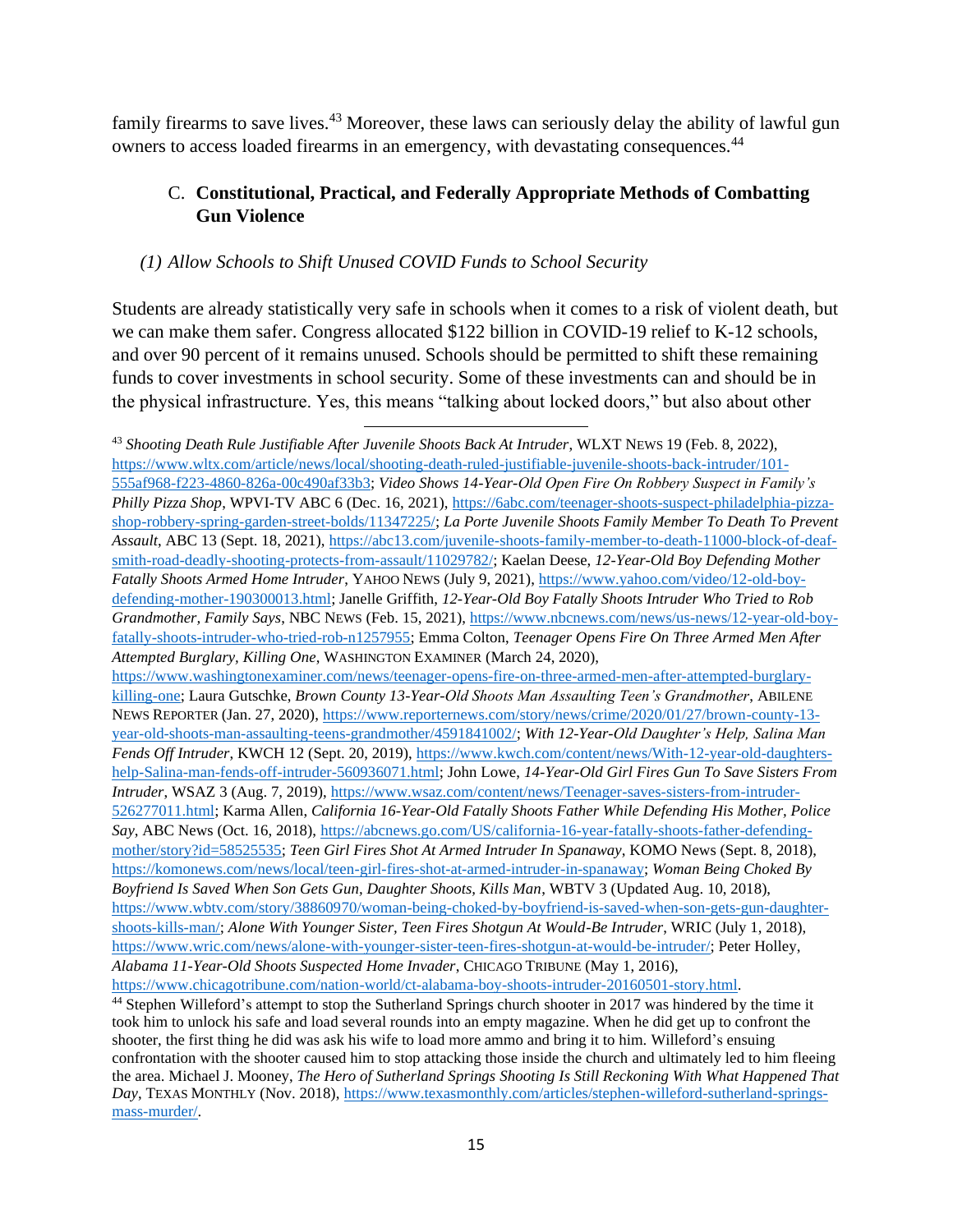practical solutions like limiting public access points, installing shatter-resistant glass,<sup>45</sup> and utilizing basic security perimeters where practicable.

The funds could also be used to enhance the school's ability to respond to violent threats, including by increasing the number of armed first responders, whether in the form of school resource officers or trained staff members. In recent years, armed school resource officers and other staff members have successfully protected students from serious threats of violence in a way that too few Americans fully appreciate.<sup>46</sup> This is not just about responses to mass shooters—though quick, armed responses certainly save lives in those scenarios.<sup>47</sup> It is also

<sup>46</sup> Just five weeks after Parkland, an armed SRO at Great Mills High School, in Maryland, immediately confronted an armed student who opened fire on classmates. His exchange of gunfire with the shooter resulted in the shooter quickly committing suicide, saving countless students who otherwise would have been at risk. Amy Rock, *SRO Praised for Stopping Great Mills High School Gunman*, CAMPUS SAFETY MAGAZINE (March 21, 2018), [https://www.campussafetymagazine.com/safety/shooting-great-mills-high-school/;](https://www.campussafetymagazine.com/safety/shooting-great-mills-high-school/) An armed SRO in Olathe, Kansas, was called into a meeting between a school administrator and a student over suspicions that the student had a gun. After the student began shooting, the SRO—though injured—returned fire and quickly subdued the student. Juan Cisneros et al., *School Resource Officer Injured in Olathe East School Shooting Identified*, FOX4 KANSAS CITY (Updated Mar. 7, 2022), [https://fox4kc.com/news/school-resource-officer-injured-in-olathe-east-school](https://fox4kc.com/news/school-resource-officer-injured-in-olathe-east-school-shooting-identified/)[shooting-identified/;](https://fox4kc.com/news/school-resource-officer-injured-in-olathe-east-school-shooting-identified/) An armed school employee in Ogden, Utah, prevented a student from being kidnapped from a school playground. After the suspect tried to force his way inside the school building where other students were located, the employee held him at gunpoint until police arrived. *Police: Armed School Worker Stops Attempted Kidnap Suspect*, ABC News (May 27, 2021), [https://abcnews.go.com/US/wireStory/police-armed-school-worker](https://abcnews.go.com/US/wireStory/police-armed-school-worker-stops-attempted-kidnap-suspect-77944017)[stops-attempted-kidnap-suspect-77944017;](https://abcnews.go.com/US/wireStory/police-armed-school-worker-stops-attempted-kidnap-suspect-77944017) An armed police officer working inside a Waukesha, Wisconsin, school responded to a report of a student suspected of possessing a firearm in a classroom. The SRO secured the room, allowed students to get to safety, and tried to deescalate the situation with the armed student. The student was eventually shot and injured by the SRO after making gestures as though he would open fire. Cristopher Kuhagen & Bill Glauber, *Wisconsin Police Officer Shoots Student Who Pulled Gun, Refused to Drop It*, Officials Say, USA Today (Updated Dec. 2, 2019), [https://www.usatoday.com/story/news/nation/2019/12/02/waukesha-south-high](https://www.usatoday.com/story/news/nation/2019/12/02/waukesha-south-high-school-gunshots-exchanged-wisconsin/2586995001/)[school-gunshots-exchanged-wisconsin/2586995001/;](https://www.usatoday.com/story/news/nation/2019/12/02/waukesha-south-high-school-gunshots-exchanged-wisconsin/2586995001/) Two months after Parkland, an armed SRO fatally shot a would-be mass shooter who opened fire on a high school graduation rehearsal in Dixon, Illinois. His actions prevent a single student from being injured. Aamer Madhani, *Police: 'Heroic' Officer Thwarts Mass Shooting at High School in Dixon, Illinois*, USA TODAY (Updated May 17, 2018),

[https://www.usatoday.com/story/news/2018/05/16/dixon-illinois-school-resource-officer-thwarts-mass](https://www.usatoday.com/story/news/2018/05/16/dixon-illinois-school-resource-officer-thwarts-mass-shooting/615519002/)[shooting/615519002/.](https://www.usatoday.com/story/news/2018/05/16/dixon-illinois-school-resource-officer-thwarts-mass-shooting/615519002/)

<sup>47</sup> Even where armed SROs cannot immediately intervene to stop a would-be shooter before he begins harming others, their responses undeniably save lives. This is true not just from the perspective of "stopping the shooting," but from also from the perspective of applying emergency first aid. Consider the reality of law enforcement's decision to wait 78 minutes before confronting the gunman in Uvalde, Texas. Trauma surgeons estimate that for every ten minutes of untreated bleeding, a victim's chances of survival drop by 10 percent. Molly Hennessy-Fiske et al., *Police Delays May Have Deprived Texas Schoolchildren of Lifesaving Care*, *Experts Say*, L.A. TIMES (May 27, 2022), [https://www.ems1.com/uvalde-school-shooting/articles/police-delays-may-have-deprived-uvalde](https://www.ems1.com/uvalde-school-shooting/articles/police-delays-may-have-deprived-uvalde-schoolchildren-of-lifesaving-care-experts-say-LQ3Ur0JivEqONfMb/)[schoolchildren-of-lifesaving-care-experts-say-LQ3Ur0JivEqONfMb/.](https://www.ems1.com/uvalde-school-shooting/articles/police-delays-may-have-deprived-uvalde-schoolchildren-of-lifesaving-care-experts-say-LQ3Ur0JivEqONfMb/) Of the 21 fatalities in Uvalde, we already

<sup>&</sup>lt;sup>45</sup> The carnage at Marjorie Stoneman Douglas High School in 2018 would likely have been much worse had the school not installed "hurricane-proof" glass, thwarting the shooter's attempts to set up a "sniper's nest." The glass, while not "bullet resistant," did not shatter despite the gunman firing 16 rounds into it. Peter Weber, *Hurricane-Proof Glass, Jammed Rifle Reportedly Hindered the Parkland Shooter's Spree*, THE WEEK (Feb. 28, 2018), [https://theweek.com/speedreads/758051/hurricaneproof-glass-jammed-rifle-reportedly-hindered-parkland-shooters](https://theweek.com/speedreads/758051/hurricaneproof-glass-jammed-rifle-reportedly-hindered-parkland-shooters-spree)[spree.](https://theweek.com/speedreads/758051/hurricaneproof-glass-jammed-rifle-reportedly-hindered-parkland-shooters-spree) Shatter-resistant glass is far cheaper than bullet-resistant glass and may serve dual purposes of protecting the physical building from storm damage (such as hurricanes, hail, or tornado debris), but also from preventing wouldbe gunmen from simply shooting through locked glass doors, as has happened in several attempted and successful mass school shootings.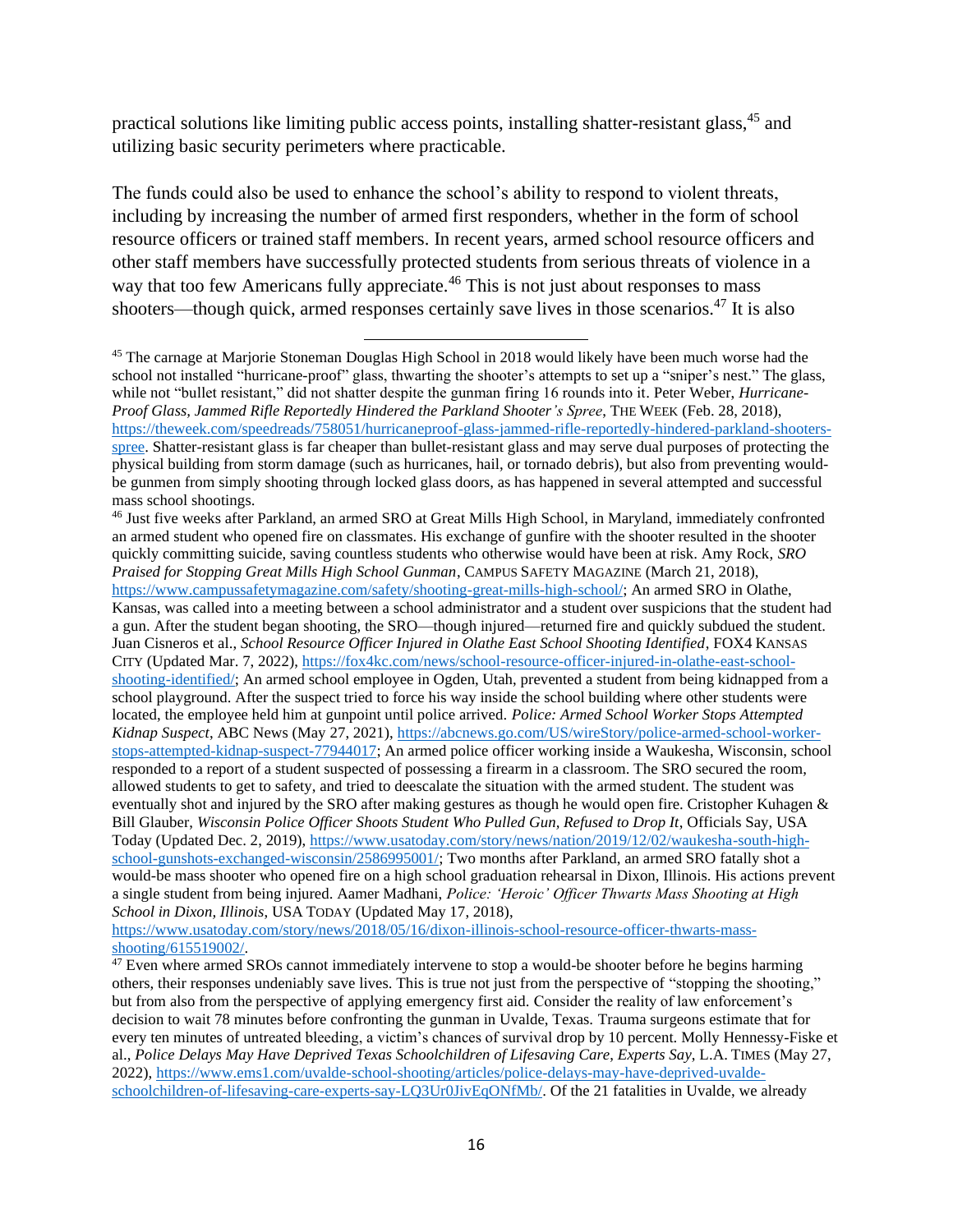about keeping students safe from the more "mundane" acts of violence that are far more prevalent but far less publicized. School resource officers also often serve as a vital link in the threat-reporting chain and have been instrumental in many successful threat interventions, including these far more common but less high-profile acts of violence.<sup>48</sup> Meanwhile, schools that allow teachers and trained staff members to carry firearms on campus are incredibly safe compared to their gun-free counterparts.<sup>49</sup>

Beyond measures to increase a school's physical security and emergency responses, the leftover funds could be used for the immediate hiring of licensed mental health professionals that are currently few and far between in many districts. Although schools have seen considerable increases in nonteaching staff over the past five decades, many schools either do not have a fulltime nurse, psychologist, or counselor or share one with other schools. Too often, students with mental health concerns have difficulty accessing counseling or treatment because their school districts have not allocated adequate resources to provide mental health support. This is a problem for student flourishing in general, but also for violence intervention in schools. To be clear, the problem is not an overall lack of funding, but of decades of poorly allocating that funding.<sup>50</sup> The use of COVID funds to hire mental health professionals should be a short-term solution that gives schools the flexibility over the next few years to cut administrative bloat and prioritize long-term spending where it matters most.

## *(2) Authorize True Behavioral Threat Assessment Research and Training*

Successful interventions to stop acts of targeted mass violations occur far more often than many people realize, largely because these successful interventions rarely make national headlines. We know that the difference between successful intervention and horrific violence is often a single breakdown in a chain of reporting: either someone did not recognize or report clear signs of a potential threat to those in a position to intervene, the report was not taken seriously or properly acted upon by those with the authority to intervene, or those in a position to intervene lacked an adequate legal mechanism to do so.

Congress can help communities prevent acts of targeted and mass public violence by better equipping state and local law enforcement, educators, school personnel, and others to assess and handle the threatening scenarios they already deal with on a regular basis. It can order a review how federal, state, and local agencies currently collaborate on potential and active threats and

know that four occurred after emergency personnel were able to attend to them. J. David Goodman, *Aware of Injuries Inside, Uvalde Police Waited to Confront Gunman*, NY TIMES (June 9, 2022), [https://www.nytimes.com/2022/06/09/us/uvalde-shooting-police-response.html.](https://www.nytimes.com/2022/06/09/us/uvalde-shooting-police-response.html)

<sup>48</sup> *See, e.g.,* Appendix A, listing 10 years of thwarted imminent mass school shootings, in which just under 20% involved the reporting of a known threat directly to a school resource officer.

<sup>49</sup> John R. Lott, *Schools That Allow Teachers To Carry Guns Are Extremely Safe: Data On The Rate Of Shootings And Accidents In Schools That Allow Teachers to Carry* (April 25, 2019), [https://papers.ssrn.com/sol3/papers.cfm?abstract\\_id=3377801.](https://papers.ssrn.com/sol3/papers.cfm?abstract_id=3377801)

<sup>50</sup> Lindsey M. Burke, *Washington Post Concedes That Government Spending on Education Has Increased, Not Decreased*, HERITAGE FOUNDATION (Dec. 19, 2019), [https://www.heritage.org/education/commentary/washington](https://www.heritage.org/education/commentary/washington-post-concedes-government-spending-education-has-increased-not)[post-concedes-government-spending-education-has-increased-not.](https://www.heritage.org/education/commentary/washington-post-concedes-government-spending-education-has-increased-not)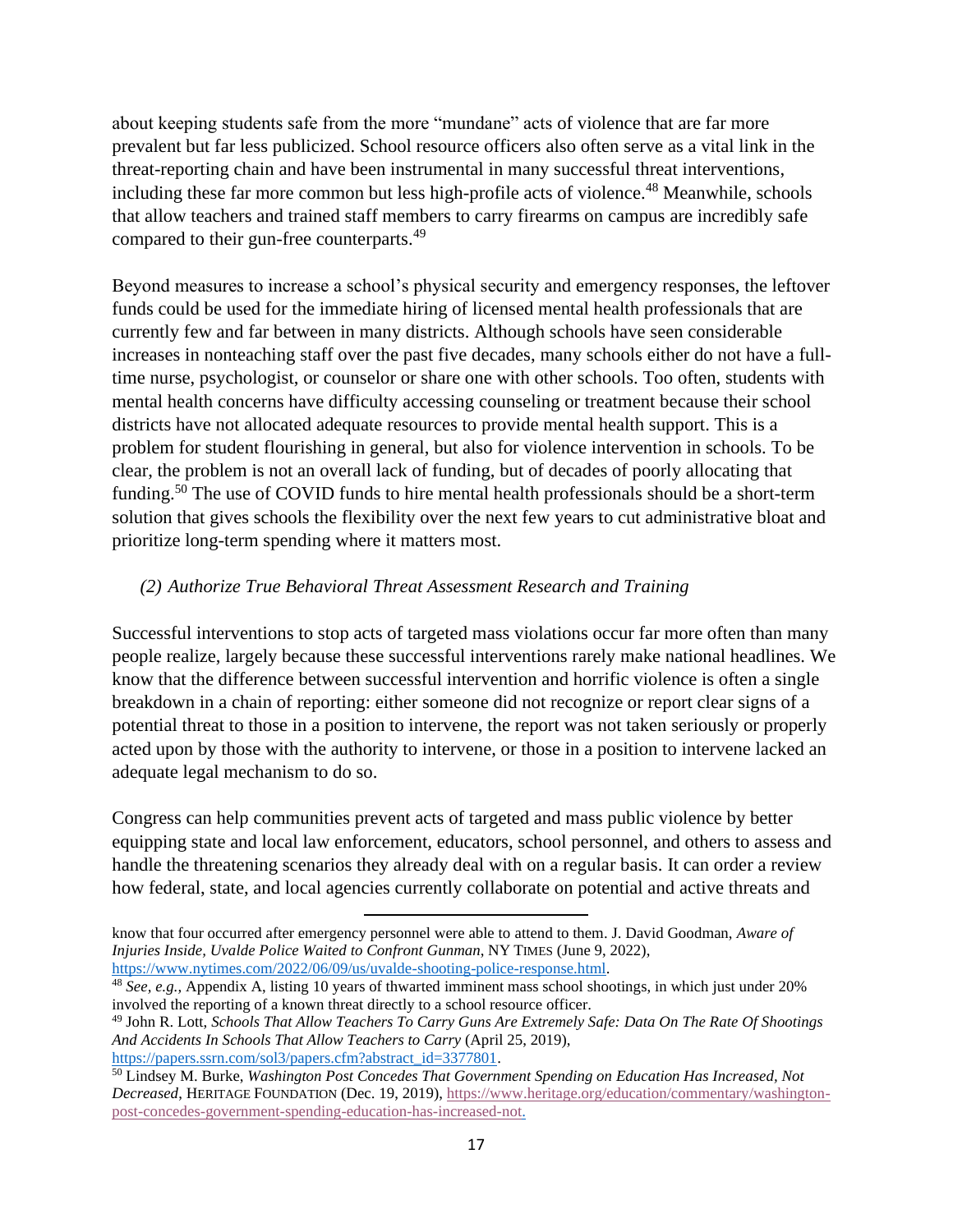develop best practices for enhancing that collaboration. We should take the strategies that we know work at a federal level to prevent targeted mass violence and retool them in a way that makes sense for state and local entities. In this way, Congress can facilitate behavioral threat assessment training in local communities, so that individuals know how to recognize warnings signs and feel empowered to report, so that those in a position to intervene better understand what actions to take under what circumstances, and have a plan in place to effectively intervene.

Unlike with red flag laws, this is truly a place for the federal government to act. Many federal agencies have become experts with behavioral threat assessment, and regularly use it for purposes of national security. For example, the Secret Service may use it to determine whether someone who posts a social media comment about killing the president is merely "joking" or instead poses a genuine threat. Similarly, the FBI may use it to assess whether someone researching pipe bombs is doing a science project, plotting an imminent terrorist attack, or has an unhealthy obsession with explosives that may become a serious threat to public safety at some point down the road.

While these federal agencies have decades of training and experience with behavioral threat assessment, very few state and local agencies have a coherent system for analyzing threats in their own communities. Moreover, most state and local law enforcement officers lack extensive training in threat assessment. That can present major problems when it comes to protecting our communities. Even though state and local police aren't often on the front lines of the fight against domestic terrorism, they routinely interact with individuals who may or may not pose threats of other types of targeted violence, such as school shootings or nonideologically motivated mass public shootings.

The same is true for educators and school officials, who (for better or worse) have some of the most extensive and sustained personal interactions with American youths. Consider the following scenarios likely to be encountered by police and teachers across the country today:

- A concerned parent calls a school administrator because her teenage son told her his friend has begun committing acts of self-harm and shared rape fantasies involving his classmates.
- Over the past week, local cops have been called to the same office building several times to deal with an enraged former employee who will not stop walking into the reception area, demanding to speak to his former boss. Today, the former employee wore a very visible, but empty, handgun holster on his hip and warned that "they'd regret this."
- A man accuses his MAGA hat-wearing neighbor of posing a direct threat to his life. When pressed, the man complains that the neighbor has a gun rack on his truck, supports candidates critical of illegal immigration, and his bumper sticker reads "If it's tourist season, why can't we shoot them?" He wants law enforcement to take the neighbor's guns away.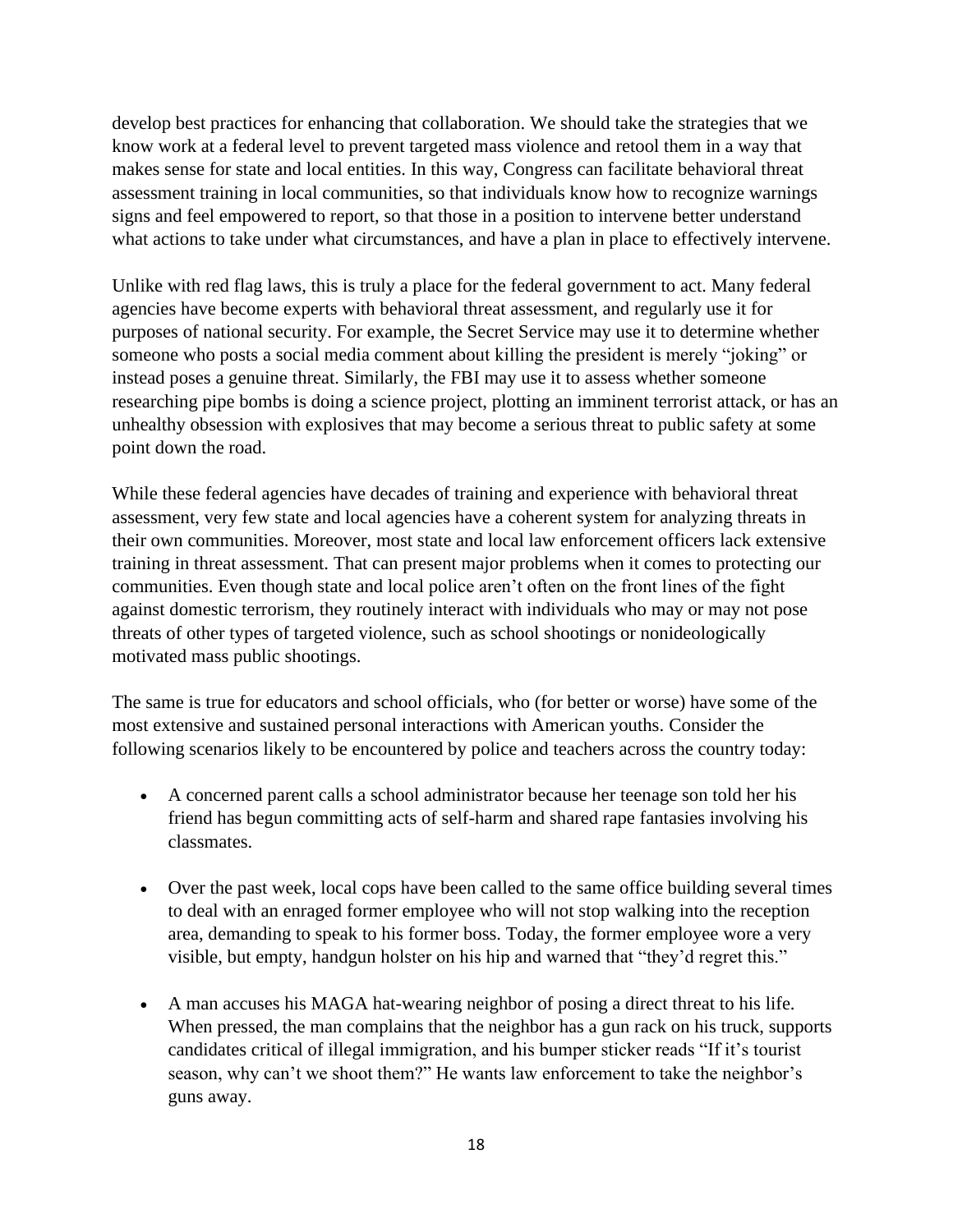- A student confides in a school resource officer that he overheard a classmate talking about a knife in his backpack. He knows this classmate has a longstanding interpersonal dispute with several other students that has recently come to a head.
- A parent reports to school officials that his child's teenage classmate regularly posts videos on social media that show him firing semi-automatic rifles at a gun range. While this target practice takes place under the direct supervision of adults and in full compliance with state law and the parent does not personally know the classmate or his family, he believes this is dangerous behavior and the classmate is a "gun-crazed ticking time bomb."

We should absolutely want law enforcement officers and educators in these scenarios to have the best idea possible of how to analyze these potential or alleged threats—and know what actions to take.

Perhaps just as importantly, training in behavioral threat assessment would help these individuals know which actions not to take. When law enforcement officers and school officials are properly able to distinguish true threats from nonthreats, they are less likely to pursue inappropriate interventions that wrongly infringe on the rights of people who aren't dangerous. We should ensure that—regardless of whatever laws already exist at a state or local level—law enforcement officers and educators can make better decisions about potential threats to public safety.

#### *(3) Treat School Choice Like The Negative-Outcome Antidote It Is*

School choice promotes student safety by helping students escape communities where bullying, gang-related violence, and other forms of school violence is common. It also lowers the risk of students participating in the types of criminal behaviors that are most associated with violent outcomes, including gun-related deaths and injuries.<sup>51</sup> The ability of parents to more easily remove their children from schools where they are bullied or face violent threats also helps alleviate the increased risks of suicide that come with those realities.<sup>52</sup>

<sup>51</sup> Corey DeAngelis & Patrick J. Wolf, *The School Choice Voucher: A "Get Out of Jail Free" Card?*, EDRE Working Paper 2016-03 (Mar. 8, 2016), [http://www.uaedreform.org/downloads/2016/03/the-school-choice-voucher](http://www.uaedreform.org/downloads/2016/03/the-school-choice-voucher-a-get-out-of-jail-card.pdf)[a-get-out-of-jail-card.pdf;](http://www.uaedreform.org/downloads/2016/03/the-school-choice-voucher-a-get-out-of-jail-card.pdf) M. Danish Shakeel, *Can Private Schools Improve School Climate? Evidence From A Nationally Representative Sample*, 12 J. OF SCHOOL CHOICE 426 (Aug. 8, 2018),

[https://www.tandfonline.com/doi/abs/10.1080/15582159.2018.1490383;](https://www.tandfonline.com/doi/abs/10.1080/15582159.2018.1490383) Andrew McEachin et al., *Social Returns to Private Choice? Effects of Charter Schools on Behavioral Outcomes, Arrests, and Civic Participation*, EDWORKING PAPER NO. 19-90 (2020), [https://www.edworkingpapers.com/ai19-90.](https://www.edworkingpapers.com/ai19-90)

<sup>52</sup> Jonathan Butcher & Chloe Shoemaker, *Youth Mental Health Crisis Gives More Urgency To School Choice Movement*, HERITAGE FOUNDATION (Mar. 31, 2021), [https://www.heritage.org/education/commentary/youth](https://www.heritage.org/education/commentary/youth-mental-health-crisis-gives-more-urgency-school-choice-movement)[mental-health-crisis-gives-more-urgency-school-choice-movement;](https://www.heritage.org/education/commentary/youth-mental-health-crisis-gives-more-urgency-school-choice-movement) Corey A. DeAngelis & Angela K. Dills, *The Effects of School Choice on Mental Health*, 32 SCHOOL EFFECTIVENESS & SCHOOL IMPROVEMENT 326 (Dec. 3, 2020), [https://www.tandfonline.com/doi/abs/10.1080/09243453.2020.1846569?journalCode=nses20;](https://www.tandfonline.com/doi/abs/10.1080/09243453.2020.1846569?journalCode=nses20) Editorial Board, *School Choice: Better Than Prozac*, WSJ (Dec. 17, 2020), [https://www.wsj.com/articles/school-choice](https://www.wsj.com/articles/school-choice-better-than-prozac-11608248279)[better-than-prozac-11608248279.](https://www.wsj.com/articles/school-choice-better-than-prozac-11608248279)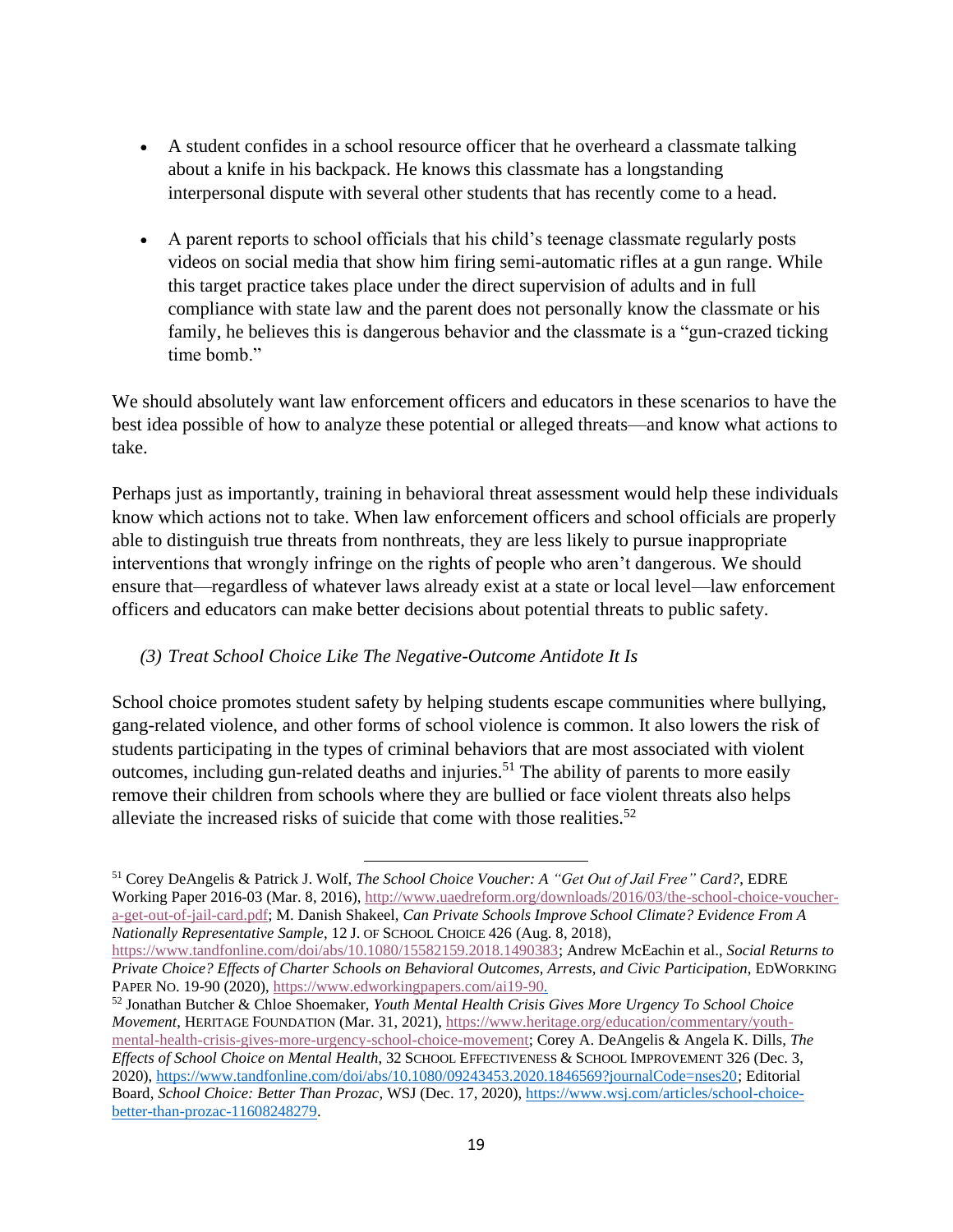The bulk of school choice initiatives should be conducted at the state level.<sup>53</sup> That said, the federal government is not without means to act in support of this crucial aspect of combating violence. Congress can put the D.C. Opportunity Scholarship Program on a permanent and expanded footing, instead of perpetually trying to phase it out.<sup>54</sup> It can also expand school choice to military families and children attending Bureau of Indian Education Schools, the latter routinely being deemed some of the worst-performing schools in the nation.<sup>55</sup> Congress can also use its bully pulpit to promote these initiatives in a more high-profile manner, bringing attention to the positive impacts they have on the nation's young people.

#### *(4) Additional Avenues For Federal Intervention*

- Expand access to alternative healthcare options and give low-income Americans a choice in their own healthcare—including their mental healthcare.<sup>56</sup> Refuse to underwrite anticompetitive state healthcare policies that raise the costs of healthcare—including mental healthcare—and reduce options for patients.<sup>57</sup>
- Promote and encourage safe storage practices and responsible gun ownership without pre-emptively criminalizing gun owners for making reasonable decisions or inhibiting their ability to immediately respond to violent threats. Similar efforts to reduce unintentional gun deaths among children have proved incredibly successful.<sup>58</sup>

<sup>53</sup> Lindsey Burke, *Why A Federal Tax-Credit Scholarship Program Will Not Advance School Choice In America*, HERITAGE FOUNDATION BACKGROUNDER NO. 3395 (Mar. 13, 2019),

[https://www.heritage.org/education/report/why-federal-tax-credit-scholarship-program-will-not-advance-school](https://www.heritage.org/education/report/why-federal-tax-credit-scholarship-program-will-not-advance-school-choice-america)[choice-america.](https://www.heritage.org/education/report/why-federal-tax-credit-scholarship-program-will-not-advance-school-choice-america)

<sup>54</sup> Jude Schwallbach*, D.C.'s Opportunity Scholarship Program Giving Students Access to In-Class Education*, HERITAGE FOUNDATION (Sept. 9, 2020), [https://www.heritage.org/education/commentary/dcs-opportunity](https://www.heritage.org/education/commentary/dcs-opportunity-scholarship-program-giving-students-access-class-education)[scholarship-program-giving-students-access-class-education;](https://www.heritage.org/education/commentary/dcs-opportunity-scholarship-program-giving-students-access-class-education) Jude Schwallbach, *Military Families Deserve Flexible Education Options*, HERITAGE FOUNDATION (Apr. 14, 2021),

[https://www.heritage.org/education/commentary/military-families-deserve-flexible-education-options;](https://www.heritage.org/education/commentary/military-families-deserve-flexible-education-options) Lindsey M. Burke*, School Choice for Military Families Will Save DOD Money*, HERITAGE FOUNDATION (Mar. 1, 2018), [https://www.heritage.org/education/commentary/school-choice-military-families-will-save-dod-money.](https://www.heritage.org/education/commentary/school-choice-military-families-will-save-dod-money)

<sup>&</sup>lt;sup>55</sup> Native American youths are also at an elevated risk of violent victimization, and are overrepresented in the criminal justice system. Preventing delinquency and increasing educational outcomes is a vital component of lowering violent crime, violent victimization, and suicide rates for this often-overlooked population.

<sup>56</sup> Nina Owcharenko Schaeffer, *Health Care: Time to Go on Offense*, HERITAGE FOUNDATION ISSUE BRIEF NO. 5271 (May 31, 2022), [https://www.heritage.org/health-care-reform/report/health-care-time-go-offense;](https://www.heritage.org/health-care-reform/report/health-care-time-go-offense) Nina Owcharenko Schaefer, *Medicaid at 55: Understanding the Design, Trends and Reforms Needed to Improve the Health Care Safety Net*, HERITAGE FOUNDATION BACKGROUNDER NO. 3604, (Apr. 14, 2021), [https://www.heritage.org/sites/default/files/2021-04/BG3604\\_0.pdf.](https://www.heritage.org/sites/default/files/2021-04/BG3604_0.pdf)

<sup>57</sup> Robert E. Moffit, *State Certificate-of-Need Laws Deserve A Federal Response*, HERITAGE FOUNDATION (Jan. 12, 2022), [https://www.heritage.org/health-care-reform/commentary/state-certificate-need-laws-deserve-federal](https://www.heritage.org/health-care-reform/commentary/state-certificate-need-laws-deserve-federal-response)[response.](https://www.heritage.org/health-care-reform/commentary/state-certificate-need-laws-deserve-federal-response)

<sup>58</sup> *See, e.g*., NATIONAL SHOOTING SPORTS FOUNDATION, PROJECT CHILDSAFE: 2019 REVIEW (2019), [https://projectchildsafe.org/wp-content/uploads/2020/05/PCS\\_2019AnnualReview\\_v9.pdf.](https://projectchildsafe.org/wp-content/uploads/2020/05/PCS_2019AnnualReview_v9.pdf)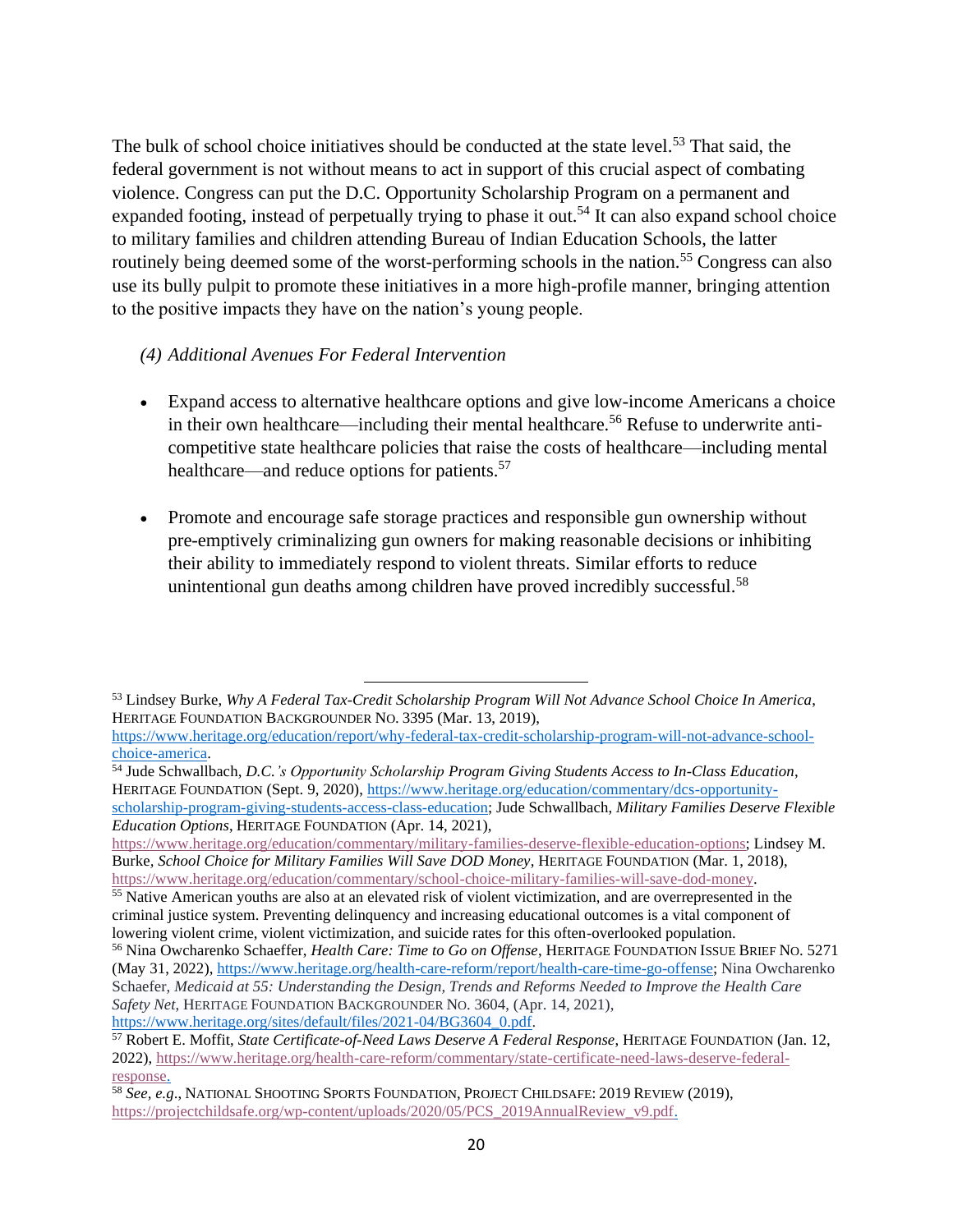• Address and mitigate the detrimental effects of Big Tech and social media in the lives of American teenagers, while being aware of the shortcomings of some current efforts to accomplish this important goal.<sup>59</sup>

#### **Conclusion**

It's clear that the kids are not alright.

They're increasingly suicidal. They're increasingly engaging in serious criminal behaviors. They're increasingly deciding that school just isn't worth it.

We are losing our kids.

Not to mass school violence, but to school absenteeism. Not to big firearms but to Big Tech and bullying-induced woes. Not to AR-15s but to a desire for criminal joyriding without consequences.

And if we don't act soon—and act to stem these problems at the source—it won't just be the kids that we're losing.

We'll lost an entire generation of adults, too.

<sup>59</sup> Kara Frederick, *Social Media Is Hurting Kids, But A Fix May Be On Horizon*, HERITAGE FOUNDATION (June 1, 2022), [https://www.heritage.org/technology/commentary/social-media-hurting-kids-fix-may-be-horizon;](https://www.heritage.org/technology/commentary/social-media-hurting-kids-fix-may-be-horizon) Jay W. Richards & Jared Eckert, *How Not To Keep Children Safe Online*, HERITAGE FOUNDATION (Mar. 21, 2022), [https://www.heritage.org/technology/commentary/how-not-keep-children-safe-online.](https://www.heritage.org/technology/commentary/how-not-keep-children-safe-online)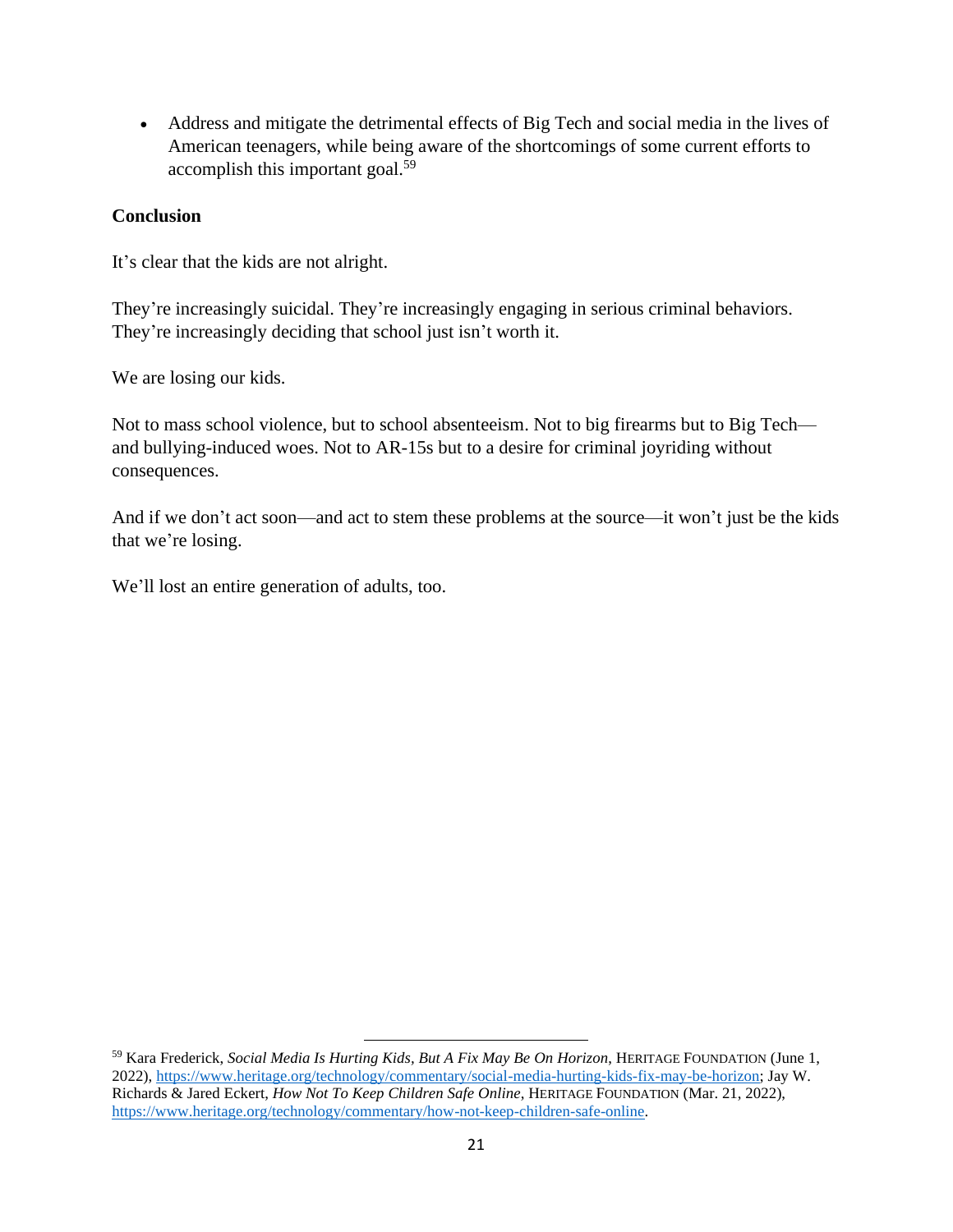# Appendix A

| <b>Date</b>                 | Location          | <b>Tip From</b>        | Tip To              | <b>Level of Preparation</b>                                                                                                                                       |
|-----------------------------|-------------------|------------------------|---------------------|-------------------------------------------------------------------------------------------------------------------------------------------------------------------|
| June 2022 <sup>60</sup>     | Berkeley, CA      | <b>Students</b>        | Local Police        | Actively recruiting others to join plot; possession of<br>firearms and other weapons                                                                              |
| May 2022 <sup>61</sup>      | Donna, TX         | Unclear                | Local Police        | Possession of firearms and a list of students to be<br>targeted during the attack                                                                                 |
| December $2021^{62}$        | Daytona Beach, FL | Student                | Local Police        | Sold car to buy firearms; made thinly veiled social<br>media posts threatening a shooting; revealed<br>increasingly specific plans to other students              |
| December 2021 <sup>63</sup> | Johnston, PA      | Unclear                | Unclear             | Apparent possession of or access to several firearms;<br>apparent "walk-through" of school premises; previous<br>threats to commit violent acts inside the school |
| September 202164            | Weber County, UT  | <b>FBI</b>             | Local Police        | Requested firearms and ammunition online; developed<br>plan                                                                                                       |
| September 202165            | Fort Meyers, FL   | Student                | Teacher             | Apparent access to family firearms; detailed plans;<br>length research into school shootings                                                                      |
| July 2020 <sup>66</sup>     | Rochester, IN     | Confidential Informant | <b>Local Police</b> | Apparent access to family firearms; conveyed desire to<br>conduct school shooting to confidential informant;<br>obsession with high-profile mass shootings        |

# Successful Interventions of Imminent Mass School Shootings, 2012–2022\*\*

<sup>\*\* &</sup>quot;Imminent School Shooting" is defined here as a scenario in which an individual (1) evidences clear intent to commit a mass school shooting, (2) has begun forming a coherent and concrete plan to carry out that shooting, and (3) has apparent possession of, ready access to, viable plan of obtaining, or has made serious efforts to obtain the firearms necessary to carry it out.

<sup>60</sup> Terry McSweeney, *Teen Tried to Recruit Others for Mass Shooting, Bombing Plot at Berkeley High School: Police*, NBC BAY Area (Updated June 2, 2022), [https://www.nbcbayarea.com/news/local/teen-tried-to-recruit](https://www.nbcbayarea.com/news/local/teen-tried-to-recruit-others-for-mass-shooting-bombing-plot-at-berkeley-high-school-police/2907988/)[others-for-mass-shooting-bombing-plot-at-berkeley-high-school-police/2907988/.](https://www.nbcbayarea.com/news/local/teen-tried-to-recruit-others-for-mass-shooting-bombing-plot-at-berkeley-high-school-police/2907988/)

<sup>61</sup> Francisco E. Jimenez, *Source: Donna ISD Shuts Down Campuses After AK-47 Found Amid Credible Mass Shooting Threat*, MY RGV NEWS (May 25, 2022)[, https://myrgv.com/free/2022/05/25/source-donna-isd-shuts](https://myrgv.com/free/2022/05/25/source-donna-isd-shuts-down-campuses-after-ak-47-found-amid-credible-mass-shooting-threat/)[down-campuses-after-ak-47-found-amid-credible-mass-shooting-threat/.](https://myrgv.com/free/2022/05/25/source-donna-isd-shuts-down-campuses-after-ak-47-found-amid-credible-mass-shooting-threat/)

<sup>62</sup> Claire Metz, *Embry-Riddle Student Accused of Plotting Mass Shooting Sent Pics of Gun, Police Say*, WESH 2 (Updated December 10, 2021)[, https://www.wesh.com/article/embry-riddle-student-plotting-mass](https://www.wesh.com/article/embry-riddle-student-plotting-mass-shooting/38485363)[shooting/38485363#.](https://www.wesh.com/article/embry-riddle-student-plotting-mass-shooting/38485363)

<sup>63</sup> Crispin Havener, *Teens Charged with Foiled Westmont Hilltop School Shooting Plot Will Head to Trial,* WJAC 6 (January 20, 2022), [https://wjactv.com/news/local/teens-charged-with-foiled-westmont-hilltop-shooting-plot-will](https://wjactv.com/news/local/teens-charged-with-foiled-westmont-hilltop-shooting-plot-will-head-to-trial)[head-to-trial;](https://wjactv.com/news/local/teens-charged-with-foiled-westmont-hilltop-shooting-plot-will-head-to-trial) Patrick Buchnowski, *Father of Teen Suspect in Alleged Westmont Hilltop Shooting Plot Charged with Evidence Tampering,* THE TRIBUNE-DEMOCRAT (March 12, 2022), [https://www.tribdem.com/news/father-of-teen](https://www.tribdem.com/news/father-of-teen-suspect-in-alleged-westmont-hilltop-shooting-plot-charged-with-evidence-tampering/article_cafa1bb0-a157-11ec-887a-735de09a2581.html)[suspect-in-alleged-westmont-hilltop-shooting-plot-charged-with-evidence-tampering/article\\_cafa1bb0-a157-11ec-](https://www.tribdem.com/news/father-of-teen-suspect-in-alleged-westmont-hilltop-shooting-plot-charged-with-evidence-tampering/article_cafa1bb0-a157-11ec-887a-735de09a2581.html)[887a-735de09a2581.html.](https://www.tribdem.com/news/father-of-teen-suspect-in-alleged-westmont-hilltop-shooting-plot-charged-with-evidence-tampering/article_cafa1bb0-a157-11ec-887a-735de09a2581.html)

<sup>64</sup> Katherine Fung, *15-Year-Old Girl Was Planning Attack 'Like Columbine' at School: Police*, NEWSWEEK (October 20, 2021), [https://www.newsweek.com/15-year-old-girl-was-planning-attack-like-columbine-school-police-](https://www.newsweek.com/15-year-old-girl-was-planning-attack-like-columbine-school-police-1640891)[1640891.](https://www.newsweek.com/15-year-old-girl-was-planning-attack-like-columbine-school-police-1640891)

<sup>65</sup> Meredith Deliso, *2 Florida Middle Schoolers Arrested for Allegedly Plotting Mass School Shooting*, ABC NEWS (September 9, 2021), [https://abcnews.go.com/US/florida-middle-schoolers-arrested-allegedly-plotting-mass](https://abcnews.go.com/US/florida-middle-schoolers-arrested-allegedly-plotting-mass-school/story?id=79929661)[school/story?id=79929661.](https://abcnews.go.com/US/florida-middle-schoolers-arrested-allegedly-plotting-mass-school/story?id=79929661)

<sup>66</sup> Jack Phillips, *Indiana Teens Charged With Plotting 'Columbine'-Like School Shooting*, NTD (August 9, 2020), [https://www.ntd.com/indiana-teens-charged-with-plotting-columbine-like-school-shooting\\_494118.html.](https://www.ntd.com/indiana-teens-charged-with-plotting-columbine-like-school-shooting_494118.html)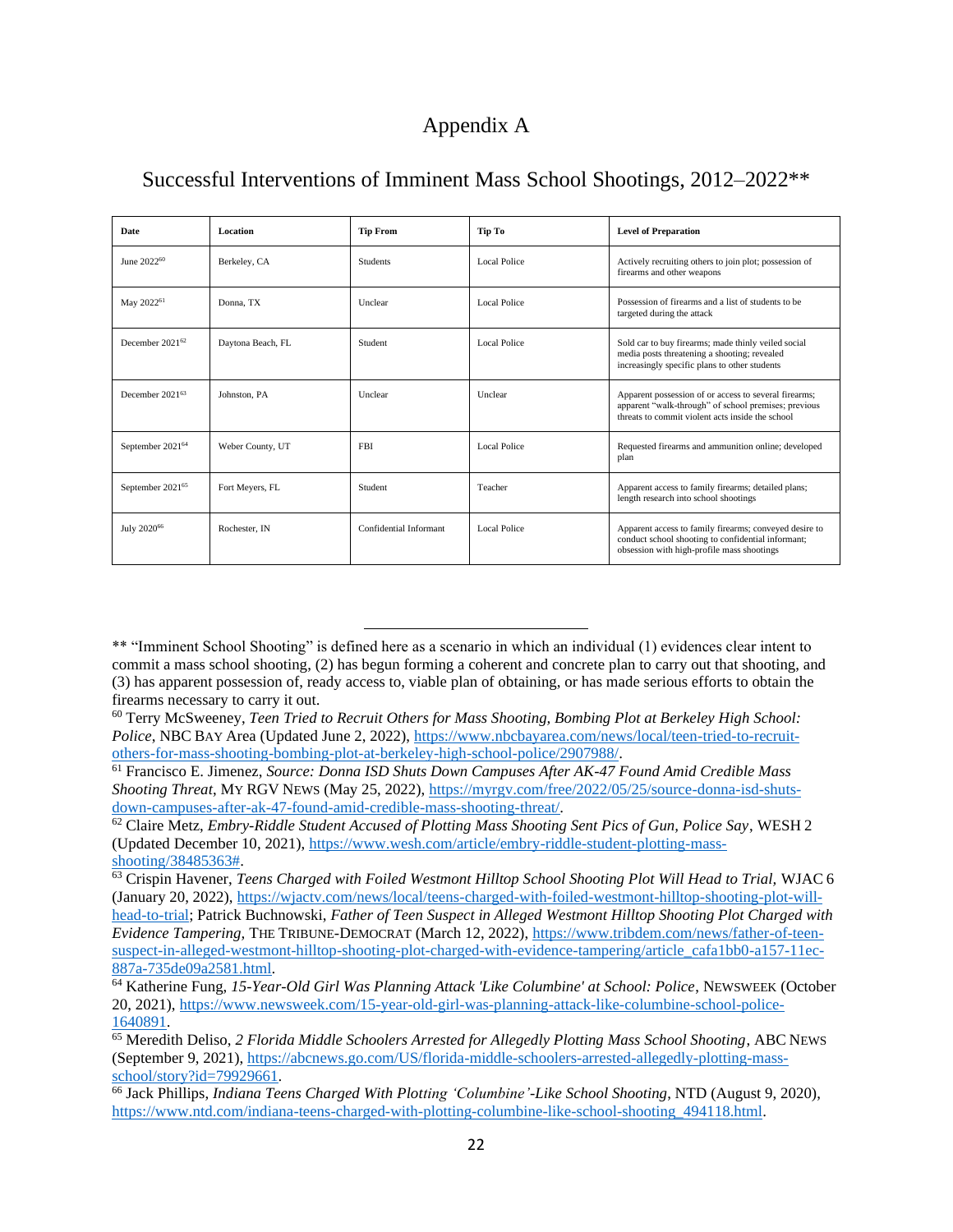| November 2019 <sup>67</sup> | Albany, NY        | Other Students                               | Unclear               | Apparent access to firearms and other dangerous<br>materials; developed plan; shared "inappropriate and<br>threatening" messages |
|-----------------------------|-------------------|----------------------------------------------|-----------------------|----------------------------------------------------------------------------------------------------------------------------------|
| November 201968             | Palmdale, CA      | Social Media                                 | Local Police          | Apparent possession of firearms and ammunition; posted<br>on social media threats and photos                                     |
| November 201969             | Los Angeles, CA   | Other Students                               | School Administrators | Apparent access to rifle and ammunition; identified<br>targets; drawing of school's layout                                       |
| August 201970               | Las Vegas, NV     | Manager at Work                              | Local Police          | Possession of "explosive device"; of legal age to<br>purchase firearms; detailed plan                                            |
| October 201871              | Lawreneceburg, KY | Woman Who Received<br><b>Internet Threat</b> | Local Police          | Possession of rifle and ammunition; detailed plan                                                                                |
| March 201872                | Paw Paw, MI       | Parents of Plotter                           | Local Police          | Possession of firearms and bombs; targeted list; detailed<br>plan                                                                |
| February 2018 <sup>73</sup> | Everett, WA       | <b>Grandparent of Plotter</b>                | Local Police          | Possession of rifle and homemade explosives; detailed<br>plan                                                                    |
| February 2018 <sup>74</sup> | Fair Haven, VT    | Friend of Plotter                            | Local Police          | Possession of shotgun and ammunition; detailed plan;<br>lengthy research into school shootings                                   |

<sup>67</sup> Joseph Spector, *Police: Students Had Plot to 'Kill and Injure' at New York School Using Explosives, Guns*, USA TODAY (Updated November 11, 2019)[, https://www.usatoday.com/story/news/education/2019/11/08/new-york](https://www.usatoday.com/story/news/education/2019/11/08/new-york-students-plot-to-kill-using-guns-at-school/2534619001/)[students-plot-to-kill-using-guns-at-school/2534619001/.](https://www.usatoday.com/story/news/education/2019/11/08/new-york-students-plot-to-kill-using-guns-at-school/2534619001/)

<sup>68</sup> Mariel Padilla, *Police Say They Foiled 2 Potential School Shootings in California*, THE NEW YORK TIMES (Updated December 2, 2019)[, https://www.nytimes.com/2019/11/23/us/los-angeles-school-shooting-threat.html.](https://www.nytimes.com/2019/11/23/us/los-angeles-school-shooting-threat.html)

<sup>69</sup> Erik Ortiz, *2 Potential School Shooting Threats Thwarted in Los Angeles County*, NBC NEWS (Updated November 22, 2019[\) https://www.nbcnews.com/news/us-news/school-shooting-threat-thwarted-los-angeles-county](https://www.nbcnews.com/news/us-news/school-shooting-threat-thwarted-los-angeles-county-after-ghost-gun-n1089711)[after-ghost-gun-n1089711;](https://www.nbcnews.com/news/us-news/school-shooting-threat-thwarted-los-angeles-county-after-ghost-gun-n1089711) Jessica Campisi, *Los Angeles Authorities Thwart Two Potential School Shootings*, THE HILL (November 22, 2019), [https://thehill.com/blogs/blog-briefing-room/news/471730-los-angeles-authorities](https://thehill.com/blogs/blog-briefing-room/news/471730-los-angeles-authorities-thwart-two-potential-school-shootings/)[thwart-two-potential-school-shootings/.](https://thehill.com/blogs/blog-briefing-room/news/471730-los-angeles-authorities-thwart-two-potential-school-shootings/)

<sup>70</sup> Rio Lacanlale, *18-Year-Old Arrested After Threat Against Las Vegas School*, LAS VEGAS REVIEW-JOURNAL (Updated August 21, 2019), [https://www.reviewjournal.com/local/education/18-year-old-arrested-after-threat](https://www.reviewjournal.com/local/education/18-year-old-arrested-after-threat-against-las-vegas-school-1831200/)[against-las-vegas-school-1831200/.](https://www.reviewjournal.com/local/education/18-year-old-arrested-after-threat-against-las-vegas-school-1831200/)

<sup>71</sup> Billy Kobin, *Police: Kentuckian Planned School Attack, Had Over 200 Rounds of Ammo,* COURIER JOURNAL (Updated October 20. 2018)[, https://www.courier-journal.com/story/news/crime/2018/10/19/kentucky-school](https://www.courier-journal.com/story/news/crime/2018/10/19/kentucky-school-districts-close-friday-after-credible-threat/1694149002/)[districts-close-friday-after-credible-threat/1694149002/;](https://www.courier-journal.com/story/news/crime/2018/10/19/kentucky-school-districts-close-friday-after-credible-threat/1694149002/) The United States Attorney's Office Eastern District of Kentucky, *Lawrenceburg Man Sentenced to 120 Months for Crimes Related to Thwarted School Shooting Plot,* UNITED STATES DEPARTMENT OF JUSTICE (July 8, 2020), [https://www.justice.gov/usao-edky/pr/lawrenceburg-man](https://www.justice.gov/usao-edky/pr/lawrenceburg-man-sentenced-120-months-crimes-related-thwarted-school-shooting-plot)[sentenced-120-months-crimes-related-thwarted-school-shooting-plot.](https://www.justice.gov/usao-edky/pr/lawrenceburg-man-sentenced-120-months-crimes-related-thwarted-school-shooting-plot)

<sup>72</sup> Nicky Zizaza, *Testimony Reveals Details of Potential Threat Against Paw Paw Schools*, NEWS CHANNEL 3 (March 19, 2018), [https://wwmt.com/news/local/testimony-reveals-details-of-potential-threat-against-paw-paw](https://wwmt.com/news/local/testimony-reveals-details-of-potential-threat-against-paw-paw-schools)[schools.](https://wwmt.com/news/local/testimony-reveals-details-of-potential-threat-against-paw-paw-schools)

<sup>73</sup> Eric Wilkinson, John Goff, and Liza Javier, *Everett 911 Call: He's Planning on Having a Mass Shooting at One of the High Schools*, KING 5 (Updated February 16, 2018), [https://www.king5.com/article/news/crime/everett-911](https://www.king5.com/article/news/crime/everett-911-call-hes-planning-on-having-a-mass-shooting-at-one-of-the-high-schools/281-518703506) [call-hes-planning-on-having-a-mass-shooting-at-one-of-the-high-schools/281-518703506;](https://www.king5.com/article/news/crime/everett-911-call-hes-planning-on-having-a-mass-shooting-at-one-of-the-high-schools/281-518703506) City of Everett Police*, Arrest Made After Plans Found for School Shooting*, CITY OF EVERETT WASHINGTON (Updated February 15, 2018), [https://www.everettwa.gov/DocumentCenter/View/13325/02-14-18-School-threat-against-ACES-HS-PDF?bidId=.](https://www.everettwa.gov/DocumentCenter/View/13325/02-14-18-School-threat-against-ACES-HS-PDF?bidId=)

<sup>74</sup> Nina Keck and Liam Elder-Connors, *This Teen Planned A School Shooting. But Did He Break The Law?,* NPR (May 28, 2019)[, https://www.npr.org/2019/05/28/724347494/this-teen-planned-a-school-shooting-but-did-he-break](https://www.npr.org/2019/05/28/724347494/this-teen-planned-a-school-shooting-but-did-he-break-the-law)[the-law;](https://www.npr.org/2019/05/28/724347494/this-teen-planned-a-school-shooting-but-did-he-break-the-law) Elizabeth Murray*, Fair Haven School Shooting Plot: What We Know Now*, BURLINGTON FREE PRESS (Updated April 25, 2018)[, https://www.burlingtonfreepress.com/story/news/local/2018/04/25/fair-haven-school](https://www.burlingtonfreepress.com/story/news/local/2018/04/25/fair-haven-school-shooting-plot-what-we-know-now/549728002/)[shooting-plot-what-we-know-now/549728002/;](https://www.burlingtonfreepress.com/story/news/local/2018/04/25/fair-haven-school-shooting-plot-what-we-know-now/549728002/) Alan J. Keays, *Student in Fair Haven Shooting Plot Ruled 'Youthful Offender'; Heading to Out-of-State Treatment Facility*, VALLEY NEWS (Updated March 30, 2019), [https://www.vnews.com/Student-in-Fair-Haven-shooting-plot-ruled--youthful-offender--heading-to-out-of-state](https://www.vnews.com/Student-in-Fair-Haven-shooting-plot-ruled--youthful-offender--heading-to-out-of-state-treatment-facility-24506173)[treatment-facility-24506173.](https://www.vnews.com/Student-in-Fair-Haven-shooting-plot-ruled--youthful-offender--heading-to-out-of-state-treatment-facility-24506173)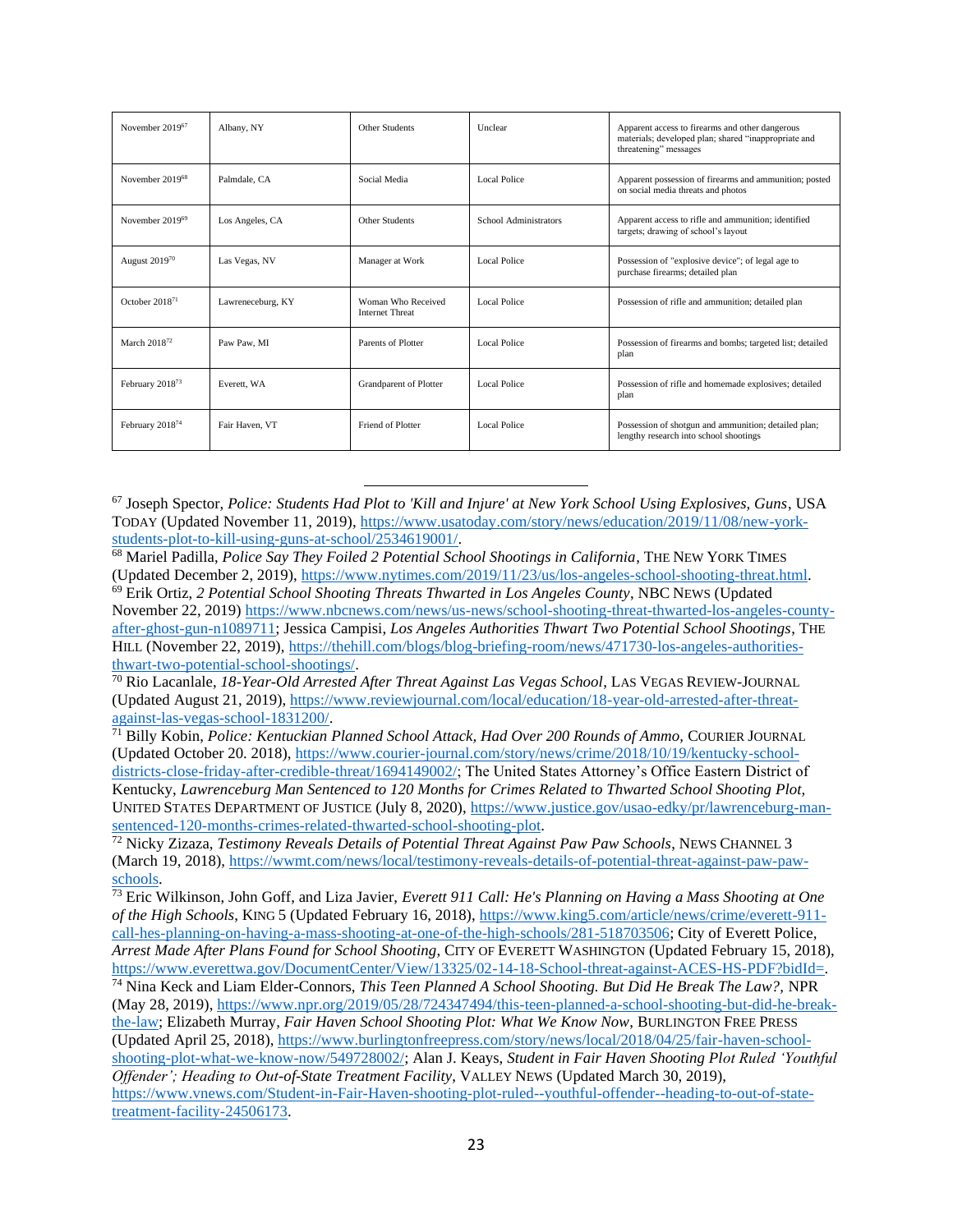| October 2017 <sup>75</sup>  | Woodstock, GA     | Anonymous Tip                       | <b>Local Police</b>                                                   | "Access to firearms" and possession of "flammable<br>device"; targeted list; detailed plan          |
|-----------------------------|-------------------|-------------------------------------|-----------------------------------------------------------------------|-----------------------------------------------------------------------------------------------------|
| August 2017 <sup>76</sup>   | Locust Grove, OK  | Administrator found FB<br>Posts     | <b>Local Police</b>                                                   | Actively asking others for access to guns; developed<br>plan                                        |
| May 2017 <sup>77</sup>      | Concord, NC       | Unclear - tip to Canadian<br>police | <b>Local Police</b>                                                   | Backpack full of knives and "dangerous contraband;"<br>"hit list"                                   |
| March 2017 <sup>78</sup>    | Thurmont, MD      | Parents of Plotter                  | <b>School Administrators</b>                                          | Actual access to firearms; materials for explosives                                                 |
| January 201779              | Sumter County, FL | Other Students                      | School Resource Officer                                               | Apparent access to firearms and ammunition; detailed<br>plan; length research into school shootings |
| December 2016 <sup>80</sup> | Tonkawa, OK       | Parent of Other Students            | <b>Local Police</b>                                                   | Apparent access to firearms and ammunition; "hit list"                                              |
| December $2016^{81}$        | Bountiful, UT     | Parents of Plotter                  | Local Police [but parents single-<br>handedly prevented loss of life] | Brought parents' guns at school with him                                                            |

<sup>75</sup> Alexis Stevens, *Sentencing Continues for Pair Who Plotted Attack at Etowah High School*, THE ATLANTA JOURNAL-CONSTITUTION (May 14, 2019)[, https://www.ajc.com/news/crime--law/breaking-pair-pleads-guilty](https://www.ajc.com/news/crime--law/breaking-pair-pleads-guilty-plotting-attack-etowah-high-school/sUgOeToEZk2C0lZbzDUcPN/)[plotting-attack-etowah-high-school/sUgOeToEZk2C0lZbzDUcPN/;](https://www.ajc.com/news/crime--law/breaking-pair-pleads-guilty-plotting-attack-etowah-high-school/sUgOeToEZk2C0lZbzDUcPN/) Gary Tanner and Shannon Ballew, *Teens Get 20 years in Prison in School Mass Murder Plot*, CHEROKEE TRIBUNE AND LEDGER-NEWS (May 14, 2019), [https://www.tribuneledgernews.com/ledger/teens-get-20-years-in-prison-in-school-mass-murder-](https://www.tribuneledgernews.com/ledger/teens-get-20-years-in-prison-in-school-mass-murder-plot/article_e08480f6-7680-11e9-825e-93452f861c58.html)

[plot/article\\_e08480f6-7680-11e9-825e-93452f861c58.html;](https://www.tribuneledgernews.com/ledger/teens-get-20-years-in-prison-in-school-mass-murder-plot/article_e08480f6-7680-11e9-825e-93452f861c58.html) Aaron Diamant, *Teens Who Planned School Attack Get 40 Years in Prison, Will Serve at Least 20*, WSB-TV CHANNEL 2 (May 14, 2019),

[https://www.wsbtv.com/news/local/cherokee-county/day-2-of-sentencing-for-teens-who-planned-to-blow-up-high](https://www.wsbtv.com/news/local/cherokee-county/day-2-of-sentencing-for-teens-who-planned-to-blow-up-high-school/949096176/)[school/949096176/.](https://www.wsbtv.com/news/local/cherokee-county/day-2-of-sentencing-for-teens-who-planned-to-blow-up-high-school/949096176/)

<sup>76</sup> *Locust Grove Investigates School Shooting Conspiracy,* FOX 23 NEWS (August 25, 2017),

[https://www.fox23.com/news/locust-grove-investigates-school-shooting-conspiracy/598042483/;](https://www.fox23.com/news/locust-grove-investigates-school-shooting-conspiracy/598042483/) Amy Slanchik, *Locust Grove Teens In Custody For Planning School Shooting*, NEWS ON 6 (August 25, 2017),

[http://www.newson6.com/story/5e35f2972f69d76f62027fbe/locust-grove-teens-in-custody-for-planning-school](http://www.newson6.com/story/5e35f2972f69d76f62027fbe/locust-grove-teens-in-custody-for-planning-school-shooting)[shooting.](http://www.newson6.com/story/5e35f2972f69d76f62027fbe/locust-grove-teens-in-custody-for-planning-school-shooting)

<sup>77</sup> Karma Allen and Julia Jacobo, *Authorities Arrest NC Student Armed With Weapons, 'Hit List'*, ABC NEWS (May 10, 2017), [https://abcnews.go.com/US/authorities-arrest-nc-student-armed-weapons-hit-list/story?id=47315845.](https://abcnews.go.com/US/authorities-arrest-nc-student-armed-weapons-hit-list/story?id=47315845)

<sup>78</sup> Jeremy Arias*, Catoctin High School Shooting Plot Uncovered After Explosives, Shotgun Seized From Student's Home*, THE FREDERICK NEWS-POST (Updated March 27, 2017),

[https://www.fredericknewspost.com/news/crime\\_and\\_justice/cops\\_and\\_crime/catoctin-high-school-shooting-plot](https://www.fredericknewspost.com/news/crime_and_justice/cops_and_crime/catoctin-high-school-shooting-plot-uncovered-after-explosives-shotgun-seized-from-students-home/article_9bcfb2df-7cd2-5189-b17a-27f4b44c9a5e.html)[uncovered-after-explosives-shotgun-seized-from-students-home/article\\_9bcfb2df-7cd2-5189-b17a-](https://www.fredericknewspost.com/news/crime_and_justice/cops_and_crime/catoctin-high-school-shooting-plot-uncovered-after-explosives-shotgun-seized-from-students-home/article_9bcfb2df-7cd2-5189-b17a-27f4b44c9a5e.html)

[27f4b44c9a5e.html;](https://www.fredericknewspost.com/news/crime_and_justice/cops_and_crime/catoctin-high-school-shooting-plot-uncovered-after-explosives-shotgun-seized-from-students-home/article_9bcfb2df-7cd2-5189-b17a-27f4b44c9a5e.html) Kate Masters, *Ex-Student Sentenced for Plotting Attack at Catoctin High*, THE FREDERICK NEWS-POST (January 30, 2018), [https://www.fredericknewspost.com/news/crime\\_and\\_justice/courts/ex-student](https://www.fredericknewspost.com/news/crime_and_justice/courts/ex-student-sentenced-for-plotting-attack-at-catoctin-high/article_7ab2bcfe-e923-594f-86de-142da4a7d686.html)[sentenced-for-plotting-attack-at-catoctin-high/article\\_7ab2bcfe-e923-594f-86de-142da4a7d686.html;](https://www.fredericknewspost.com/news/crime_and_justice/courts/ex-student-sentenced-for-plotting-attack-at-catoctin-high/article_7ab2bcfe-e923-594f-86de-142da4a7d686.html) Associated Press and NBC Washington Staff*, Maryland Teen Sentenced to 20 Years in Alleged School Bomb Plot*, NBC WASHINGTON 4 (Updated January 31, 2018), [https://www.nbcwashington.com/local/teen-sentenced-to-20-years-in](https://www.nbcwashington.com/local/teen-sentenced-to-20-years-in-alleged-school-attack-plot/155016/)[alleged-school-attack-plot/155016/;](https://www.nbcwashington.com/local/teen-sentenced-to-20-years-in-alleged-school-attack-plot/155016/) *Police: Teen Planned Shooting, Bombing at Her Maryland High School,* NBC WASHINGTON 4 (Updated March 31, 2017), [https://www.nbcwashington.com/news/local/police-high-school-girl](https://www.nbcwashington.com/news/local/police-high-school-girl-planned-school-shooting-bombing-in-maryland/42271/)[planned-school-shooting-bombing-in-maryland/42271/.](https://www.nbcwashington.com/news/local/police-high-school-girl-planned-school-shooting-bombing-in-maryland/42271/)

<sup>79</sup> Zach Brown, *Mass School Shooting Plot Uncovered in Fla., Firearms Recovered From Suspects' Homes*, WJHL NEWS CHANNEL 11 (Updated January 27, 2017), [https://www.wjhl.com/news/mass-school-shooting-plot-uncovered](https://www.wjhl.com/news/mass-school-shooting-plot-uncovered-in-fla-firearms-recovered-from-suspects-homes/871534671/)[in-fla-firearms-recovered-from-suspects-homes/871534671/;](https://www.wjhl.com/news/mass-school-shooting-plot-uncovered-in-fla-firearms-recovered-from-suspects-homes/871534671/) Julia Jacobo, *'Far Too Much Planning' Went Into Mass Shooting Plot by 2 Teens on Florida Middle School, Police Say,* ABC NEWS (January 27, 2017), [https://abcnews.go.com/US/planning-mass-shooting-plot-teens-florida-middle-school/story?id=45098244.](https://abcnews.go.com/US/planning-mass-shooting-plot-teens-florida-middle-school/story?id=45098244)

<sup>80</sup> Chelsea Washington, *Tonkawa Teenager Accused of Mass Shooting Plot Created a Hit List*, FOX 25 (December 14, 2016), [https://okcfox.com/news/local/tonkawa-teenager-accused-of-mass-shooting-plot-had-a-hit-list;](https://okcfox.com/news/local/tonkawa-teenager-accused-of-mass-shooting-plot-had-a-hit-list) *Teen Arrested After School Shooting Plot Uncovered in Oklahoma*, WLKY (Updated December 14, 2016), [https://www.wlky.com/article/teen-arrested-after-school-shooting-plot-uncovered-in-oklahoma/8499346.](https://www.wlky.com/article/teen-arrested-after-school-shooting-plot-uncovered-in-oklahoma/8499346)

<sup>81</sup> Katie Mettler*, Fast-acting Utah Parents Disarmed Their Teen Son at School, Preventing a Possible Tragedy*, THE WASHINGTON POST (December 2, 2016)[, https://www.washingtonpost.com/news/morning-mix/wp/2016/12/02/fast-](https://www.washingtonpost.com/news/morning-mix/wp/2016/12/02/fast-acting-utah-parents-disarmed-their-teen-son-at-school-preventing-a-possible-tragedy/)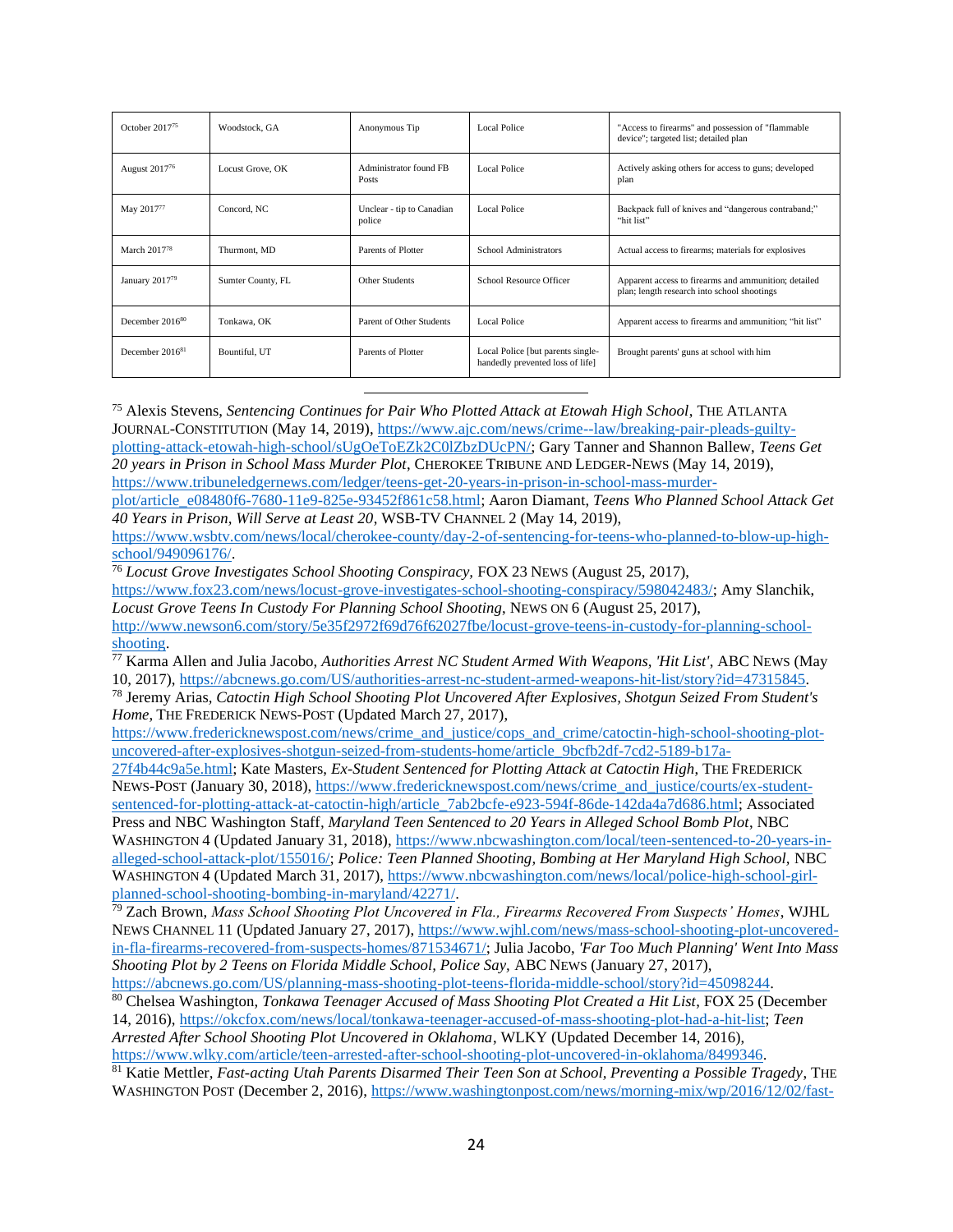| October $2016^{82}$          | Coral Springs, FL      | Other Students                                     | School Resource Officer | Actual possession of gun at school; detailed plan                                                                     |
|------------------------------|------------------------|----------------------------------------------------|-------------------------|-----------------------------------------------------------------------------------------------------------------------|
| October $2016^{83}$          | Las Vegas, NV          | Other Students and<br><b>Student Parent</b>        | Local Police            | Detailed plan; "manifesto"                                                                                            |
| October 2016 <sup>84</sup>   | Hillard, OH            | Other Students                                     | School Resource Officer | Length research into obtaining firearms; detailed plan                                                                |
| September 2016 <sup>85</sup> | Hesperia, CA           | <b>Student Parent</b>                              | <b>Local Police</b>     | Apparent access to firearms; detailed plan; targeted list<br>of "33 students and teachers"                            |
| March 2015 <sup>86</sup>     | Ocala, FL              | Parent of Plotter                                  | Unclear                 | AR-15 rifle and ammunition on individual                                                                              |
| March $2015^{87}$            | Newberg, OR            | Other Students                                     | School Administrators   | "Substantial steps taken to obtain a gun"; detailed plan;                                                             |
| December 2015 <sup>88</sup>  | Castle Rock, CO        | Anonymous Tip                                      | Local Police            | "Tried to get a weapon"; Practiced target shooting w/ BB<br>gun; detailed plan; length research into school shootings |
| November 2015 <sup>89</sup>  | Argentine Township, MI | Threat "intercepted" by<br>School Resource Officer | School Resource Officer | Plan to purchase weapons                                                                                              |

[acting-utah-parents-disarmed-their-teen-son-at-school-preventing-a-possible-tragedy/;](https://www.washingtonpost.com/news/morning-mix/wp/2016/12/02/fast-acting-utah-parents-disarmed-their-teen-son-at-school-preventing-a-possible-tragedy/) Ashton Edwards and Rebecca Green, *Police Say Student, Teacher Jumped Into Action After Shot Fired at Bountiful School,* FOX 13 (Updated December 1, 2016), [https://www.fox13now.com/2016/12/01/student-with-gun-detained-at-mueller-park-jr-high-in](https://www.fox13now.com/2016/12/01/student-with-gun-detained-at-mueller-park-jr-high-in-bountiful/)[bountiful/.](https://www.fox13now.com/2016/12/01/student-with-gun-detained-at-mueller-park-jr-high-in-bountiful/)

82 Sharon Aron Baron, *Coral Springs High Student Plotted Mass Shooting*, CORAL SPRINGS TALK (October 10, 2016), [https://coralspringstalk.com/coral-springs-high-student-plotted-mass-shooting-15673.](https://coralspringstalk.com/coral-springs-high-student-plotted-mass-shooting-15673)

<sup>83</sup> Crimesider Staff, *Student, 15, Allegedly Plotted Shooting Attack at His Las Vegas High School*, CBS NEWS (October 31, 2016), [https://www.cbsnews.com/news/student-15-allegedly-plotted-shooting-attack-at-his-las-vegas](https://www.cbsnews.com/news/student-15-allegedly-plotted-shooting-attack-at-his-las-vegas-high-school/)[high-school/.](https://www.cbsnews.com/news/student-15-allegedly-plotted-shooting-attack-at-his-las-vegas-high-school/)

<sup>84</sup> Lisa Rantala, *Case Against Student in Mass Shooting Plot at Hilliard School Heads Back to Juvenile Court*, ABC 6 NEWS (October 14, 2019), [https://abc6onyourside.com/on-your-side/scoring-our-schools/case-against-student-of](https://abc6onyourside.com/on-your-side/scoring-our-schools/case-against-student-of-mass-shooting-plot-at-hilliard-school-heads-back-to-juvenile-court)[mass-shooting-plot-at-hilliard-school-heads-back-to-juvenile-court.](https://abc6onyourside.com/on-your-side/scoring-our-schools/case-against-student-of-mass-shooting-plot-at-hilliard-school-heads-back-to-juvenile-court)

<sup>85</sup> Veronica Rocha, *Teen Arrested After Naming 33 Students and Teachers in Detailed Shooting Plot at Hesperia School*, LOS ANGELES TIMES (September 22, 2016), [https://www.latimes.com/local/lanow/la-me-ln-hesperia](https://www.latimes.com/local/lanow/la-me-ln-hesperia-student-hit-list-20160922-snap-story.html)[student-hit-list-20160922-snap-story.html.](https://www.latimes.com/local/lanow/la-me-ln-hesperia-student-hit-list-20160922-snap-story.html)

<sup>86</sup> *Alert Parent Prevents Ocala Student From Bringing Gun to School,* WFTV 9 (March 17, 2016),

[https://www.wftv.com/news/local/alert-parent-prevents-ocala-student-from-bringing-gun-to-school/166747984/;](https://www.wftv.com/news/local/alert-parent-prevents-ocala-student-from-bringing-gun-to-school/166747984/) Austin Miller, *Grandfather Stops Grandson From Taking AR-15 to School*, OCALA STARBANNER (March 16, 2016), [https://www.ocala.com/story/news/2016/03/16/grandfather-stops-grandson-from-taking-ar-15-to-](https://www.ocala.com/story/news/2016/03/16/grandfather-stops-grandson-from-taking-ar-15-to-school/31970540007/)

[school/31970540007/;](https://www.ocala.com/story/news/2016/03/16/grandfather-stops-grandson-from-taking-ar-15-to-school/31970540007/) Melodi Smith*, Officials Investigating Teen Who Attempted to Take AR-15 to School*, CLICK ORLANDO (March 16, 2016), [https://www.clickorlando.com/news/2016/03/16/officials-investigating-teen-who](https://www.clickorlando.com/news/2016/03/16/officials-investigating-teen-who-attempted-to-take-ar-15-to-school/)[attempted-to-take-ar-15-to-school/.](https://www.clickorlando.com/news/2016/03/16/officials-investigating-teen-who-attempted-to-take-ar-15-to-school/) 

<sup>87</sup> Pamplin Media Group, *Seventeen-Year-Old Student Charged in Plot to Stage Attack on High School*, THE NEWBERG GRAPHIC (March 16, 2016), [https://pamplinmedia.com/nbg/142-news/297849-175291-nhs-student](https://pamplinmedia.com/nbg/142-news/297849-175291-nhs-student-charged-in-plot-to-stage-attack)[charged-in-plot-to-stage-attack;](https://pamplinmedia.com/nbg/142-news/297849-175291-nhs-student-charged-in-plot-to-stage-attack) KGW Staff, *Newberg Student Found Guilty of Planning Mass Shooting at School,* KGW8 (Updated May 2, 2016), [https://www.kgw.com/article/news/crime/newberg-student-found-guilty-of-](https://www.kgw.com/article/news/crime/newberg-student-found-guilty-of-planning-mass-shooting-at-school/283-83726963)

[planning-mass-shooting-at-school/283-83726963;](https://www.kgw.com/article/news/crime/newberg-student-found-guilty-of-planning-mass-shooting-at-school/283-83726963) Whitney Woodworth, *Police: Teen Arrested in Suspected School Shooting Plot,* STATESMAN JOURNAL (Updated March 15, 2016),

[https://www.statesmanjournal.com/story/news/crime/2016/03/15/police-teen-arrest-suspected-school-shooting-plot](https://www.statesmanjournal.com/story/news/crime/2016/03/15/police-teen-arrest-suspected-school-shooting-plot-newberg/81820734/)[newberg/81820734/.](https://www.statesmanjournal.com/story/news/crime/2016/03/15/police-teen-arrest-suspected-school-shooting-plot-newberg/81820734/)

<sup>88</sup> Arden Dier*, Girl in Colo. School Shooting Plot Charged as Adult*, NEWSER (January 6, 2016), [https://www.newser.com/story/218554/girl-in-colo-school-shooting-plot-charged-as-adult.html;](https://www.newser.com/story/218554/girl-in-colo-school-shooting-plot-charged-as-adult.html) Nicky Woolf*, Two teenage girls face trial in Colorado for 'planning mass school shooting'*, THE GUARDIAN (January 14, 2016), [https://www.theguardian.com/us-news/2016/jan/14/two-teenage-girls-trial-colorado-planning-mass-school-shooting](https://www.theguardian.com/us-news/2016/jan/14/two-teenage-girls-trial-colorado-planning-mass-school-shooting-brooke-higgins-sienna-johnson)[brooke-higgins-sienna-johnson.](https://www.theguardian.com/us-news/2016/jan/14/two-teenage-girls-trial-colorado-planning-mass-school-shooting-brooke-higgins-sienna-johnson)

<sup>89</sup> Stephanie Parkinson, *Police Say Instagram is How They Discovered School Shooting Plot,* NBC 25 NEWS (November 9, 2015), [https://nbc25news.com/news/local/police-say-instagram-is-how-they-discovered-school](https://nbc25news.com/news/local/police-say-instagram-is-how-they-discovered-school-shooting-plot)[shooting-plot;](https://nbc25news.com/news/local/police-say-instagram-is-how-they-discovered-school-shooting-plot) Oona Goodin-Smith, *Teen Charged in School Shooting Plot Jailed After Violating Bond*, M LIVE (Updated June 27, 2017), [https://www.mlive.com/news/flint/2017/06/teen\\_charged\\_in\\_terrorism\\_plot.html.](https://www.mlive.com/news/flint/2017/06/teen_charged_in_terrorism_plot.html)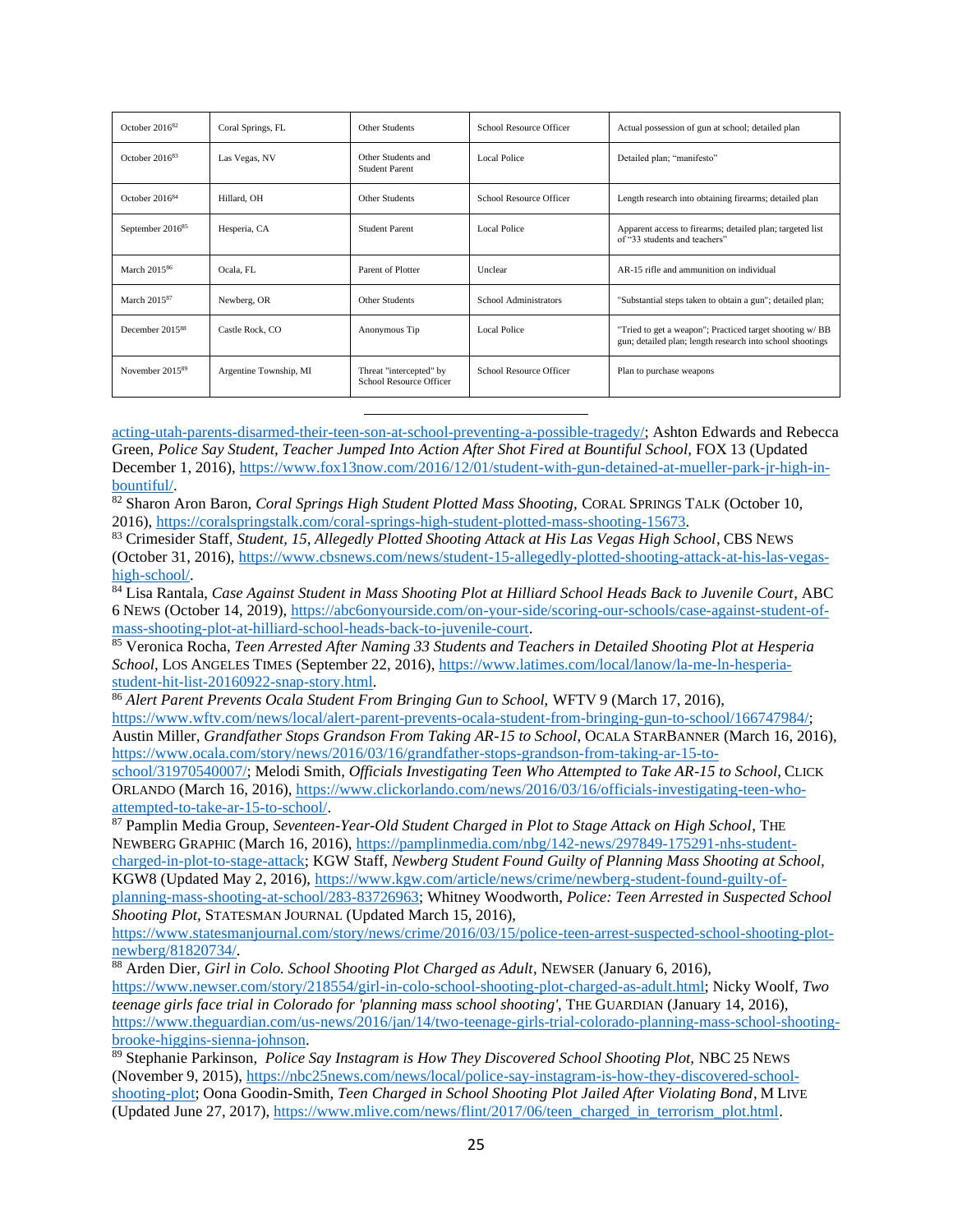| November $201590$           | Mariott-Slaterville, UT | Other Students | School Administrators        | Current possession of firearm, ammunition, knives, and<br>razor blades; developed plan                                                                        |
|-----------------------------|-------------------------|----------------|------------------------------|---------------------------------------------------------------------------------------------------------------------------------------------------------------|
| October $2015^{91}$         | Toulomne, CA            | Other Students | <b>School Administrators</b> | "In the process of securing weapons; pretty darn close;"<br>detailed plan; targeted list                                                                      |
| October $2015^{92}$         | Spotsylvania, VA        | Other Students | School Resource Officer      | Access to firearms; detailed plan                                                                                                                             |
| December 2014 <sup>93</sup> | Plain City, UT          | Other Students | School Resource Officer      | Possession of handgun and ammunition; targeted list,<br>detailed plan                                                                                         |
| November 2014 <sup>94</sup> | Baltimore, MD           | Police Officer | Police Officer               | Possession of Handgun & Explosives; stole gun from<br>dad's workplace; detailed plan                                                                          |
| August 2014 <sup>95</sup>   | Pasadena, CA            | Other Students | School Administrators        | Substantial steps taken in researching acquisition of<br>firearms and explosives; talked about getting handgun<br>from relative; targeted list; detailed plan |
| May 2014 <sup>96</sup>      | Waseca, MN              | Stranger       | <b>Local Police</b>          | Possession of several firearms and explosive devices;<br>targeted list; detailed plan                                                                         |

<sup>90</sup> Daniel Woodruff, *Weber County Teen Credited With Foiling Potential School Shooting*, 2 KUTV (October 20, 2015), [https://kutv.com/news/local/weber-county-teen-credited-with-foiling-potential-school-shooting;](https://kutv.com/news/local/weber-county-teen-credited-with-foiling-potential-school-shooting) Pat Reavy, *2 Teens Charged in School Shooting Plot, But Investigators are Frustrated*, DESERET NEWS (November 3, 2015), [https://www.deseret.com/2015/11/3/20575843/2-teens-charged-in-school-shooting-plot-but-investigators-are](https://www.deseret.com/2015/11/3/20575843/2-teens-charged-in-school-shooting-plot-but-investigators-are-frustrated#file-charges-have-been-filed-in-juvenile-court-against-two-teens-allegedly-involved-in-a-school-shooting-plot)[frustrated#file-charges-have-been-filed-in-juvenile-court-against-two-teens-allegedly-involved-in-a-school](https://www.deseret.com/2015/11/3/20575843/2-teens-charged-in-school-shooting-plot-but-investigators-are-frustrated#file-charges-have-been-filed-in-juvenile-court-against-two-teens-allegedly-involved-in-a-school-shooting-plot)[shooting-plot.](https://www.deseret.com/2015/11/3/20575843/2-teens-charged-in-school-shooting-plot-but-investigators-are-frustrated#file-charges-have-been-filed-in-juvenile-court-against-two-teens-allegedly-involved-in-a-school-shooting-plot) 

<sup>91</sup> Tim Stelloh, *Four California Students Arrested in High School Shooting Plot*, NBC NEWS (Updated October 4, 2015), [https://www.nbcnews.com/news/us-news/four-california-students-arrested-high-school-shooting-plot](https://www.nbcnews.com/news/us-news/four-california-students-arrested-high-school-shooting-plot-n438316)[n438316;](https://www.nbcnews.com/news/us-news/four-california-students-arrested-high-school-shooting-plot-n438316) Tracey Petersen, *Update: Summerville High Shooting Plot Suspects To Remain Behind Bars,* MYMOTHERLODE.COM (December 22, 2015), [https://www.mymotherlode.com/news/local/250417/summerville](https://www.mymotherlode.com/news/local/250417/summerville-high-shooting-plot-suspects-in-court.html)[high-shooting-plot-suspects-in-court.html.](https://www.mymotherlode.com/news/local/250417/summerville-high-shooting-plot-suspects-in-court.html)

<sup>92</sup> Grove Murrell, *Alleged School Shooting Plot Foiled in Virginia*, FOX 17 (October 25, 2015), [https://fox17.com/news/local/alleged-school-shooting-plot-foiled-in-virginia;](https://fox17.com/news/local/alleged-school-shooting-plot-foiled-in-virginia) Sandy Hausman, *Riverbend High School Mass Shooting Plan Thwarted*, WVTF (October 26, 2017), [https://www.wvtf.org/news/2015-10-](https://www.wvtf.org/news/2015-10-26/riverbend-high-school-mass-shooting-plan-thwarted#stream/0) [26/riverbend-high-school-mass-shooting-plan-thwarted#stream/0.](https://www.wvtf.org/news/2015-10-26/riverbend-high-school-mass-shooting-plan-thwarted#stream/0)

<sup>93</sup> Sarah Goldstein, *Utah High Schooler Planned to Kill Girl, 'Open Fire' on Peers But Fellow Student Spotted Loaded Handgun in Waistband: Cops,* NEW YORK DAILY NEWS (December 2, 2014),

[https://www.nydailynews.com/news/crime/student-spots-utah-teen-gun-prevents-massacre-cops-article-1.2030064;](https://www.nydailynews.com/news/crime/student-spots-utah-teen-gun-prevents-massacre-cops-article-1.2030064) Pat Reavy, *Teen Who Allegedly Took Gun to Fremont High Charged,* DESERET NEWS (December 29, 2014), [https://www.deseret.com/2014/12/29/20555589/teen-who-allegedly-took-gun-to-fremont-high-charged;](https://www.deseret.com/2014/12/29/20555589/teen-who-allegedly-took-gun-to-fremont-high-charged) Associated

Press, *Utah Teen Accused of School Shooting Plot Charged,* SANTA CRUZ SENTINEL (Updated September 14, 2018). <sup>94</sup> Eliott C. McLaughlin, *Baltimore County Police Respond to Break-Ins, Uncover School Shooting Plot, CNN* 

(Updated November 3, 2014)[, https://www.cnn.com/2014/11/03/us/baltimore-school-shooting-foiled/index.html;](https://www.cnn.com/2014/11/03/us/baltimore-school-shooting-foiled/index.html) *More Details Revealed In Md. School Shooting Plot*, CBS BALTIMORE (November 5, 2014),

[https://baltimore.cbslocal.com/2014/11/05/more-details-revealed-in-md-school-shooting-plot/;](https://baltimore.cbslocal.com/2014/11/05/more-details-revealed-in-md-school-shooting-plot/) Katie Lange*, Police: School Shooting Plot Suspect Drunk, Possibly Bullied*, WBALTV 11 (Updated November 6, 2014),

[https://www.wbaltv.com/article/police-school-shooting-plot-suspect-drunk-possibly-bullied/7090149#.](https://www.wbaltv.com/article/police-school-shooting-plot-suspect-drunk-possibly-bullied/7090149) <sup>95</sup> Miriam Hernandez, Q McCray and Carollyn Nguyen, *South Pasadena School Shooting Plot: 'Willing to Die',* ABC 7 (August 19. 2014), [https://abc7.com/south-pasadena-high-school-shooting-arrested-plot-students/270957/;](https://abc7.com/south-pasadena-high-school-shooting-arrested-plot-students/270957/) *Police: Teens 'Willing To Die' In Foiled High School Attack,* CBS LOS ANGELES (August 19, 2014), [https://www.cbsnews.com/losangeles/news/south-pasadena-police-to-release-new-details-in-foiled-high-school](https://www.cbsnews.com/losangeles/news/south-pasadena-police-to-release-new-details-in-foiled-high-school-attack/)[attack/.](https://www.cbsnews.com/losangeles/news/south-pasadena-police-to-release-new-details-in-foiled-high-school-attack/)

<sup>96</sup> *Waseca School Bomb Plot Foiled Thanks to Witness*, NBC NEWS (Updated May 1, 2014),

[https://www.nbcnews.com/news/us-news/waseca-school-bomb-plot-foiled-thanks-witness-n95216;](https://www.nbcnews.com/news/us-news/waseca-school-bomb-plot-foiled-thanks-witness-n95216) Pat Pheifer, *Waseca Teen Accused in School Shooting Plot Had Been Planning for Months*, STAR TRIBUNE (May 2, 2014), [https://www.startribune.com/may-2-2014-police-stop-ladue-s-plan-for-deadly-attack-on-waseca-school/257505631/;](https://www.startribune.com/may-2-2014-police-stop-ladue-s-plan-for-deadly-attack-on-waseca-school/257505631/) *Disturbing Interview With Teen Accused In Waseca Plot Released*, CBS MINNESOTA (June 24, 2014), [https://minnesota.cbslocal.com/2014/06/24/disturbing-interview-with-teen-accused-in-waseca-plot-released/.](https://minnesota.cbslocal.com/2014/06/24/disturbing-interview-with-teen-accused-in-waseca-plot-released/)